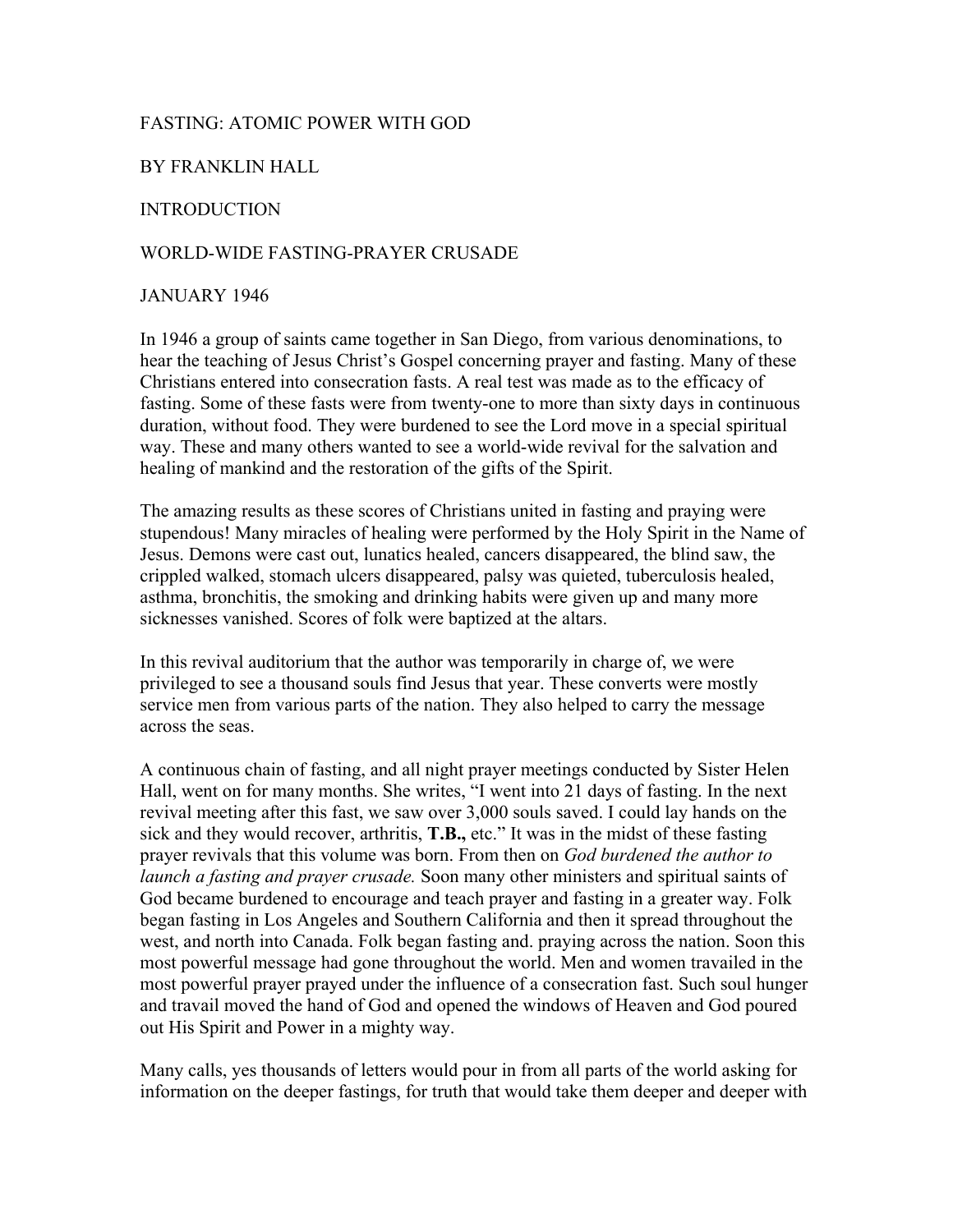the Lord and open the doors so they could have more of the Holy Spirit and His gifts. Even before "Atomic Power with God" was off the press, orders had come in for approximately five thousand copies, and requests for thousands of pieces of literature. This was a major financial problem, but our Lord supplied the need and members of the body of Jesus made it possible to print millions of tracts on a subject sadly neglected and overlooked, yet at our very finger tips.

 Thousands of wonderful testimonies poured in from all over the world verifying the mighty power of fasting and prayer. They testified to all kinds of remarkable answers to fasting prayer: that the fasting type of prayer is far more effectual than ordinary prayer.

 The author launched fasting and prayer revivals throughout the nation. Auditoriums were filled with crowds varying from a thousand to fourteen thousand. These were non-sectarian——for all churches. (See author's book, "The Fasting Prayer—Price \$2.25). This started thousands of people fasting and praying for a world-wide revival. This mighty tide of fasting preceded, and was a prelude to the major evangelistic healing campaigns that are stirring Christendom today, in which hundreds and even thousands are converted in a single campaign.

 We wish to express our appreciation to Christians everywhere for helping to do their part in spreading, world-wide, this glorious part of our Jesus' message, fasting and prayer.

### **EVANGELIST T. L. OSBORN**

(As given to the author while visiting with Brother and Sister Osborn in their new house trailer during their wonderful tent-cathedral campaign in Reading, Pa., where 3,000 souls found Jesus as their Savior and many hundreds were healed from all manner of diseases. The East was stirred by this campaign. Thousands were packed around the tent.)

We were happy to let you know that we feel our lives have been revolutionized by fasting and praying to Jesus. It was by reading your books that we were enabled to go into many days and weeks fasting and praying. Both my wife and I have had many deep fasting and prayer experiences. My life was so changed that God began using me in the healing ministry. As I began to exercise the ministry of praying for the sick, more and more folks were healed.

One day while in deep consecration the Spirit spoke thus: "My son, as I was with Price, Wigglesworth and others, so will I be with thee. They are dead, but now it is time for you to arise, to go and do likewise. You can cast out devils; YOU heal the sick; YOU raise the dead; YOU cleanse the lepers. Behold I give you power over all the power of the enemy. Be not afraid.  $B \sim$  strong. Be of good courage. I am with thee, as I was with them.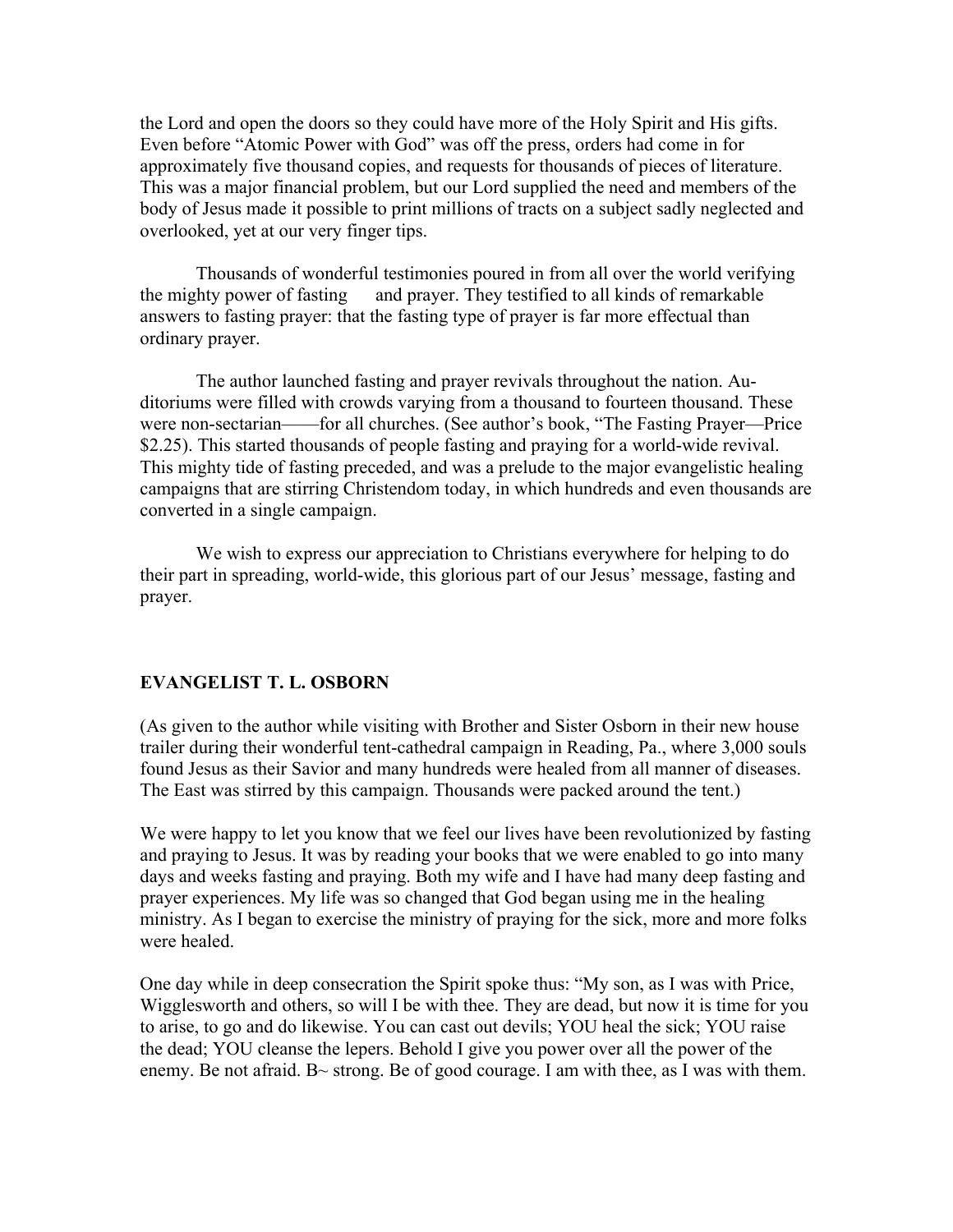No evil power shall be able to stand before THEE all the days of thy life, as you get the people to believe my Word. I used those men in their day; now I desire to use THEE."

The challenge of this commission, given directly from the Lord, caused me to tremble exceedingly, but I knew God meant every word He had spoken.

*More days and weeks of fasting and prayer* followed this tremendous commission, and more healings and miracles were the result.

We have been able to conduct Healing Campaigns already in over a dozen of our states and on the island of Jamaica, B. W. I. In a single campaign which we conducted, as many as one hundred and twenty-five deaf-mutes, ninety totally blind, and hundreds of other equally miraculous deliverances have resulted. Happy and joyful conversions have numbered as many as nine thousand in one revival.

We found people all over the island acquainted with your books and tracts. Many were fasting and praying for this revival before we came.

Brother Hall, we wanted you to know, we do appreciate your vision, and the tremendous way you have STIRRED THE WORLD with FASTING AND PRAYER. We shall do all we can to push that part of the Gospel. We are going to handle your books in our meetings and shall order them in large quantities. You may send me one thousand of your, "Because of Your Unbelief," revival booklets.

Yours in Christ for the DELIVERANCE OF ALL,

# T. L. OSBORN

Box 4231, Tulsa 9, Oklahoma.

# **TESTIMONY FROM EVANGELISTS—M. A. DAOUD**

# **B. p. 1113 (Analakely) Tananar'ive,**

# **Madagascar**

**Dear** Brother and Sister Hall:

Through some of our workers we learned that you are planning a missionary trip to this area. . . . We have used your books and practiced consecrate fasting for years and have enjoyed them so much. We have taught the natives from them and hundreds have benefited from fasting and the teachings of these truths. We will be happy to translate them into the Malagasy language in this French Colony.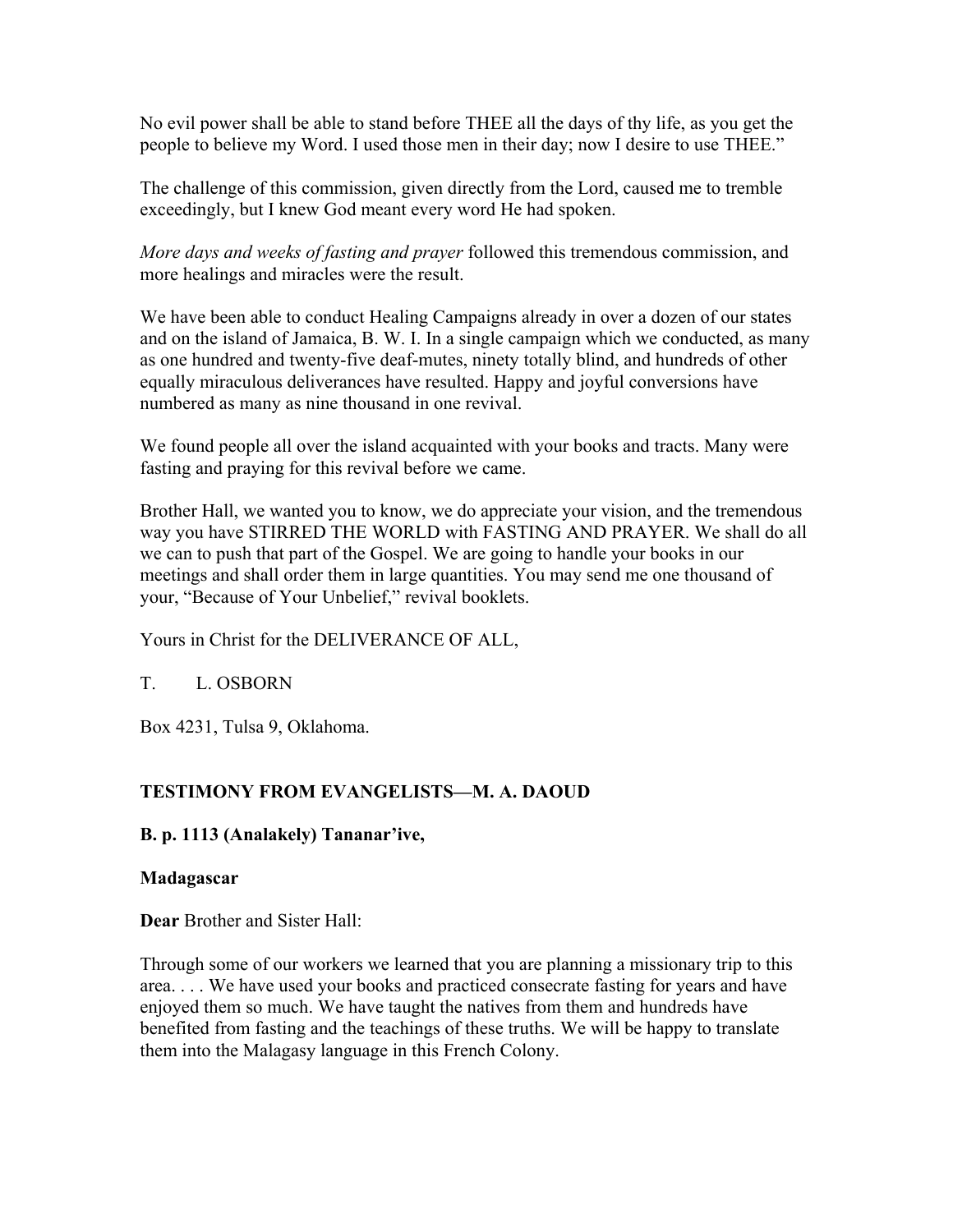Our new tabernacle seats six thousand and you will be able to minister to an overflow crowd in the building. Nearby we have facilities to accommodate over forty thousand people. Your deliverance, fasting and prayer ministry should stir the island. We have the only Pentecostal church on the island of more than six million. When we first came here in 1961, the crowds reached even to fifty thousand people. Please write us your wishes as soon as you can, so we can start to work on it. We are looking forward with joy in having you minister with us in Madagascar.

Sincerely in Him,

Brother and Sister M. A. Daoud

HYMAN APPELMAN 7339 Broadway Kansas City, Mo.

January 8, l~65

Dear Brother Hall:

Someone was kind 'enough to give me your book, "Atomic Power With God Through Fasting." It is tremendous. Most publishers, across the years, in a half dozen different languages, send me their books for review, knowing that my reviews will reach clientele that no other medium can tQuch.

May I impose upon you by asking you to send me for review any other of your books that you would like for me to read and to hold.

Thank you very much for your undoubted courtesy in this matter.

Faithfully and gratefully yours,

Hyman Appelman

"We believe that there is a great truth in prayer and fasting, since Jesus, when speaking of the devil in the lunatic child, whom the disciples could not heal, declared, 'This kind cometh not out but by prayer and fasting.' We do realize that fasting to

seen of men for self-aggrandizement is futile and profitless. But fasting with prayer has a place, as the Scriptures plainly teach. We know of no writer whom God has so signally used to bring out Scriptural truth on fasting, as Evangelist Franklin Hall. *We feel that 'Atomic Power with God' is the book of the hour for believers.* We trust that this book will be a special help to those whose prayers, for one reason or another, have not been answered.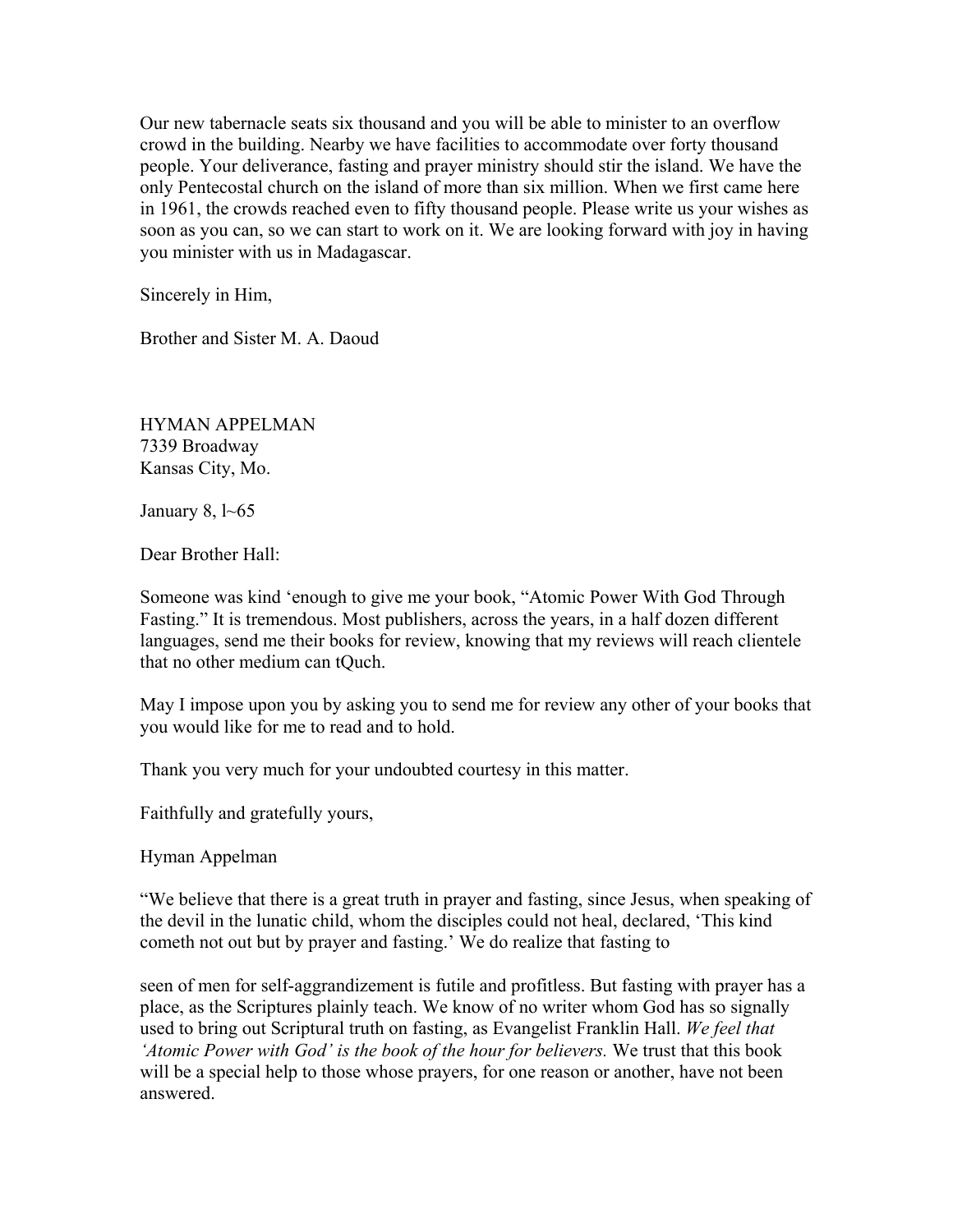"Many of the associates of 'The Voice of Healing' magazine, like myself, feel that fasting and prayer should have an important place in a successful salvation-healing

ministry." Brother Gordon Lindsay Shreveport, La.

# BOY EVANGELIST

Little David was born in Phoenix, Arizona, Sept. 20, 1934. He sang his first song at two years of age. He prayed his first prayer at three years of age! At five Little David was about to go blind. He went on a three-day fast with prayer, going into the woods with some other little boys to pray. Satan talked to him and tried to discourage him the first day, but he kept praying and fasting. On the third day he went into the woods again and his prayer became more intense; the fast became prayer too. The windows of heaven opened and he received the Holy Spirit after the Bible pattern, and instantly he was completely healed and came home shouting! At the age of six he had another wonderful experience. At seven he was injured by a taxicab and again healed in answer to prayer. At nine years of age he was called to preach. At that age his spirit left the body and *for five hours Little David was in heaven;* a great light flashed in front of him, and he was called into the ministry. "Jesus told me to go, open my mouth, and He would fill it. I also received knowledge of many things that are going to come to pass," stated Little David.

There is much more to this remarkable story of Little David than appears on the surface. Let us go back before he was born. Little David's father, Brother Jack Walker, was not seeing souls saved; he became heavily burdened, crying out to God almost night and day, and still he was not satisfied. Then he undertook a fast in almost ceaseless agony and prayer for lost men and women. He received, from the somber heavens above, a ray of hope, although he did not know what it was all about. This much he did know, and that was that God had answered his prayer. He felt that victory was his without a shadow of doubt. His fast and prayer lasted for fourteen days. *Immediately at the conclusion of this fast, a soul was given to the parents, and nine months later his son David was born. This* child evangelist was to do more than his father could ever do, and was very definitely given in answer to most fervent prayers and FASTING.

 Child and women preachers are last-day signs that Bible prophecy is being fulfilled. See Joel 2:28.

The Lord Jesus has been waiting two thousand or more years for some group, small or large, to actually be willing to RECEIVE the fullness of this purchased price complete redemption work~ Happily, the Man-Child is the first group to actually believe, qualifying themselves to RECEIVE the full, perfect redemption which Jesus provided.

The greatest Ministry of all time is emerging. The full bought, redemption-salvation ingredients are now coming forth, emerging, not from the popular deliverance and fundamental group of ministers and church systems, but out of a small dressing room, maternity ward chamber, so to speak. The man-child will end up with the Kingdom of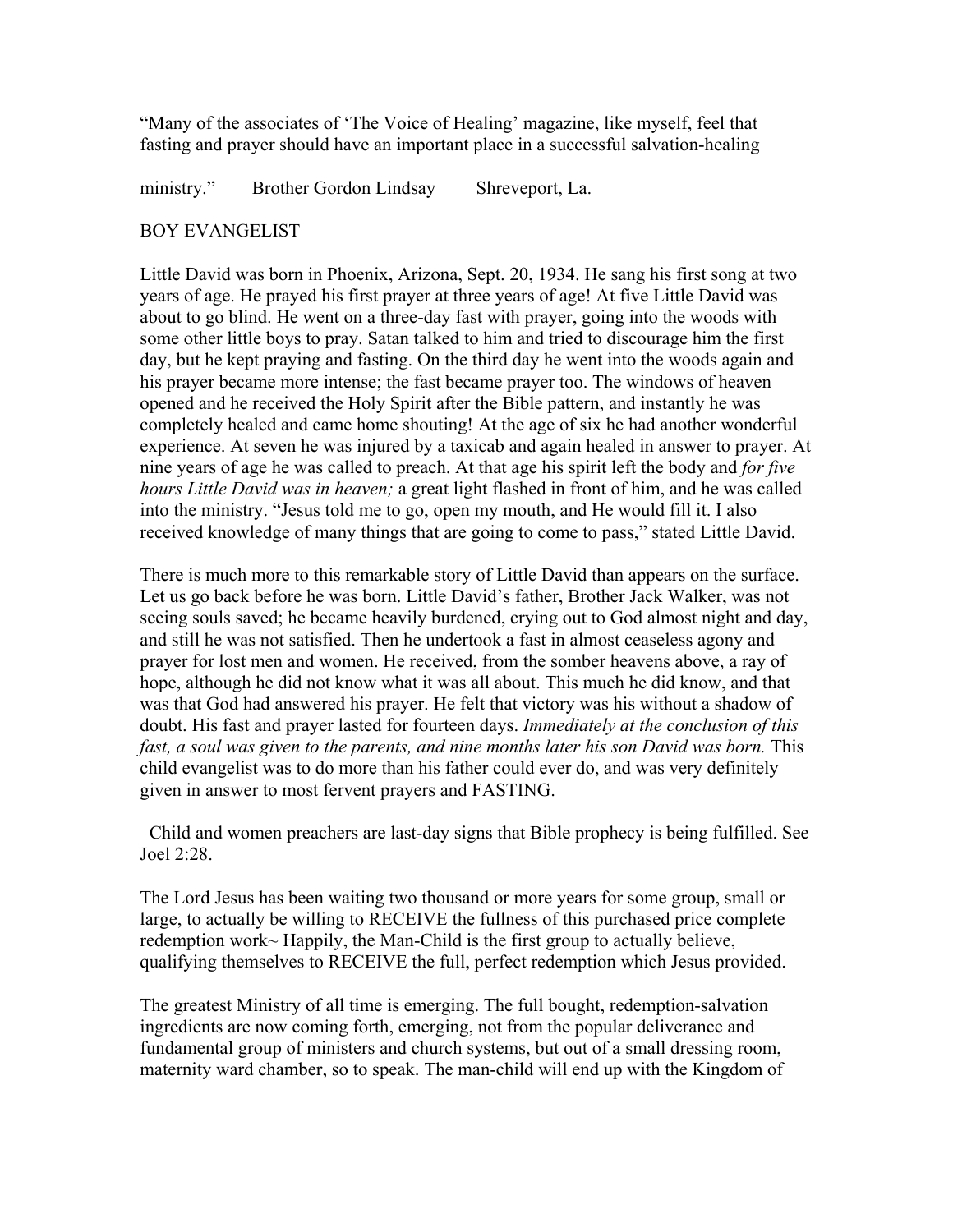Heaven stone, grown into a mountain kingdom, drawn for and around Jesus Christ, the King of Glory in His Everlasting Kingdom.

Glory of the Cross

FASTING enables the Lord's people to properly DISCERN THE LORD'S BODY (1 Cor. 11:29,30) The Lord's glory body from attaining the glory of the cross from His ascension back up in glory. His expedient return to glory that He could bring it back to us through the Holy Spirit full baptism.

Only one part of our salvation has seemingly been taught. The sin problem, eliminated by Jesus' shed blood. The "SHORTNESS OF GLORY" portion (See Romans 3:23) "For all have sinned, (this portion taught over and over) and come short of the glory of God;" The latter portion is the most important for full redemption attainment, yet it has deplorably been left out.

Attention was called to the reader above. At least three persons who fasted much did enter into a portion if not all of the "shortness of glory" covering Comforter Baptism of Holy Ghost Fire! The restoration of lost Garments of Adam and Eve. "The Garments of Salvation" (Is.  $61:10$ ) The "glory that is seen upon one" (Is.  $60:1-5$ ,  $21$ ,  $22$ ) also the protective ingredients (illustrated above) outlined in Isaiah 4:5: (1) CLOUD, (2) SMOKE, (3) FIRE, (4) and LIGHT.

# **THIS IS THE MOST IMPORTANT TEACHING IN THIS VOLUME OF FASTING RESULTS:**

Fasting properly unto our Lord brings forth the glory of the cross, enabling God's people to come into full realization that we may also obtain a fundamental Body felt as well as the fundamental Heartfelt salvation experience. THE PROMISE OF THE FATHER TO COME UPON US. (Lk. 24:49, Acts 1:4,8; 2:3, 17, 19, Rev.3:17, 18 etc.) Salvation in our heart is not enough. Salvation upon us heals, protects from all harm and is accident sickness prevention!

# **THE ULTIMATE GOAL AND ACCOMPLISHMENT OF THE CROSS HAS**

# **NEVER BEEN REACHED BECAUSE... ONLY THE SHAME OF THE CROSS-**

# **HAS EVER DARED TO BE PREACHED**

THE THREE MEN, RECORDED, TO HAVE FASTED 40 **DAYS DEMON**STRATED THE GLORY OF THE CROSS! Moses received Body felt Salvation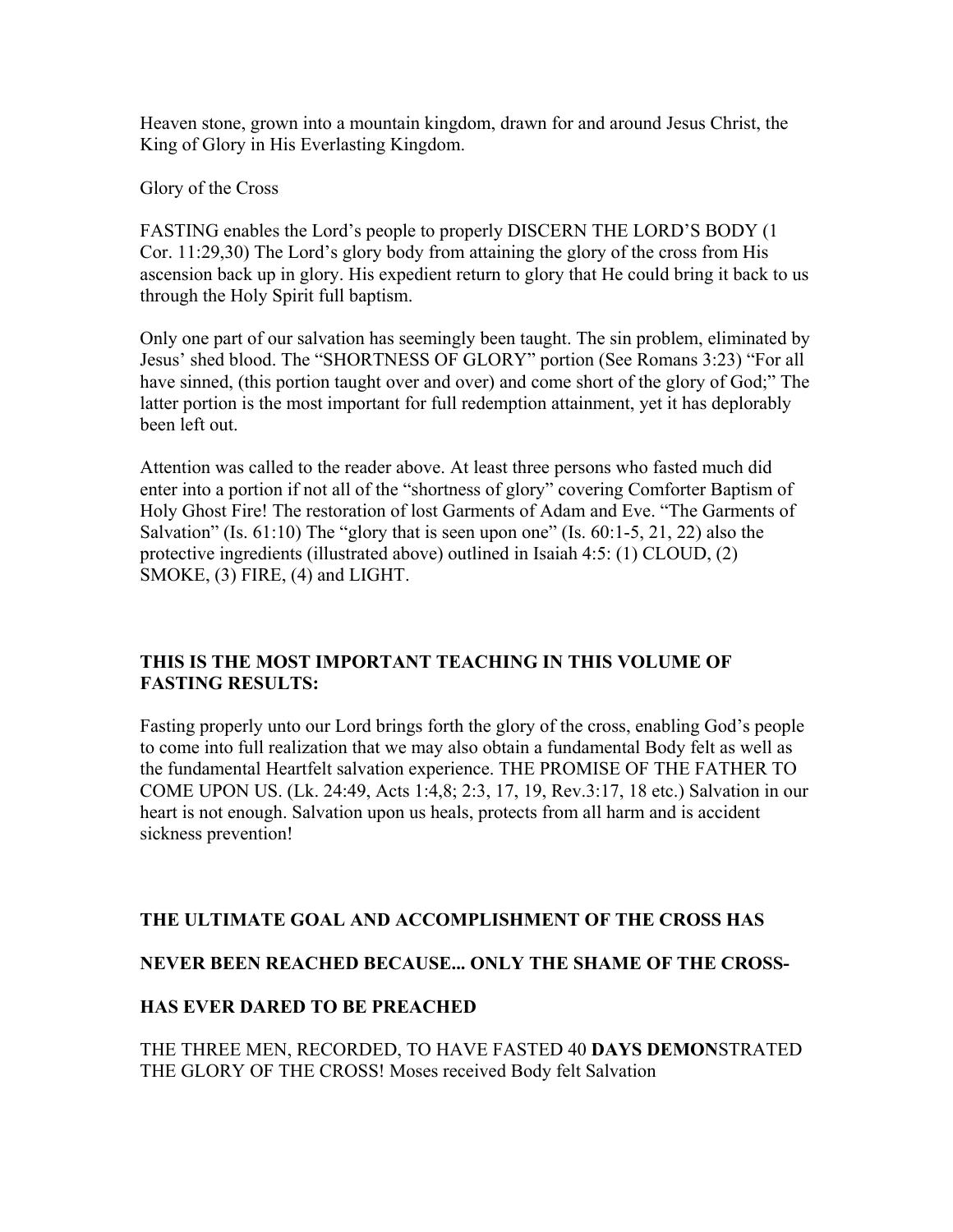SUBSTANCE GLORY OF THE LORD UPON HIS PERSON. Elijah received the Glory of the Cross Substance so mightily upon himself that he was translated without seeing death. Jesus Christ, who found it necessary to empty Himself first of His Shekinah Glory, paying the COST-PRICE SHAME OF THE CROSS, then afterwards arose from the dead; BUT HIS RESURRECTION WAS NOT ENOUGH, it was likewise necessary for him to get back up into His glory and be thereby reestablished in it that we too may possess the protective glory of the cross substance which is the kingdom of Heaven Glory.

#### Chapter I

### ATOMIC POWER WITH GOD

Fear and hatred stalk the world today. No .one knows to what use men will put the newly discovered force of atomic energy. Many other devices of power would bring to pass the signs preceding the second coming of Christ as foretold in Luke 21:26: "Men's hearts failing them for fear, for the powers of heaven shall be shaken." And the cause of it all is the sad fact that man's spiritual development has lagged far behind his scientific development, with his many inventions and discoveries of the physical forces of nature.

Spiritually and emotionally, mankind as a whole is not far removed from the jungles, and is therefore, incapable of handling the forces of nature that science has unleashed. Physical power, sufficient to disintegrate the entire world, is at the fingertips of a few, but there has been almost no development of spiritual power to control it. We have been wandering in the wilderness.

This spiritual power is actually within the reach of all followers of Christ. It is not so much that it has been forgotten, but rather that it has never been taught and learned. "The message of the Gospel is the power of God unto Salvation." Rom. 1:16. But we have overlooked a certain fundamental part of the Gospel message.

The writer shall endeavor to present a spiritual atomic power far greater than the physical force of all the atoms in the universe. Jesus Christ has made this power available to all His people, who will follow His Gospel pattern.

In 1848 A.D. the Aquarian Age was introduced to the world. The era of invention began and the machine came into being, along with the age of SPEED. Space and time began to shrink with the modern automobile, steam engine, and airplane. Distance ceased to be a barrier. More progress in scientific achievement was made in two generations than had been accomplished in the preceding two thousand years.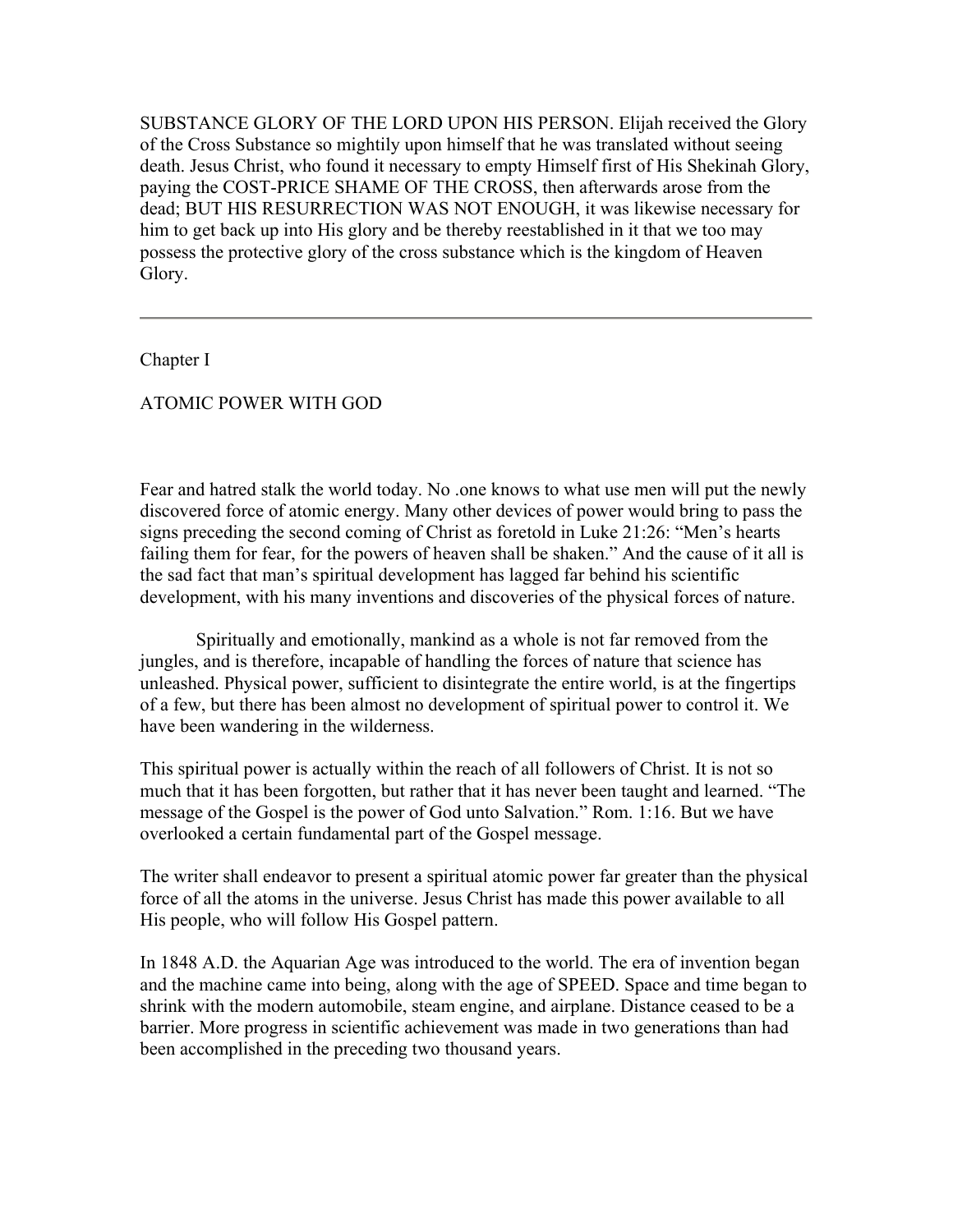What about spiritual power? Except for a sprinkling here and there of the power of the Holy Spirit, scientific achievement has far out-distanced man's gains in things of the Spirit.

In the natural we have the automobile to speed us on our way. We have the steam engine shortening distance and also the airplane making distance no longer a barrier, etc. Radar and television bring distant objects nearer.

Surely if man's scientific achievement has increased in momentum, there must also be something to be found somewhere in the Word of God that will accelerate his SPIRITUAL PROGRESS. Like most scriptural truths, there is something; but only the wise shall understand it. The seemingly insignificance and misunderstanding may have been cause for its neglect. This latent power is FASTING AND PRAYER. This is a prayer that is prayed under the influence of fasting. Our spiritual progress will be like supersonic speed.

 Thank God there is something which makes for Spiritual progress that is more scientific than anything man has accomplished to date, and which accomplishes wonders for our Spiritual welfare in a very short time. Without this knowledge, this goal might not be attained for many years, or perhaps NEVER. That something is FASTING AND PRAYER.

Our ultimate aim and desire should be the EXALTING OF JESUS CHRIST and the GLORIFYING OF HIM. Without prayer and fasting every Christian will more or less mark time and fail in their purpose. The most successful and the quickest method is through PRAYER AND FASTING; this pleases Jesus and in pleasing HIM we are availing ourselves of GREAT OPPORTUNITIES. "Delight thyself in the Lord; and He shall give thee the desires of thine heart." Ps. 37:4.

FASTING AND PRAYER make it far easier to DELIGHT OURSELVES IN THE LORD, it will give us the light ON THIS POWER. SPACE AND TIME TO GOD WILL SHRINK AND DISTANCE WILL CEASE TO BE, when one receives the potential light and puts it into practice.

If, as many believe, the unleashing of atomic energy is the prelude to the end of the earth, and if the seal judgments, the trumpet judgments, and the vial judgments of Revelation will soon be upon us, then the few who know and experience the saving power of God will do well to protect themselves against the day of His wrath, by a last great awakening through fasting and prayer. It will be the beginning of a new age for good, if the power of the Spirit is developed to a high degree by many through the use of the most powerful agent known to man, *fasting and prayer.* Without fasting, prayer becomes ineffectual. Fasting restores and amplifies prayer power.

A twenty-one, or forty-day prayer and fast will most assuredly hasten the Christian to such a deep and wonderful experience with God that twenty-one days will equal twentyone years. Forty days will equal forty years. Experience shows that the forty-day period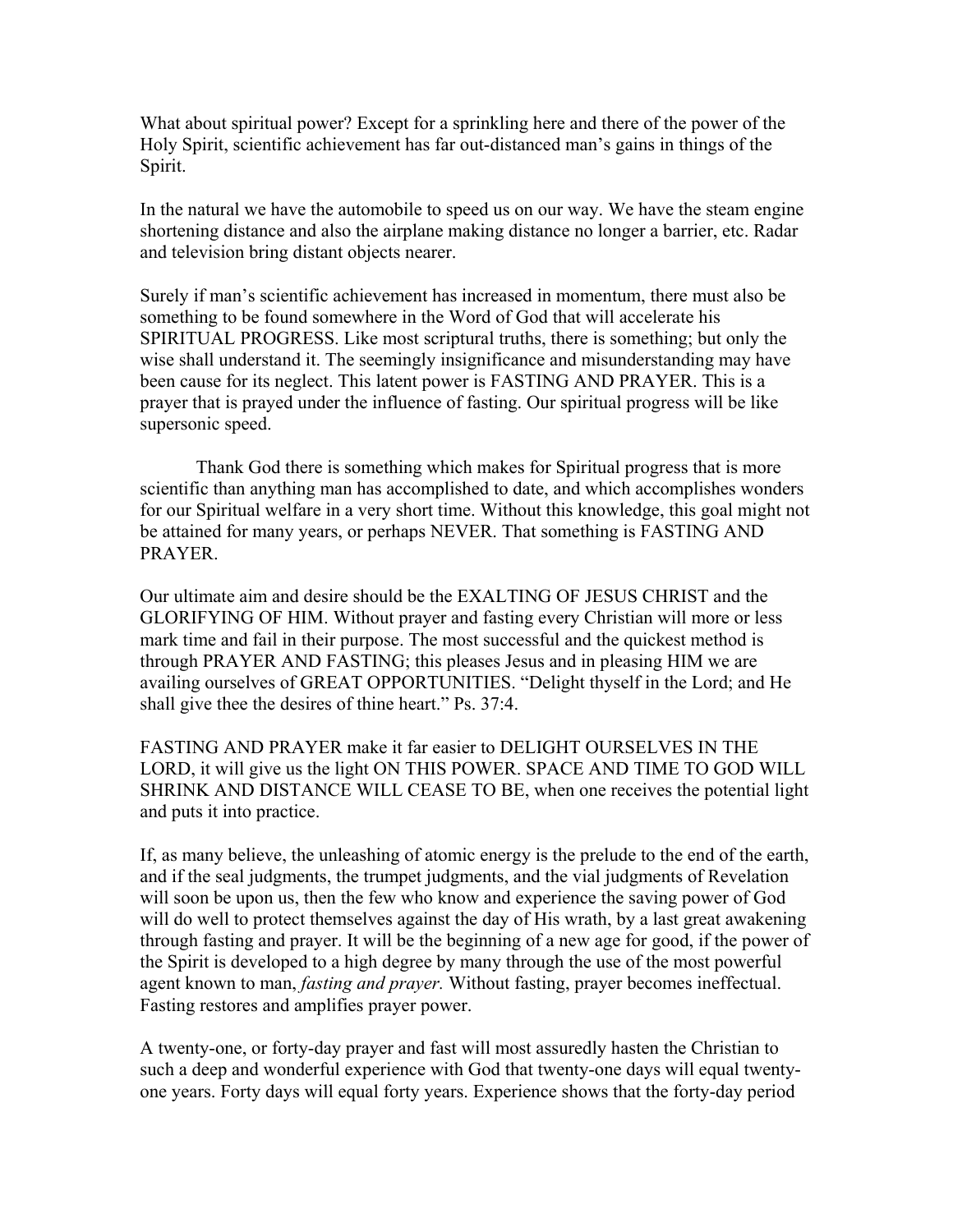brings far greater results than a shorter time. It will bring one closer to God more quickly than any other way known.

Like the doctrine of divine healing, the doctrine of the Holy Spirit, etc., the truth of fasting has been sadly neglected. Many other forgotten Bible truths have been temporarily lost, only to be revived again in these "latter days" of this dispensation, the transition period between this and the millennial dispensation. The truth of fasting is being *revealed to us now that we may secure the greater things of God, that we may receive the gifts o/ the Spirit,"* and that a mighty world-wide revival of spiritual power will sweep over the world, with major signs and miracles in these last days. Fasting is the most potent power of the universe, and is placed at the disposal of every believer. A transformation in the body of Christ will begin, as Christians fast and pray.

The practice of fasting is as old as humanity. More than two thousand years ago, fasting was a custom advocated by the school of the natural philosopher, Asclepiades, for curative purposes. The Roman historian, Plutarch, said, "Instead of using medicine, fast a day." Traces of ancient fasting are to be found in ancient Chinese and Hindu writings, The Indians also practiced it. It was used for religious purposes, as well as a method of restoring health. In the olden days they recognized the value of a fast, but today people look on fasting as a certain way to the grave. When a person speaks of fasting ten days, twenty-one days or more, many think it something horrible. It is through a lack of definite knowledge on the part of many, that this subject is so much misunderstood.

Fasting is a CORNERSTONE of the Christian religion, yet there is seldom, if ever, a complete sermon on the subject. Moreover, it is an important, basic truth of the Bible; yet we so often overlook its value.

So important is fasting in the Mohammedan religion, that they claim it to be *one of the four pillars* of the Mohammedan faith. This explains one of the reasons why there is more fervor and zeal in their religion, than in the Catholic or Protestant religions. Many Mohammedans take a thirty-day fast every year. Fervor and zeal are definitely a result of the fast. This is sadly lacking in **our** church of today. Fasting is mentioned in the Scriptures approximately one-third as much as prayer, yet our present day church member places it insignificantly in the background.

If Christians realized what great power and blessings they are missing, they would be only too eager and happy to fast. One of the reasons Satan cheats them out of this glorious experience, is through the misunderstanding and confusion that is so generally prevalent in regard to fasting.

Here is a testimony of a certain man who fasted fourteen days in one of my meetings. This was in 1945, when the world-wide fasting crusade was first launched.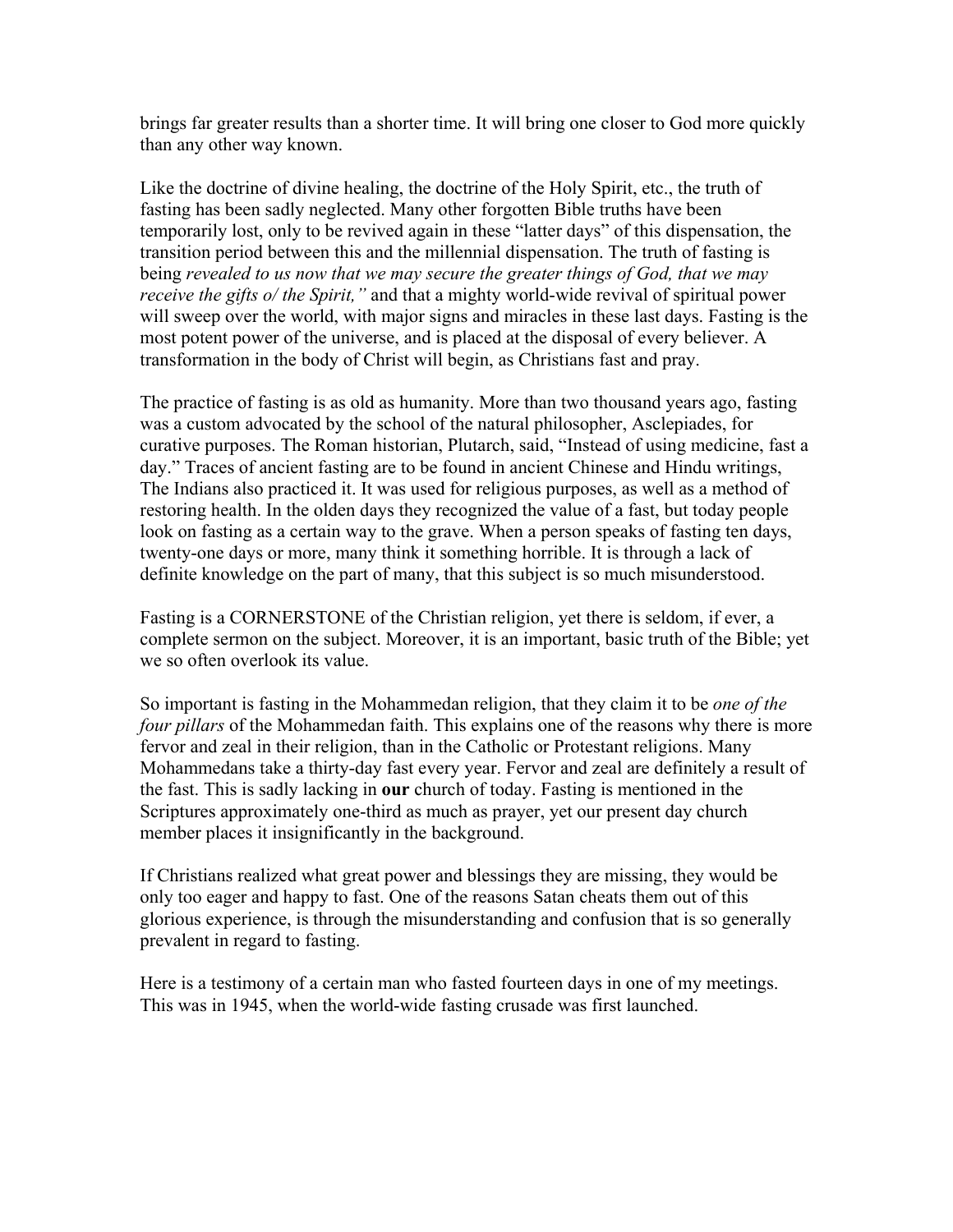# UNDERWEIGHT—GAINS 29 POUNDS AFTER FASTING

"On the thirty-first day of December, 1945, after hearing Rev. Franidin Hall give some enlightening teaching on fasting, I started a consecration fast. I partook of no food during the entire fast of fourteen days. Water was taken for the purpose of cleaning out the system. I was a heavy smoker, and it seemed impossible to give it up, but on the third day of the fast *I had no further desire for smoking.* **On the fourth day of the fast,** *hunger left me entirely.* **A little later** *all weakness left;* and to my surprise I began feeling better and *stronger day by day.* **I could** *pray more earnestly,* and with greater results. Several days later, I *received the glorious baptism of the Holy Ghost*. I kept busy with my work which was not heavy. The fasting did not bother me much. What Brother Hall tells you about fasting is true, in our new spiritual consciousness our eyes are opened to discern the true nature of our former natural environment. And it worked out just that way in my life. It was a glorious experience.

"When I began the fast, I weighed one hundred and forty pounds. This was twenty-nine pounds underweight. At the conclusion of the fast, fourteen days later, I had lost sixteen pounds, for I weighed a hundred and twenty-four pounds. Sixty days later *I had not only regained the lost weight, but also gained twenty-nine pounds more, which was exactly* what a man of my age should weigh, to the pound, that is, one hundred and sixty-nine pounds.

Everyone told me that I looked better than they had ever seen me look, and I do *feel better than I have felt for twenty years.* All of my nervousness is gone, and I have better complexion, and best of all, I have received the Holy Ghost, and have a much deeper experience with the **RECEIVES THE** Lord.

"My fast was shorter than many of the other brothers

and sisters, but some day I hope to take a forty-day fast, as it certainly was a glorious experience to fast fourteen days. People do not know what they are missing."

Charles Wilson

San Diego*,* California.

When we speak of "ATOMIC POWER WITH **GOD" we are using a** term expressing something GREAT, and "Atomic Power" is as good an expression as we could possibly find to fill the bill. We are not exaggerating in the least when we compare "FASTING AND PRAYING" with the power of the *atomic bomb,* because, to the Christian, fasting will truly bring *atomic spiritual power.*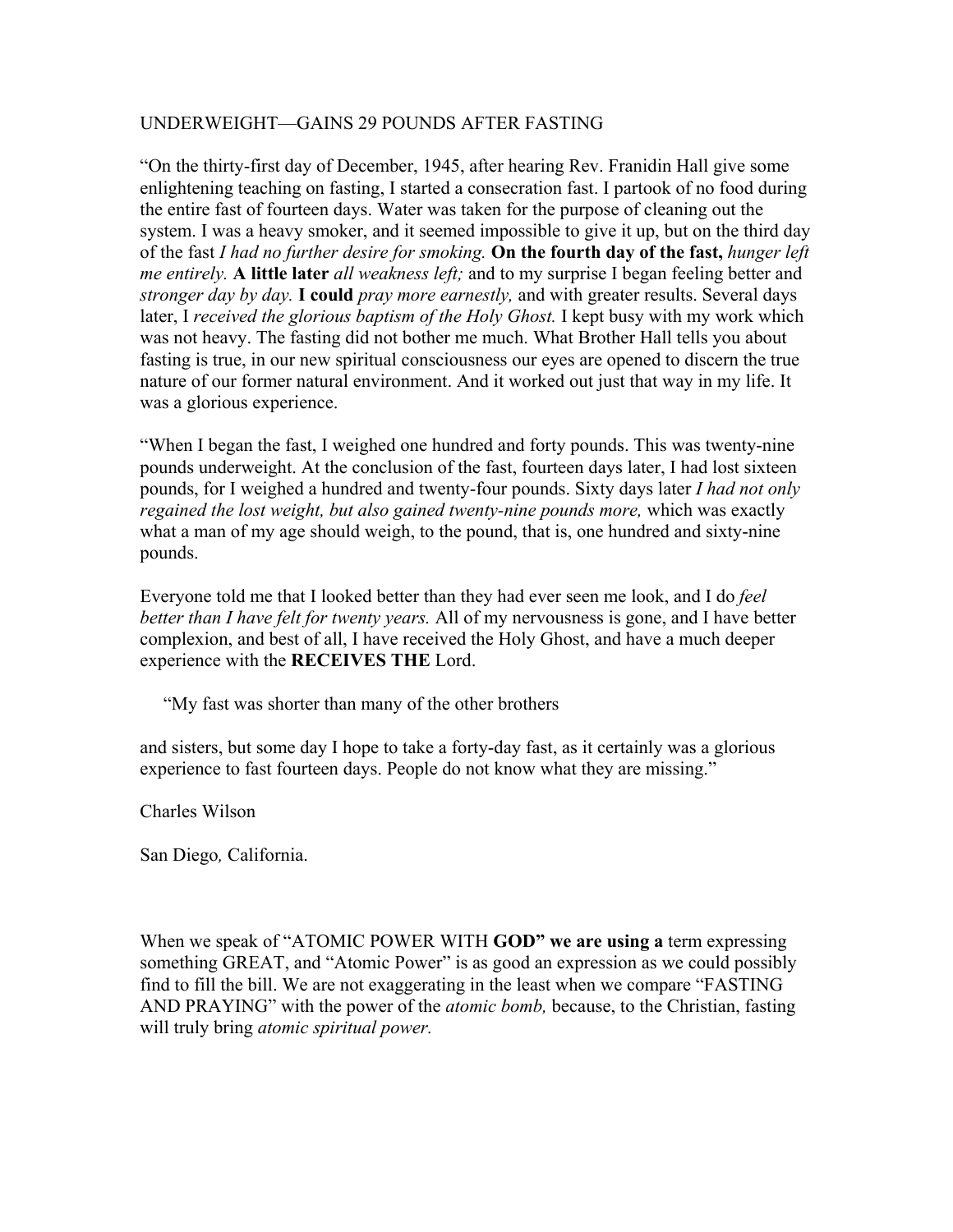# ATOMIC BOMB

Robert deVore in Collier's, quotes some of the figures released by the mission of investigation in Japan, on *the atomic bomb.* (The Nagasaki and Hiroshima bombs probably detonated at about 1800 feet altitude.)

"At *2,500* feet from point of impact—if bomb had reached earth—NOT from the point of explosion, 1,800 feet above, which would be farther— the pressure exerted was approximately SIX TONS TO THE SQUARE FOOT.

"At 4,200 feet, the pressure was a little more than ONE TON PER SQUARE FOOT.

"The first pressure noted above, is equivalent to a gale force of wind at 150 miles per hour, multiplied by 133, which equals the pressure of a wind blowing 20,000 miles per hour.

"The second pressure noted, is equivalent to 24 times the pressure of a 150-mile gale. Equals pressure of a  $3,600$ -mile-per-hour hurricane.

"These enormous pressures are not wholly instantaneous, but are slightly delayed in their application, giving the water time to partially yield, and hence build up enormous wave effects. A vast, cone-shaped vortex is created, with a terrific "out-thrust," and subsequent return, of the displaced waters. No one can possibly calculate the true extent of this effect, but some physicists have stated that a wave of great height will be created.

"Consider the effect on water of the temperatures developed. The temperature of the atomic 'SUN' is estimated at FOUR MILLION DEGREES Fahrenheit. Combustible materials of all kinds will burn at 1.4 miles distance. The ground temperature below the burst (at 1,800 feet altitude) was certainly more than 1,500 degrees Centigrade. WATER WAS INSTANTLY VAPORIZED," says DeVore. "Forests were scorched at 8,000 feet distance. All these facts point to the instantaneous vaporization of MILLIONS OF TONS OF WATER, to be thrown far into the upper atmosphere, and thence precipitated in torrential rains in distant parts of the world."

"This isn't a bomb at all," says General Farrell.

"These are the Fires of the Universe," says physicist Walter Graham.

This is the GREAT NATURAL POWER that man has discovered.

But greater still, and more potent, is the *spiritual atomic power with God,* that lies available to every Christian. The scientist can now use and harness the power of the material atom, but the Christian can use and harness the dynamic power of the great Creator of the atom. As the Creator is greater than that which He has created, so is the power wielded by the Christian, through fasting and prayer, greater than that wielded by the atomic scientist. It is the purpose of this volume to show the Christian a sure method,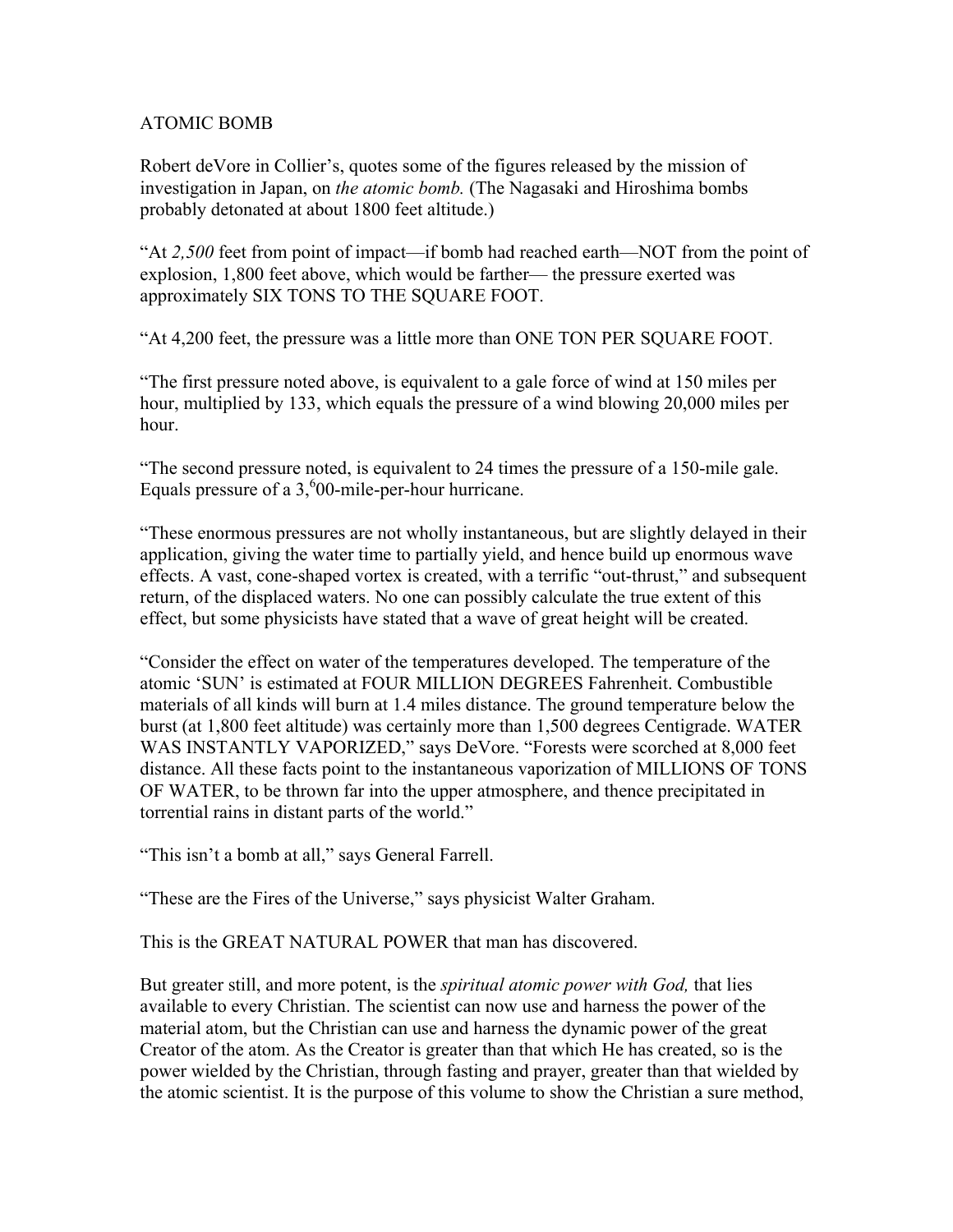whereby he may obtain this mighty power, and may be able to move the omnipotent hand of God. This will be our spiritual, atomic jet-propulsion power.

Chapter II

# WHAT IS FASTING?

Let us see what the word *fast* means. I believe misunderstanding here causes much of our trouble about the subject of fasting. It is here that Satan deceives the average Christian.

Webster's, and also the Bible Dictionary, define fasting as, "abstinence from food. Especially as a religious observance." (FAST: "To abstain from food."). Now what does Webster say about water, as a food; or we may ask the question, "Is water food **?"** 

First, we will consider Webster's definition of food, and it reads as follows: "Food: nutriment; nourishment in solid form."

Food and water-drinking are two different things. To do without water results in thirsting, and thirsting means, "a great desire to drink." Fasting will be understood better if we recognize these facts. One should not associate abstinence from water, with the subject of fasting; thus, we see the contradistinction between food and water.

### **The confusion that exists in the mind of the Christian who believes that**

he is not to drink water in a fast, MUST be overcome. This has prevented many people from fasting over a period of several days. Therefore they **have been deprived of some of the very greatest blessings.** 

**We will describe the protracted fast, or a "Complete Fast." We are dealing with the type of fast taken by the Lord Jesus Christ. A fast like that of** Paul, or Daniel: "Bible Fast." A complete fast is a fast from the time hunger leaves, until the time hunger returns. Such a fast may continue from twenty-one to forty days, depending on the individual, and also on the amount of time it takes you to get your prayers through to Heaven.

Fasting and Starvation are also two entirely different things.

DRINK WATER WHEN FASTING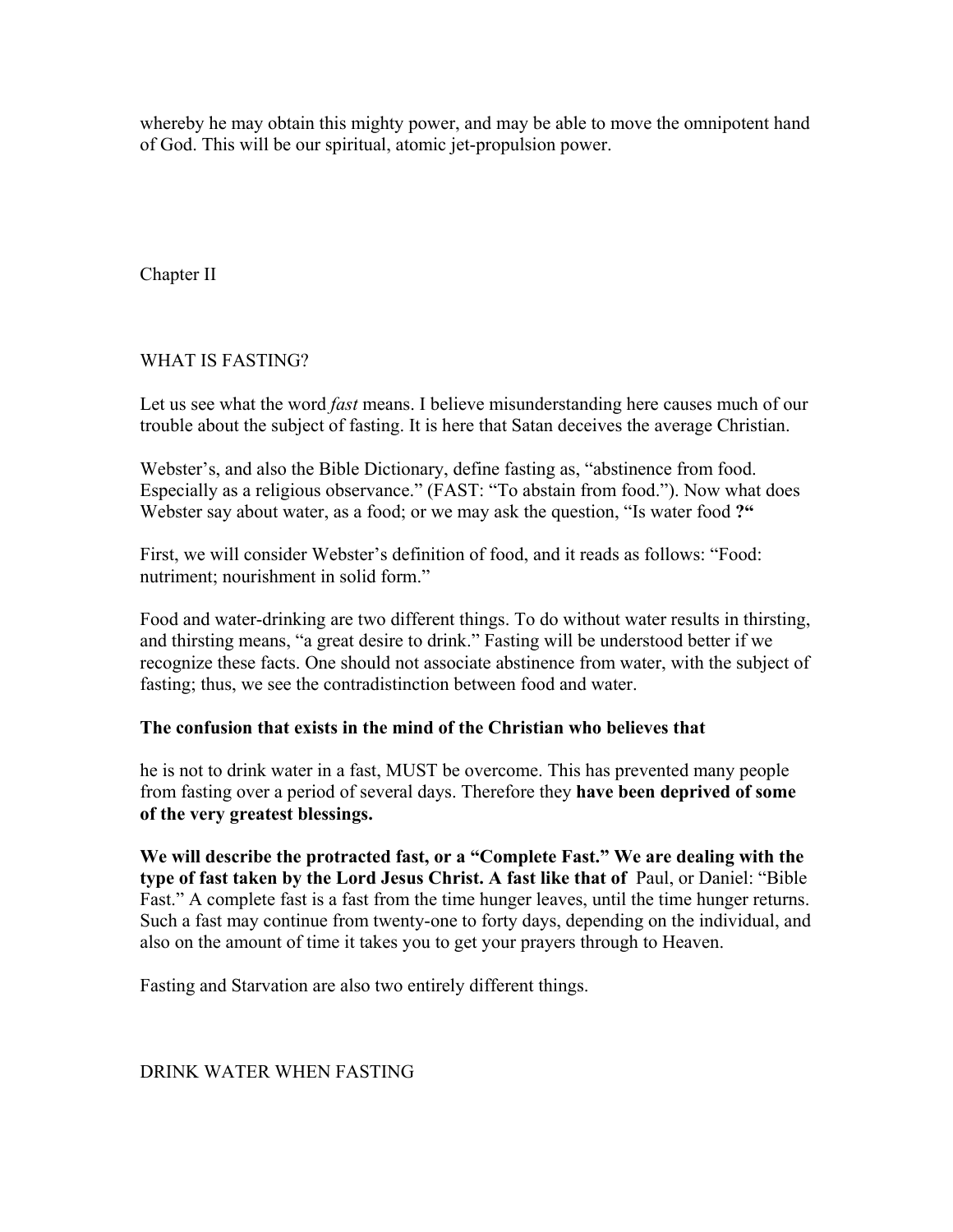To take a fast of this particular type, one must of necessity drink water. It is absurd for people to think about fasting and prayer without drinking water. Those who do this, do it in ignorance, and should be corrected by some constructive teaching. However, one may attempt a fast of a few days without drinking water, and find these facts to be immaterial.

Your body is the temple of the Holy Spirit, and to attempt a major fast without water, would defile and pollute the body. Scripture states: "If any man defile the temple of God, him shall God destroy." I Cor. **3:17.** 

Instructions are given by Christ in the Sermon on the Mount (Matt. 6:16-18) that "when thou fastest, anoint thine head, and *wash thy face;* that thou appear not unto men to fast, but unto thy Father, which is in secret, and thy Father which seeth in secret, *shall reward thee openly.*" Washing the face is a sign of cleanliness. If it is good to wash your face to keep the toxic stains from face and body (washing being a type of cleanliness before God), then how much more logical it is to put water in your mouth, to clean out the corruption in the stomach. The stomach becomes deflated, collapsed, and depressed, when water is withheld long enough, and a person gets into bad shape. Without water, when fasting, the system will choke up, and *the body becomes filthy,* internally. The tongue, which is the upper part of the stomach, becomes heavily coated when fasting, showing visibly a part of the pollution that is in the stomach. Some doctors maintain that some food particles remain in the intestinal tract for more than a month, until putrefaction is worse than any garbage pail.

For the first few days of the fast, the stomach, tongue, and body, become heavily laden with the corruption that is trying to loosen itself. These particles that have remained in the stomach unassimilated, with other fecal matter, *require a great deal of water to break them down and help soften this material so that it can be eliminated.* Cramps, displeasure, misery, and other discomforts, are frequently experienced during this initial period. Water aids in the loosening and softening of this fecal matter without which the corruption will harden; the worms and bugs, which are nearly always present to some extent, will dry up on the intestines, the tongue will eventually thicken, and if the thirsting fast is prolonged, the individual will die, unless the Lord intervenes.

 Paul knew the difference between 'thirsting" and "fasting." He distinguishes them in II Cor. **11:27,** "in hunger and thirst, IN FASTINGS OFTEN." If "hunger and thirst" were the same thing as "fasting," he would not have repeated the same thing, any more than "cold" and "nakedness" are the same. Please note that a comma is inserted between each phrase. Paul was also educated.

A person should not only recognize the value of the fast, but whether your fast continues ten days, two weeks, forty days, or longer, your bowels should move every few days. If a person does not drink water while the fast is in progress, how can these channels of elimination function properly? The drinking of water will continue the process of cleaning while the fast continues. If the bowels do not move, please do not worry; there is no cause for alarm. Some folks' bowels do not move at all during the entire fast.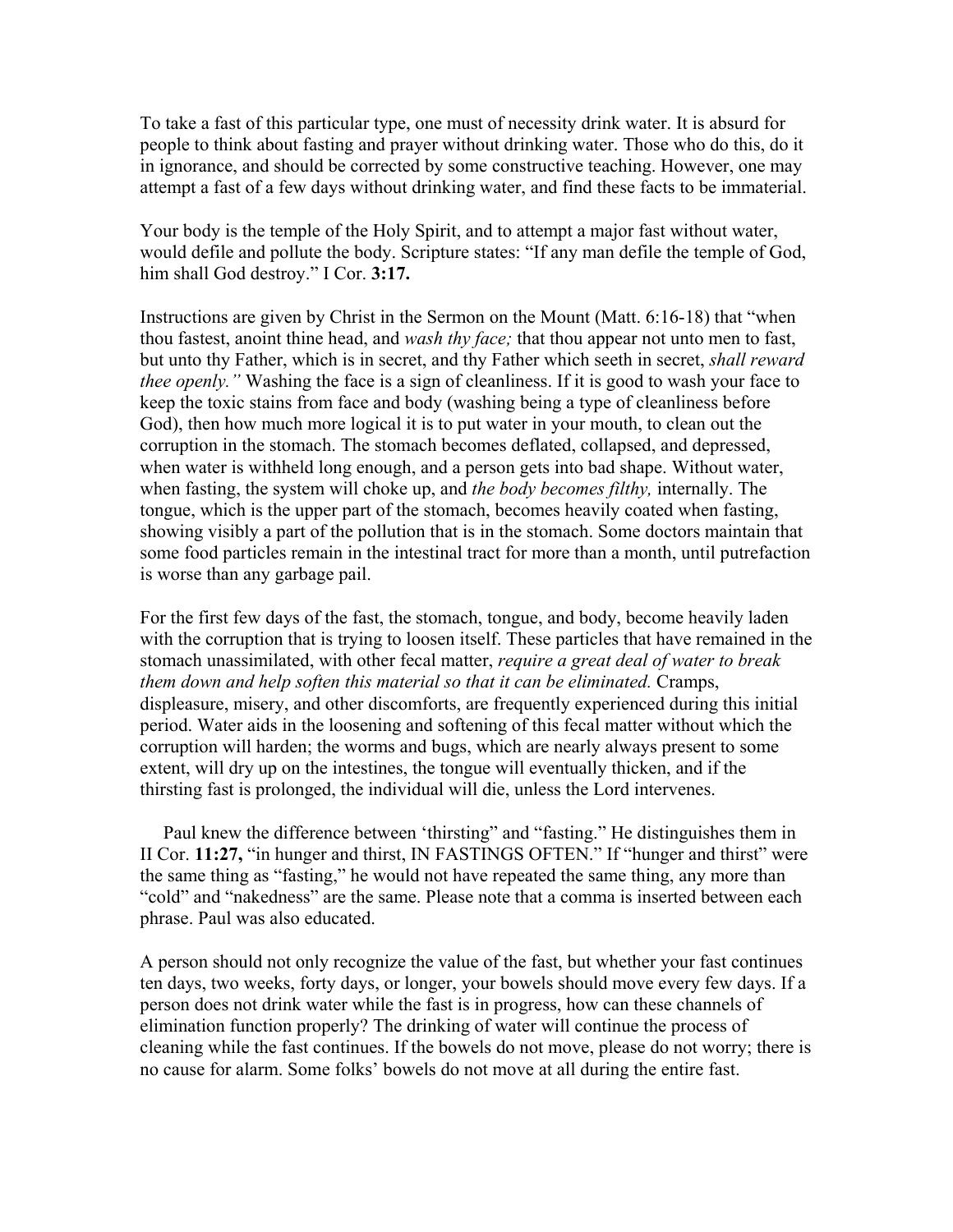The drinking of water does not prevent one from drawing closer to God. Water is pure, and is a type of Salvation, and of the Holy Spirit. (John 4:14.) Water, unlike corruptible food, evaporates into the atmosphere, while food goes back to the earth. Water is not stimulating, while food is. Food feeds the appetites of carnality; water does not.

When an individual fasts, his pores become laden with toxins, especially his hands and face, therefore, he should bathe externally as often as possible.

In about two weeks, more or less, the average individual will have most of the wastes, poisons, toxins, fecal materials, etc., eliminated. That is, unless this individual has a deepseated functional ailment. Even if this be the case, this should be relieved and healed if the fast is continued.

It is quite evident that Jesus took water while fasting forty days. There are four things that bear evidence in this regard. Shall we study our Lord's fast?

1. Matthew 4:2-11: "When he had fasted." We pointed that the *definition of fasting*  does not exclude water drinking, and it does not mention that Jesus thirsted forty days, in the Scriptures. It is called a fast, and not a thirst.

2. "He was afterward an hungered." It does not say that He afterward thirsted. When a person does without both food and drink, water means far more to him than food. A man can go days without food, but this same individual can go but a very short time without water. Especially is this true in a hot and torrid climate.

It seems very evident that Jesus did drink water. For at the time of the feeding the 4,000 (Mark 8:3), bread and fishes were offered after they had been fasting for three days, and Jesus, according to Scripture, did not offer them water, because they had no need of it. Water was available in the springs and brooks nearby.

3. Satan knew that He wasn't thirsty, because he did not tempt Him with water. He said, "Command that these stones be made bread."

4. The answer that the Son of God gave to Satan, is very evident. "Man shall not live by bread alone, but by every word that proceedeth out of the mouth of God." This seems to prove that He had partaken of water, for we must notice, in this connection, the failure to mention water.

You may ask if the fast that Jesus took was a supernatural one. No, this fast was not in any way a supernatural fast, for fasting is not supernatural, whether it is done by our Lord, or by the ones for whose salvation He paid the great price. "FASTING IS A SCIENCE." Anyone can fast for long periods of time, but only the Christian can expect supernatural results. The fast of Jesus can be said to be natural, on the ground that after His fast, He hungered. The natural hunger that had left his body for a time, returned again. This is true in any fast, if the fast is prolonged to its normal completion, when true hunger returns.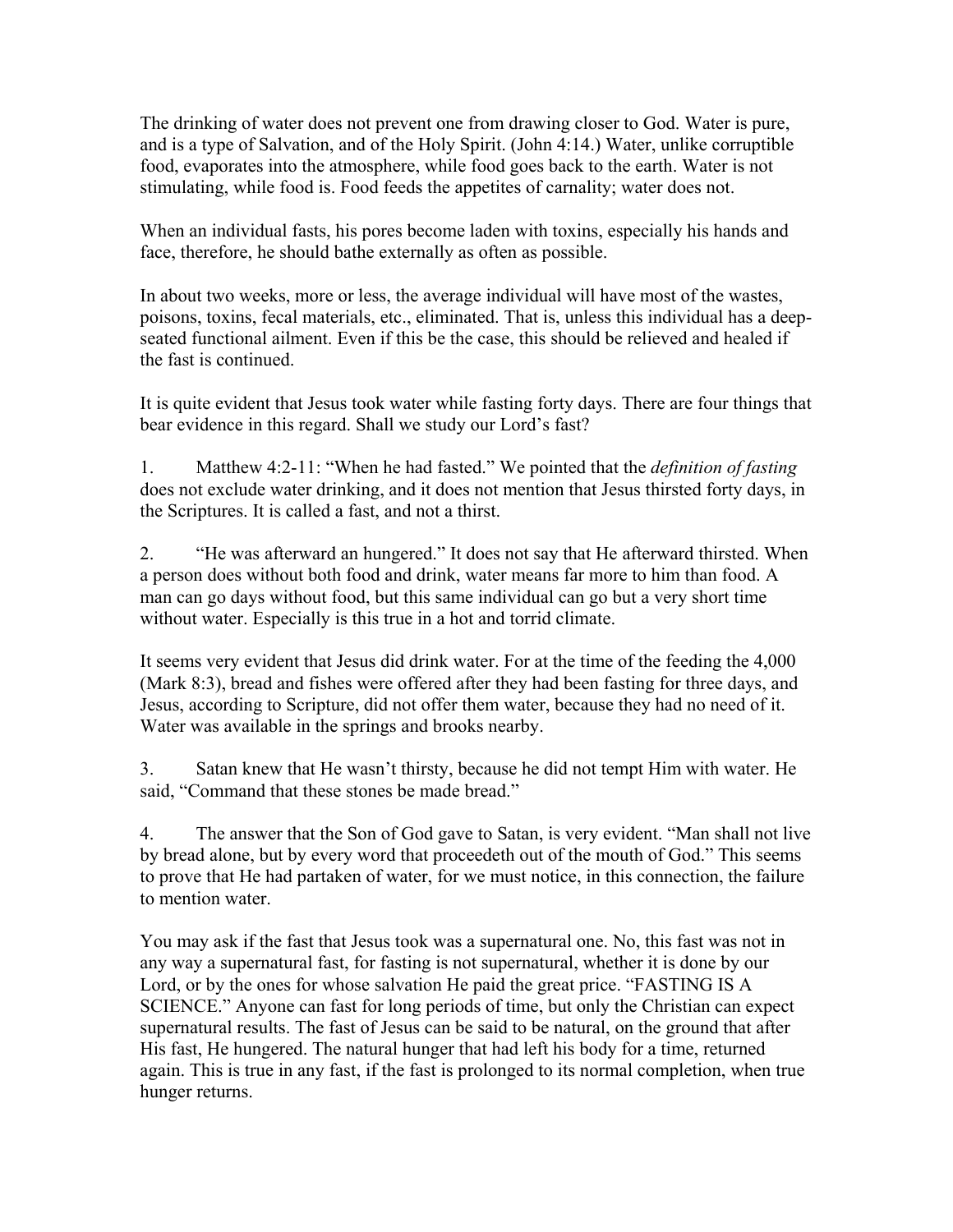Critics who say that only Jesus could fast forty days, and that no one else can do so, are condemning something they know nothing about. They are in need of trying a fast themselves, then they would realize with a great awakening, the value of fasting.

 The argument is brought to us that Moses fasted forty days. Please tell me what Scripture states this? In Exodus **34:28-29,** we read, "And *he was there with the Lord forty days and forty nights;* he did neither eat bread, nor drink water." This abstinence was not called FASTING HERE, as failing to drink water is outside the meaning of the word. Why change the meaning of the word FASTING? On the mount, Moses was "there with the Lord for forty days"—this explains why Moses did not drink water—he was with the Lord, literally with the Lord. I am certain that if we were allowed to stand in His presence and be with God, we would neither have to eat, drink, or breathe, whether we were with Him forty days, or forty years. Actually the Lord Himself is our Food, Drink and Sustainer. This was true with Moses, because (Vs. 29) —"The skin of his face shone while he talked with Him." The children of Israel were actually afraid of Moses. For he had received supernatural radiation that was far more real than food and drink. He had to veil his face to talk to them. When Moses died, he had the strength and constitution of a young man: "His eye was not dim, nor his natural force abated.<sup>7</sup> Deut. 34:7.

 The world's largest alligator farm is in Los Angeles. Almost **2000** alligators are in captivity. Upon a recent visit, I learned that the creatures enter into a suspended animation for six months out of every year. They do not eat, drink or even breathe for six months out of the year. When it gets warm, they come out of their "anti-world" environment and gradually break into eating again. They have learned the art of eating, drinking and breathing that is incomparable to anything we humans can do. This suspended animation may be comparable to Moses' forty-day food-abstension without both food and water.

 If any person fasts without taking water, and he can do so if he wishes, I must say, "Amen." However, any person can take short fasts of several days only, without water, as well as food, and still receive spiritual benefits for their sacrifice. See Esther 4:16, "Fast ye for me, and neither eat nor drink three days."

 Doing without food will give you that spiritual uplift and power, with or without water. This has been proven many times. This fact is true in the fast of a few days, but we are now dealing with the long fast, which will give one power to do mighty things, seemingly the impossible, the fast that will break down denominational barriers and restore the body of Christ to its place of power and into the unity of the faith.

 Dr. Tanner, who fasted over forty days on three occasions, declared that in the second half of each of the three fasts, the unspeakable glories of the world beyond were revealed to him. Dr. Tanner lived to be ninety-two years of age, and gave credit to fasting for his longevity of life. In Dr. Tanners' day they ridiculed Christ's fast, saying, "nobody could fast that long." Dr. Tanner challenged them. His first fast lasted over forty days, and was under observation by his disbelievers. He was weighed and checked daily; thus he broke down the ridicule of fasting in his time. Dr. Tanner was a physician as well as a Christian.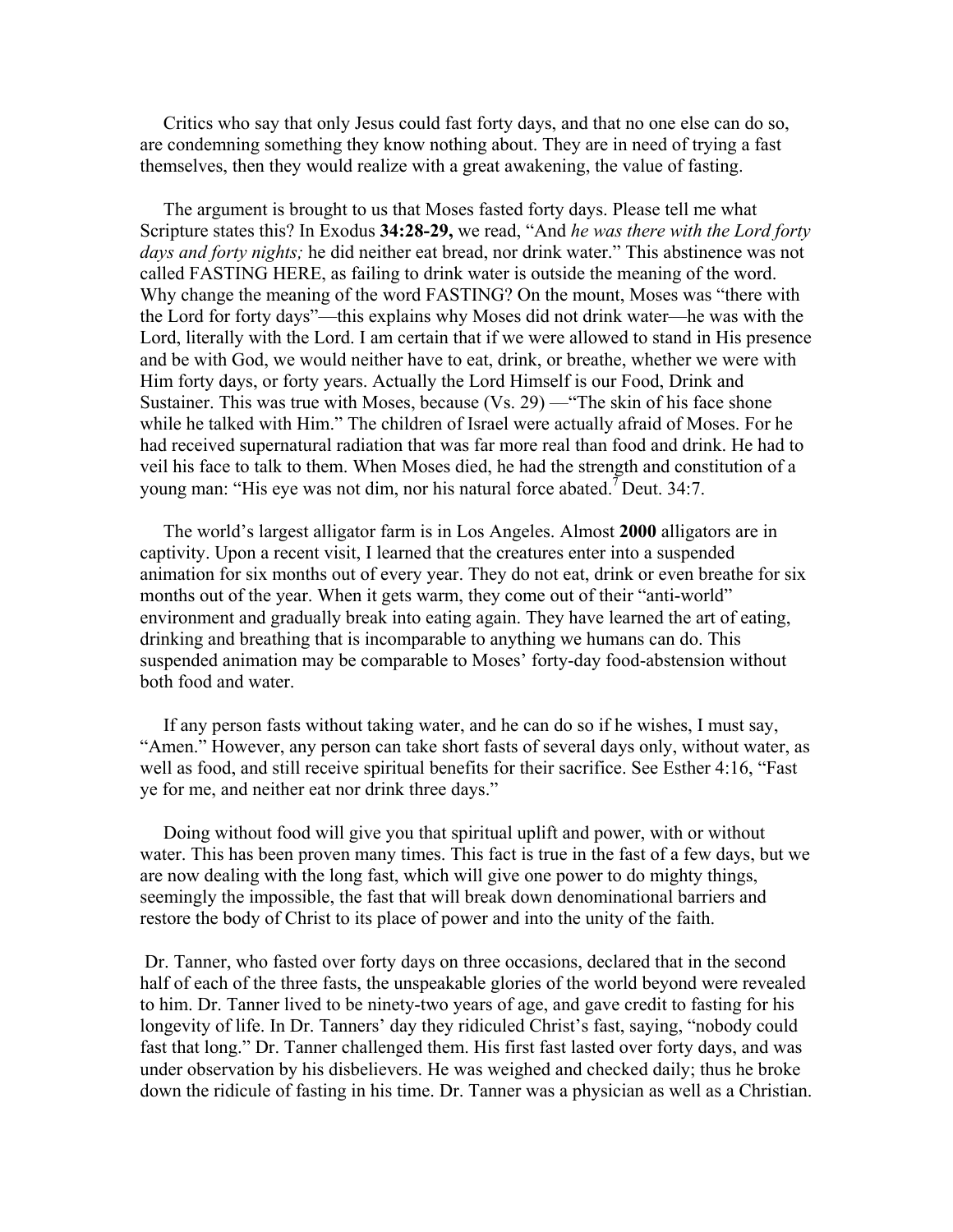His first fast was so glorious, **BLACK HAIR REPLACES** that later on he took additional fasts of over forty days. After his last fast a *crop of new black hair appeared in place of the grey hair.* 

Luther fasted for days at a time, while translating the Bible, and herein un doubtedly lies the secret of his unrivaled translation, and it is also responsible for bringing the reformation revival of his time. His great faith was likewise largely through the revelation of God's presence, which is revealed through PRAYER AND FASTING. Thank God for men that get a vision, who will go all out.

### LUST HUNGER

"And they tempted God in their heart by asking meat for their lust. Yea, they spake against God; they said, Can God furnish a table in the wilderness?" God at first did not readily give them food as they did not actually need it. This food was wanted to satisfy an appetite of LUST which is habit hunger.

God did, however, give them "angel's food" and "sent them meat to the full. He gave them their own desire." And they were destroyed. "He gave them their request; but sent leanness into their soul." See Ps. 78:29-34.

A close study of the Scriptures will show clearly that sin is sin. The partaking of an overamount of food is classed in the category of sin, because the same damage is done to the body, as by alcohol, tobacco, dope, etc. This fact is also emphasized by Jesus Christ when He was tempted by Satan for forty days. He was tempted to command the stones to become food. Jesus' answer was very effective, "MAN SHALL NOT LIVE BY BREAD ALONE, BUT BY EVERY WORD THAT PROCEEDETH OUT OF THE MOUTH OF GOD." See Deut. 8:3 and Matt. 4:4. Again Jesus shows what value the world will place on food when "The Son of Man cometh. For as in the days that were before the flood, they were EATING AND DRINKING. So shall also the coming of the Son of Man be." Jesus is not criticizing the eating to live. But He is greatly condemning the "living to eat," that is so prevalent everywhere. It is a sign of the last days. The sign that tells us that the coming of our Lord draweth nigh.

In Matt. 24:37, 38, and Luke **21:34,** eating is placed ahead of drinking.

Chapter III

THE BACKGROUND FOR REVIVAL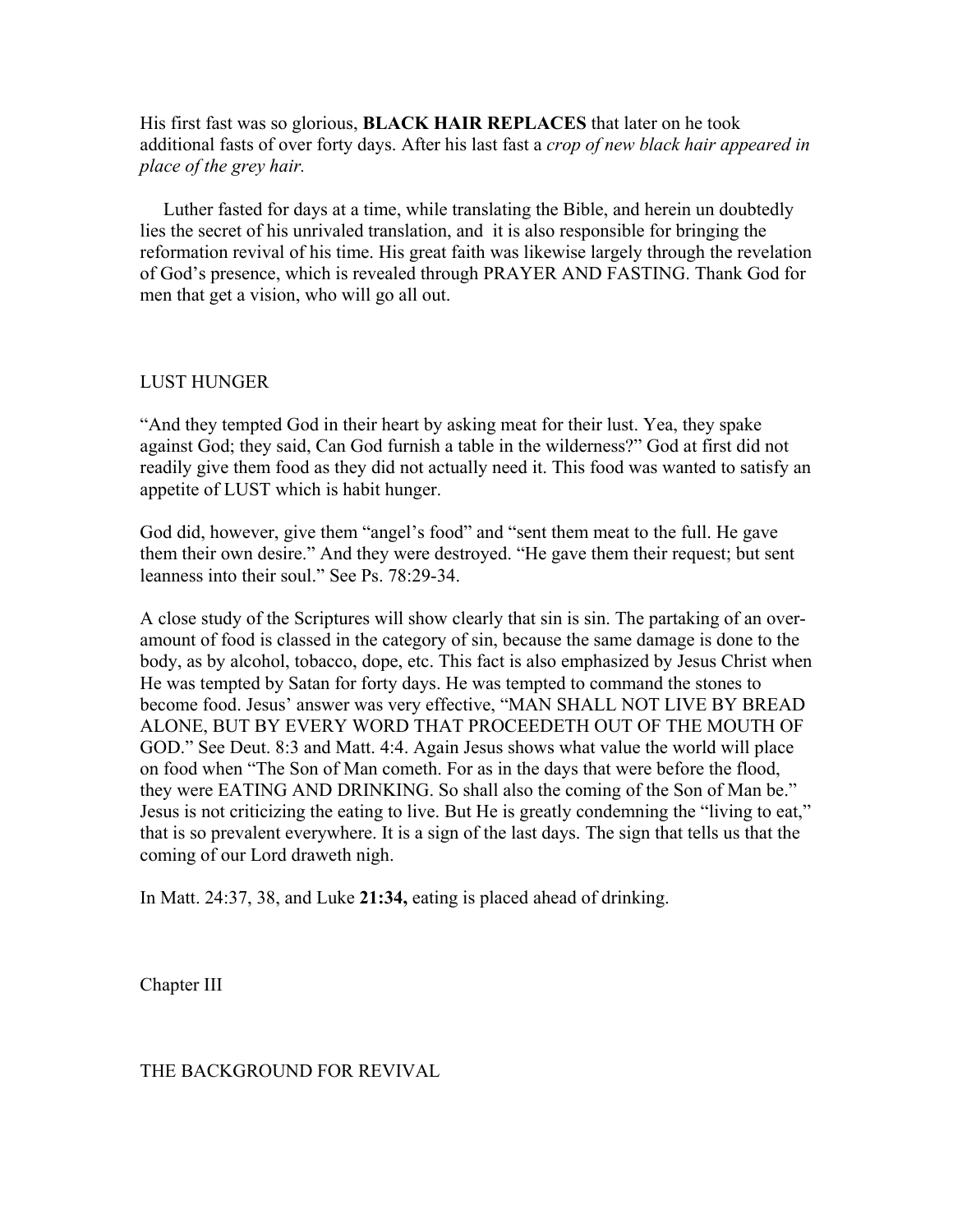### "SANCTIFY A FAST, CALL A SOLEMN ASSEMBLY:" Joel *2:15.*

To see our loved ones saved, souls converted and a sweeping revival come in our midst; to have God work miracles, and heal our diseases, and pour out His Holy Spirit, we must start a fast and prayer in the home. "LORD, let it begin in me!" Even if you are the only converted member of the family, you can get hold of God in such a way, by FASTING AND PRAYER that Jesus, seeing your fervor and zeal developing the faith for the salvation of your loved ones, will most certainly hear your prayer and convert them. Many times a person has done this, and not only were the loved ones converted, but the Lord so rewarded them that an "old-fashioned" revival swept the whole community, saving, healing, and blessing mightily with the Spirit.

In 1932 the Holy Spirit led the author into his first revival meeting. He knew only three families in the Oklahoma oil town, Nowata. One of these families believed and practiced *fasting and prayer.* Together we prayed and fasted ahead of time for the meeting that we knew God was going to give us. The foundation was properly laid for a revival, and a revival we certainly did have. There was no building big enough to take care of the crowd, so we secured three acres of ground and had an open air meeting (this was in July). People packed the place from the first service. We kept building seats, and the crowd continued to increase every evening. People gathered from all over Northeastern Oklahoma and Southeastern Kansas for the meetings. Scores of people were healed of all types of afflictions. One lady who had been in a car wreck with broken ribs, was carried to the services on pillows; she was instantly healed. A deaf and dumb boy was enabled to hear and speak. A man who could not lift his arm, and had been paralyzed, was healed of his paralysis and was able to lift his arm. Many more received notable healings. Folks were under the power of His Spirit. Many were baptized.

 Within three months from the time we started the meeting, we built a church, and got it paid for, so that the people could

### continue to have a place to worship in truth and in Spirit. ALL OF THESE RESULTS WERE TRACED DIRECTLY TO

PRAYER AND FASTING. My brother assisted me in the meeting. The church is still progressing for the glory of God to this

day.

### FASTING FOR THE HOME

 If church leaders and parents, the heads of churches and homes, do not live up to *'~the faith which was once delivered unto the saints,"* how can we expect our children to be saved? FASTING WAS AS SURELY A PART OF THE FAITH that was once delivered unto the saints as anything else. Fasting is one of the great foundation piers of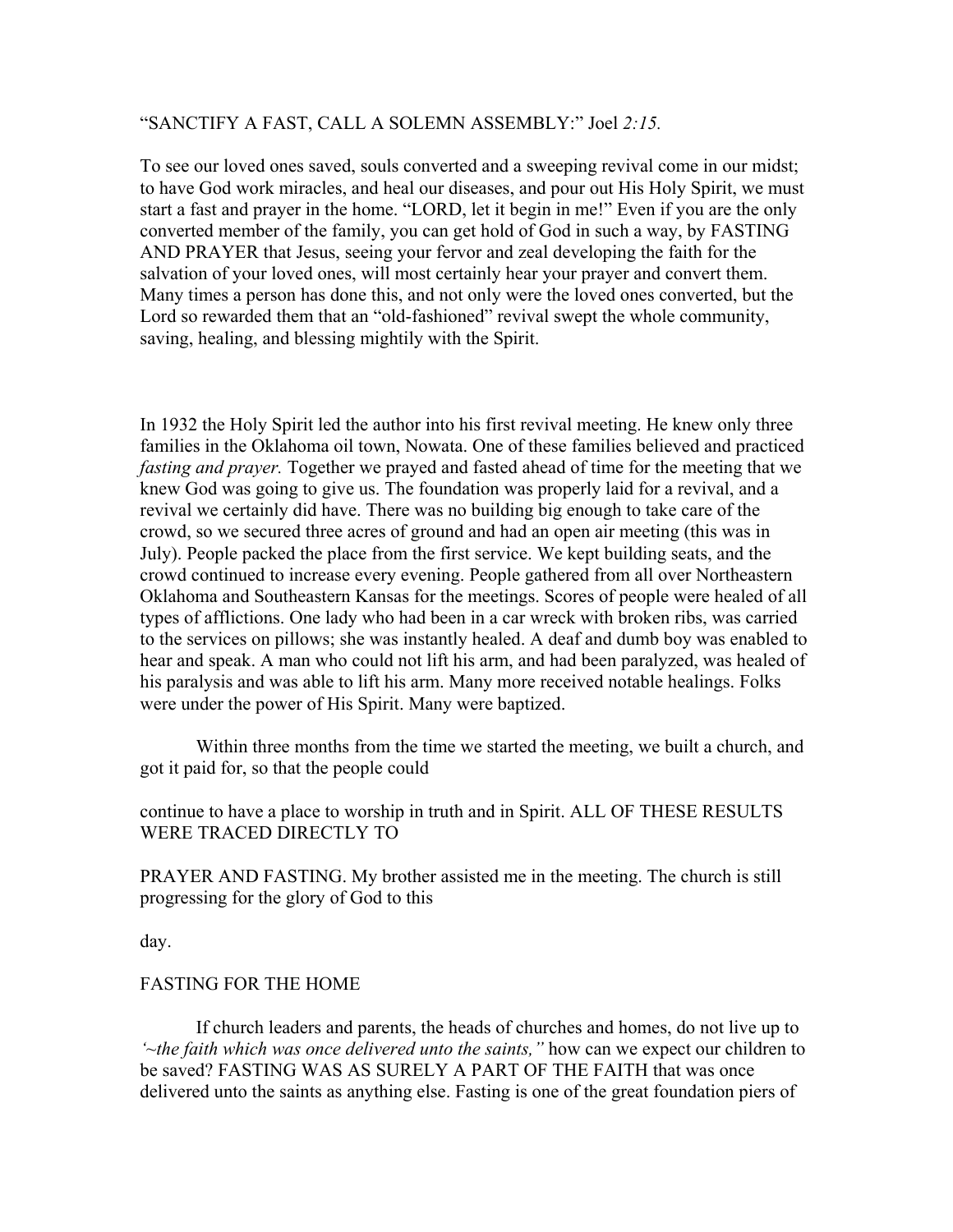the Christian religion. The structure of the Christian religion is built upon the vital truth of prayer and fasting. It was a vital part of the early church. Therefore, the great results that accompanied it were seen in those early days.

The lack of fasting explains the great "falling away," the "losing their first love," because man cares more for his "desire-nature," than for the fortification of his soul. People have failed to follow the complete pattern of the *faith formula* of Christ, given in Matthew, chapter seventeen, or Mark 9:29. They not only failed to have power to do the impossible, but after the days of the apostles the church became powerless, and eventually began to say that the days of healing were over; that the miracles were not for them anymore; the Holy Spirit, after the Bible pattern, was forsaken, and the power of the apostolic age was lost. Many splits soon divided the church of Jesus Christ. The men of old that had fasted and prayed, and who had power with God to perform miracles of healing, had either died, or had been martyred. The younger generations discontinued the use of fasting.

Matt. 9:15: "The days will come, when the Bridegroom shall be taken away from them, and then shall they fast. How many "Children of the Bridegroom" are obeying Christ's command, "then shall they fast"? It is here that our Lord lays upon us, as the children of the bridegroom the duty of fasting: *"When the Bridegroom shall be taken from them, then shall they fast.*" And as long as our Bridegroom tarries, just so long should we continue to fast, until that happy day when He returns and fasting need be no more.

 It wasn't as necessary to fast while Jesus was here on earth, because He had fasted to obtain the more perfect faith. After He left we could have had through FASTING the same power and FAITH that His visible presence gave.

#### INDIAN TRIBES PRACTICE FASTING

 Many, if not all, the American Indian tribes sought revelation of the Great Spirit through Prayer and Fasting. When they had famines, food shortages, lack of rain, etc., the Great Spirit was sought through prayer and fasting, and their prayers were answered. In certain tribes nearly all Indian children who came to the age of puberty were set aside in prayer CHILDREN FAST and a *fast of seven 'to ten days,* to burn out, so to speak, the evil sex desires, so that they would have high moral thoughts, and live a high spiritual life. As they grew and developed into manhood or womanhood the practice of fasting was continued. Is not this a lesson for the American home of today? If this method were taught and put into practice in our day, we would not see as many disobedient sons and daughters who are the source of such grief and heartaches to their parents.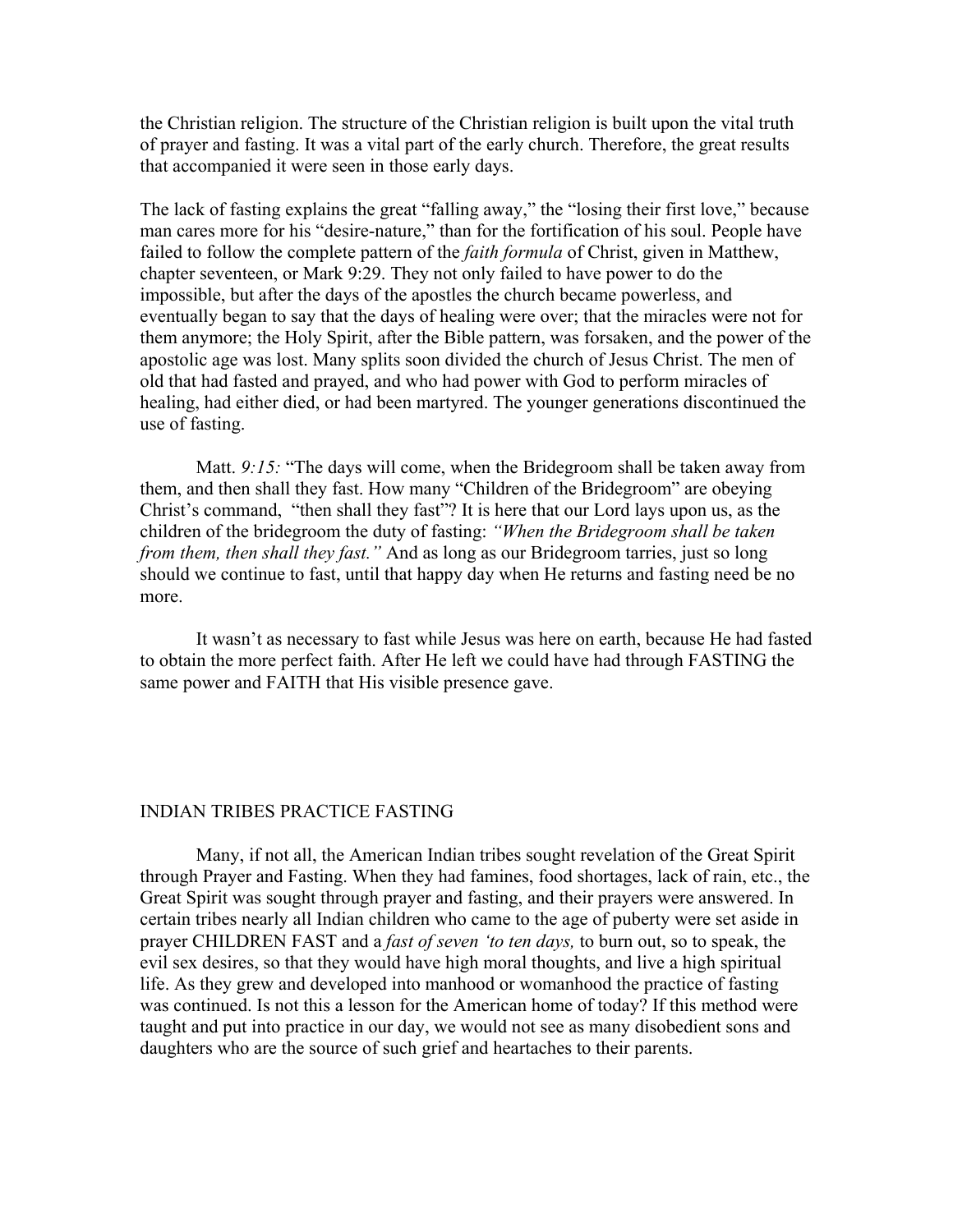A survey was recently disclosed by a writer of the well-known periodical, the "Presbyterian," which reveals facts that are alarming: Out of 49,000,000 young people in the United States, 36,000,000 have never set foot inside any church, of any creed. This same writer in another survey, learned from questionnaires sent to 55,000 children of school age, that 16,000 of them had never heard of the Ten Commandments, let alone quote the Lord's prayer.

#### FASTING FOR CHILDREN

Fasting is beneficial to children. When a child becomes ill, very often several meals, or several days fasting, will fix up everything. Many children as they grow and eat rich foods, develop a pimpled complexion. The source of the condition is in the stomach. The stomach tries to unload its poisonous material in the blood, and to some extent through the skin. Only a few days of fasting will eradicate all traces of the symptoms. If proper eating is undertaken, it should not return. Scores of minor and major ailments of young people could be whipped by a short fast. Girls would not find it necessary to wear "makeup," if they would fast and pray more. A natural, healthy complexion would be the result.

Babies quite frequently suffer from over-feeding rather than under-feeding. If one considers how small a baby is, and analyzes the great quantity of food that is given to him, in proportion to the food of an adult, one would find it enormous. Adults would have to drink twenty-one quarts of milk daily, to be the equivalent of a baby's food. The "colic," "gases in the stomach," "belching," "vomiting," "diarrhea,' and many other baby disturbances can be quickly eliminated by a fast of one or more meals.

### METHODIST MINISTER GETS CHURCHES REVIVED

Dear Brother Hall:

I am a Methodist minister who received your book two years ago.

After fasting and praying ten days for a revival in three Methodist churches that 1 am in charge of, God stirred and sent revivals in our midst. The Lord richly blessed us in many ways. A Roman Catholic and his Protestant wife were among those gloriously saved.

In one of my churches an Italian lady to whom I gave one of your books, went on a fast of twenty-three days for her old Catholic mother who came from the old country, was blind, and about to die. She was praying to beads and images. She became interested in Jesus and learned how to pray to the Lord. Finally she was gloriously saved.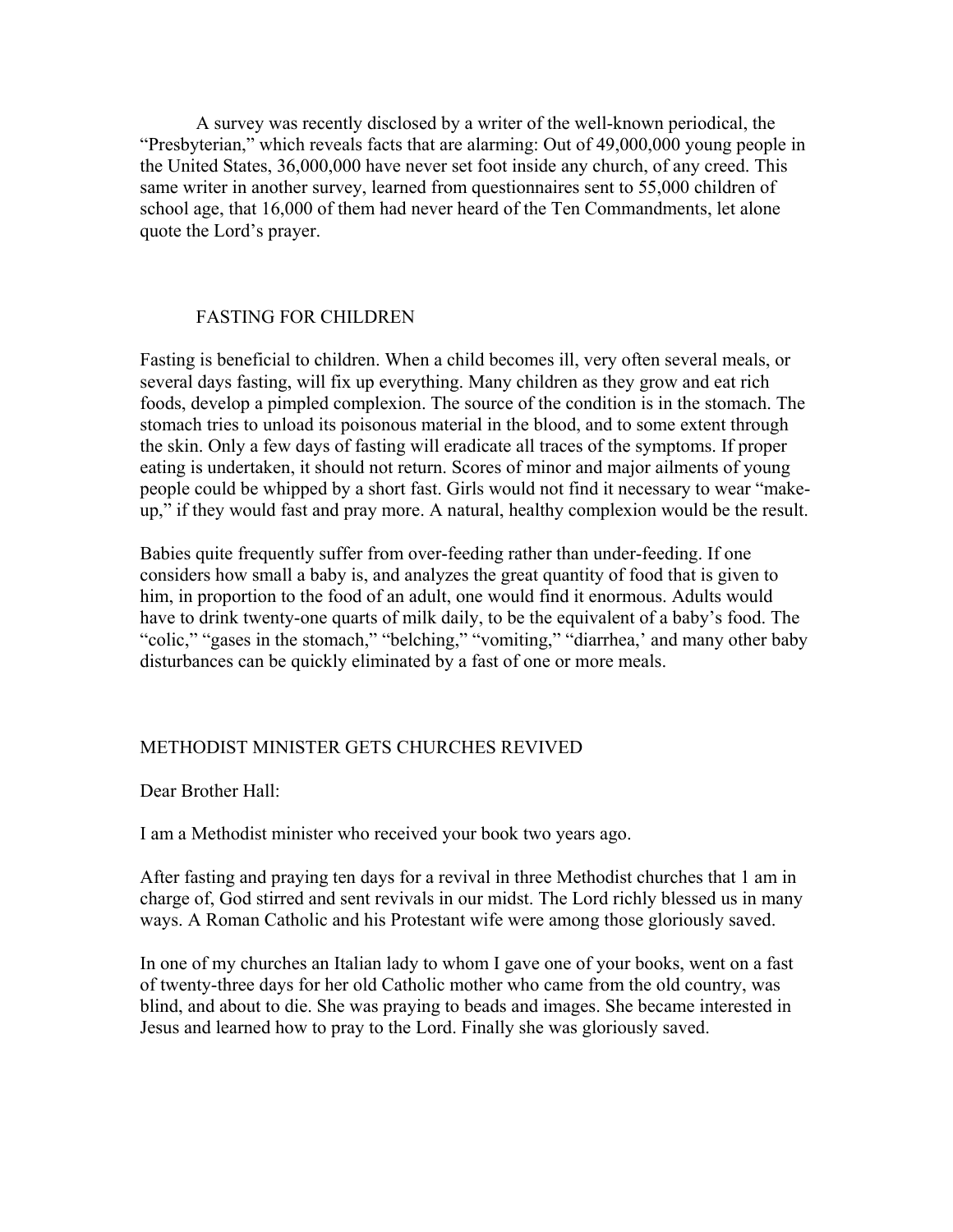The lady who fasted twenty-three days was hopelessly afflicted with kidney stones. The doctor could do nothing for her, and said an operation would be necessary. Well praise the Lord, she has not had an attack since her fast two years ago.

Before I became acquainted with fasting, my people said, "We have never heard of fasting." I said, "Bless your heart, have you never read your Bible?"

Pray for me as I work in these Methodist churches, and kindly send a good supply of pamphlets on fasting.

Yours in Him,

R. B. Krape, Woodhine,

R.F.D. No. 1. Eldora, N. J.

We urge you to obtain the author's book, *'~Glorified Fasting,"* This is volume two of the set of five different books. "Glorified Fasting" gives the "whys," "whats," "whens," and "wherefores" of Fasting. It goes completely into this subject in a different manner and approaches it from a different

viewpoint. NOTE: The above set, with subscription to the great magazine "Miracle Word" will be sent to you for offering of \$15.00 P.P.

Chapter lV

JESUS' FAST

Three of the most highly developed spiritual giants of the Bible are three who fasted for the full length of FORTY DAYS. First and foremost is our Lord Jesus Christ who "was led up of the Spirit into the wilderness, and when He had fasted forty days and forty nights . . ." Second, we have the mightiest spiritual giant of the entire Old Testament, Moses, who "was there with the Lord forty days and forty nights; he did neither eat bread, nor drink water," and who, on a second occasion, "fell down before the Lord forty days and forty nights; I did neither eat bread, nor drink water." And third, we have the mighty prophet Elijah, that called down the "fire of the Lord that consumed the burnt sacrifice," and "who prayed earnestly that it might not rain, and it rained not on the earth by the space of three years and six months," and we read of him that he went without eating, "in the strength of that meat forty days and forty nights unto Horeb the mount of God." When the apostle James wanted to select a man who was an example of "effectual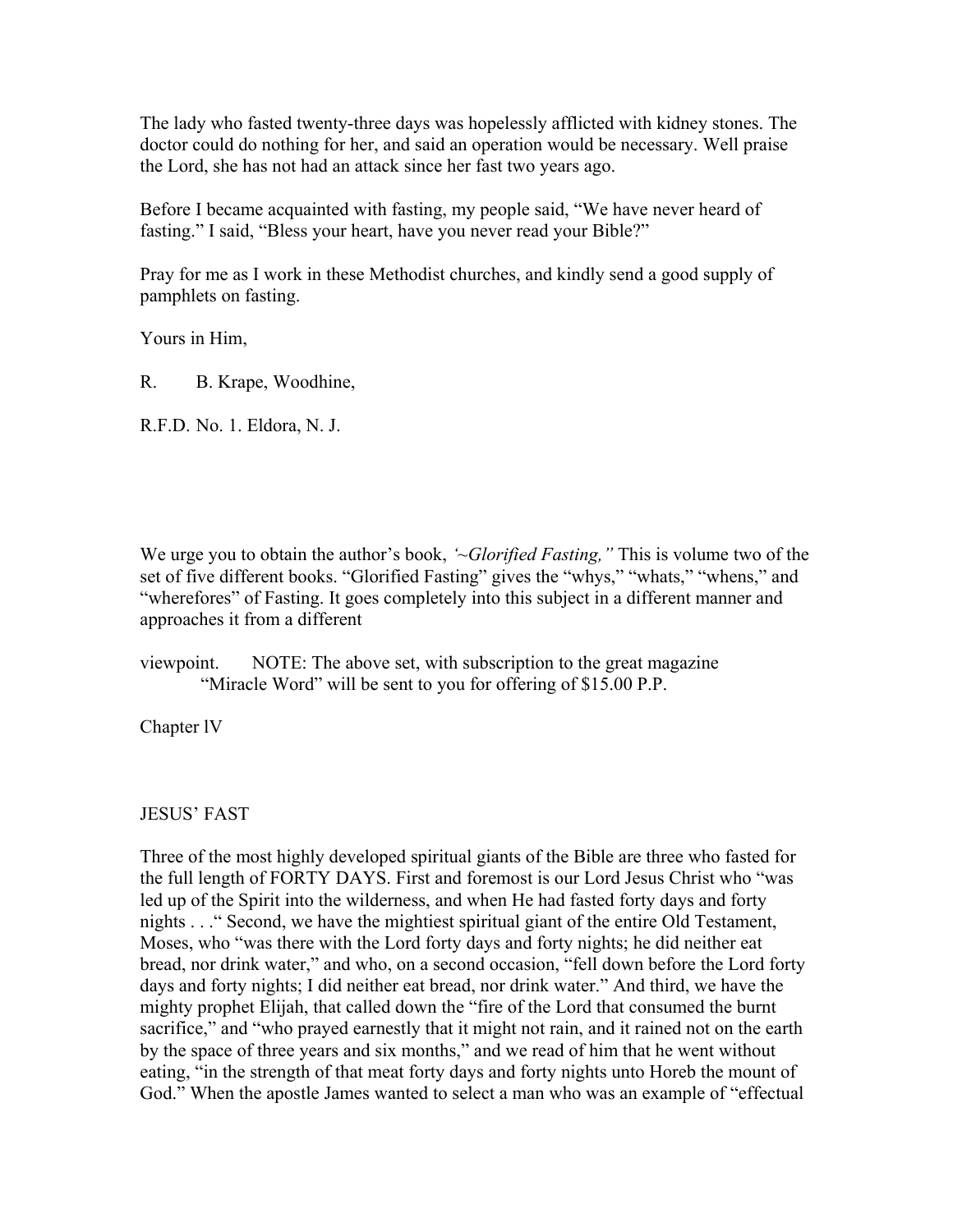fervent prayer," he chooses Elijah, a man who could go for forty days without eating. It is the man who fasts, who has the spiritual character that can pray through on a really big job. When God said that He would destroy the whole Israelite nation for their sin, it is "Moses His chosen," who fasted forty days, and "stood before Him in the breach, to turn away His wrath, lest He should destroy them." Psalm 106:23.

Other folk of great importance and high spirituality that fasted during long periods when they were under great mental strain and tribulation, are Anna the prophetess, David, Daniel, John the Baptist, and Paul. A close study of their lives shows they gained great spiritual strength by fasting and prayer, that otherwise they would not have received.

Fasting was part and parcel of the very life of Christ, and yet this very essential part of Christian life has been ignored by many Christians as if it were an unsolved mystery. It was never meant to be hidden, and should never have been so overlooked. This may explain why we have not had a more complete outpouring of the latter rain. Surely such a stupendous truth cannot continue to be a secret hidden in plain sight for over nineteen hundred years. The strides and progress of man in other channels have been so enlightening and progressive. Surely we feel that it is time, long past due, for all to "labor for Christ," in whom are hidden all treasures of wisdom and knowledge. Try this truth that gives such a treasure-house of riches and strength. We do not fast to merit favor from God or as a penance.

We read that "Jesus was led up of the Spirit into the wilderness to be tempted of the devil." And the very next sentence tells us that He fasted. Why did He fast at the very time He was being tempted? For we read in Luke's Gospel that He was "forty days tempted," and in those same forty days "He did eat nothing." What is the connection between *temptation* and *fasting?* Is it not that fasting is the mightiest possible preparation of soul, to insure victory over temptation? And would we not do well to follow our Lord's example, and avail ourselves of this mighty weapon with which to meet and overcome him "who goeth about as a roaring lion, seeking whom he may devour"?

We are not told in Matthew, chapter four, the reason for His fast. But in Matthew, chapter seventeen, Jesus explains it. Before this time His disciples were not able to bear this teaching. The great revelation of why He fasted, was shown when He healed this lunatic boy, and answered the question that the disciples had asked Him: "Why could not we cast him out?" Matt. 17:19.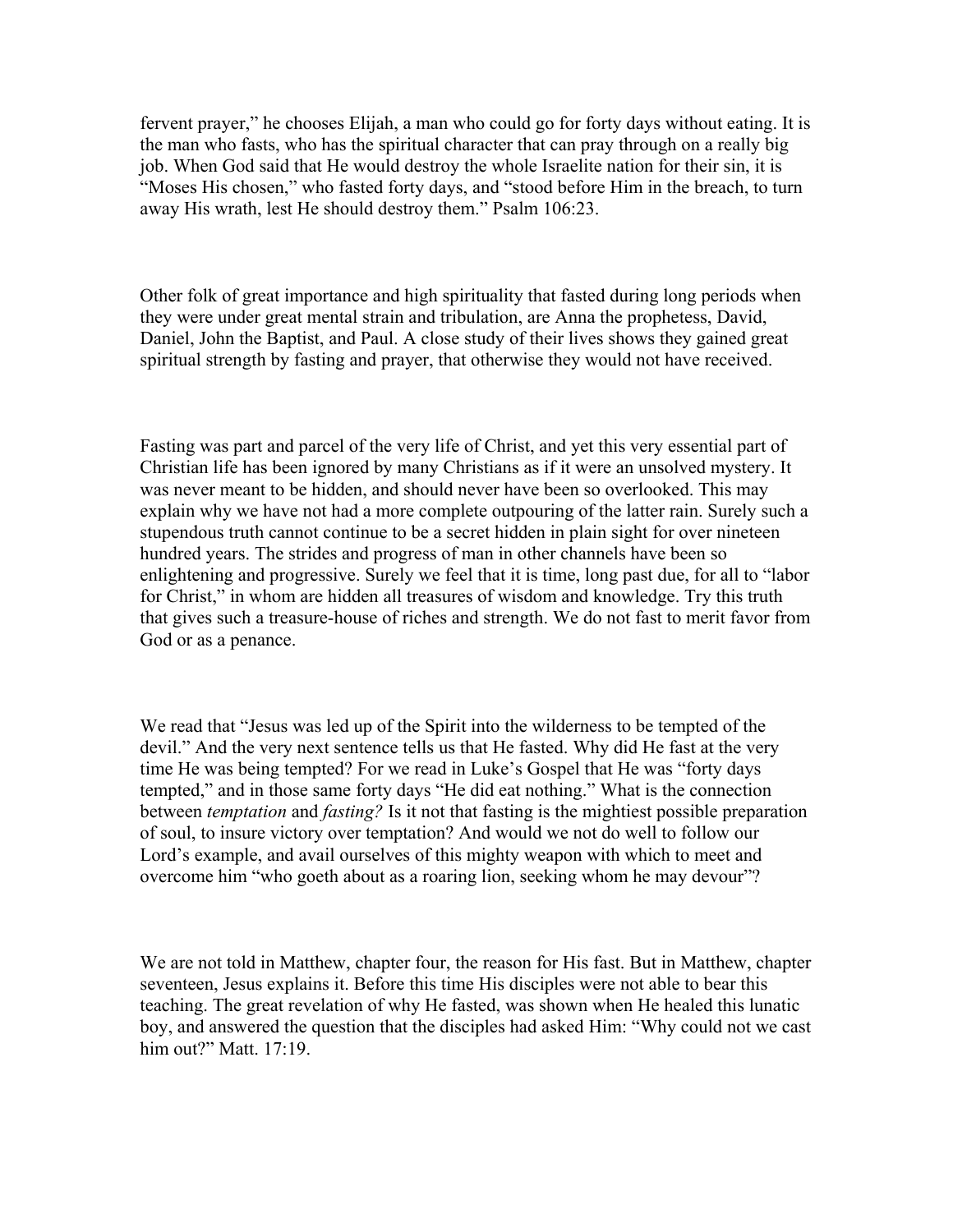Please remember that Christ, as well as being God, was also in the flesh as man.

It seemed that the disciples had become a reproach, or disgrace to Christ, because they could not heal this individual. They apparently were ashamed of themselves so they came to Jesus secretly, to ask of Him the reason why they were not able to cast out the demons. Then the secret of Jesus' fast was revealed, and He showed to them and to us what *"Super-Atomic Power"* one can have. Anyone can have that power, thank the Lord. All can have it who will follow the instructions given by Him, and plainly taught throughout the Bible. *"Have Faith* as a grain of mustard seed . . . and nothing shall be impossible unto you . . . by prayer and fasting." Matt. 17:20, 21.

The disciples were helpless. No one could give help in this major prayer problem except One. That Person had fasted forty days and forty nights, and He was the only one in the midst who had so fasted. Praise His name!

However, Jesus clearly shows that anyone who had had a prayer and fasting experience, could cast out the evil spirit, for He says, "This kind cometh out by prayer and fasting." Our Lord teaches here the big difference between prayer alone, and *prayer, combined with fasting.* 

In that momentous struggle of forty days of fasting JESUS had AVAILED HIMSELF OF THE MOST POWERFUL AID AT HIS DISPOSAL. Jesus

fasted in order to secure His perfect faith from His humanity side, and He urged fasting upon His disciples to remedy their weak faith. He declared that *they would fast,* using the words, "Then will they fast," and gave directions in Matthew chapter six, which are intended to insure to all of His followers the same benefits of fasting which He obtained. The disuse of fasting is in direct opposition to the practice, example, and the teaching, of Christ.

There is no record of Christ healing the sick, or performing any miracle, until after he had fasted forty days and forty nights. After this mighty fast, and not before, He was fully equipped, capable, and prepared for any and all emergencies. *At this moment, how much Faith have you at your disposal, to meet any obstacle?* 

When Jesus was twenty-one years old the record shows He had not yet performed a miracle. At twenty-five, he still had no healings, miracles, and no manifestation of His Divine Sonship. He became twenty-six, twenty-seven, twenty-eight and twenty-nine years of age, and yet, no miracles or manifestations. Why? He had not received the fullness of the Holy Spirit, and had not spent forty days fasting. It was necessary for Jesus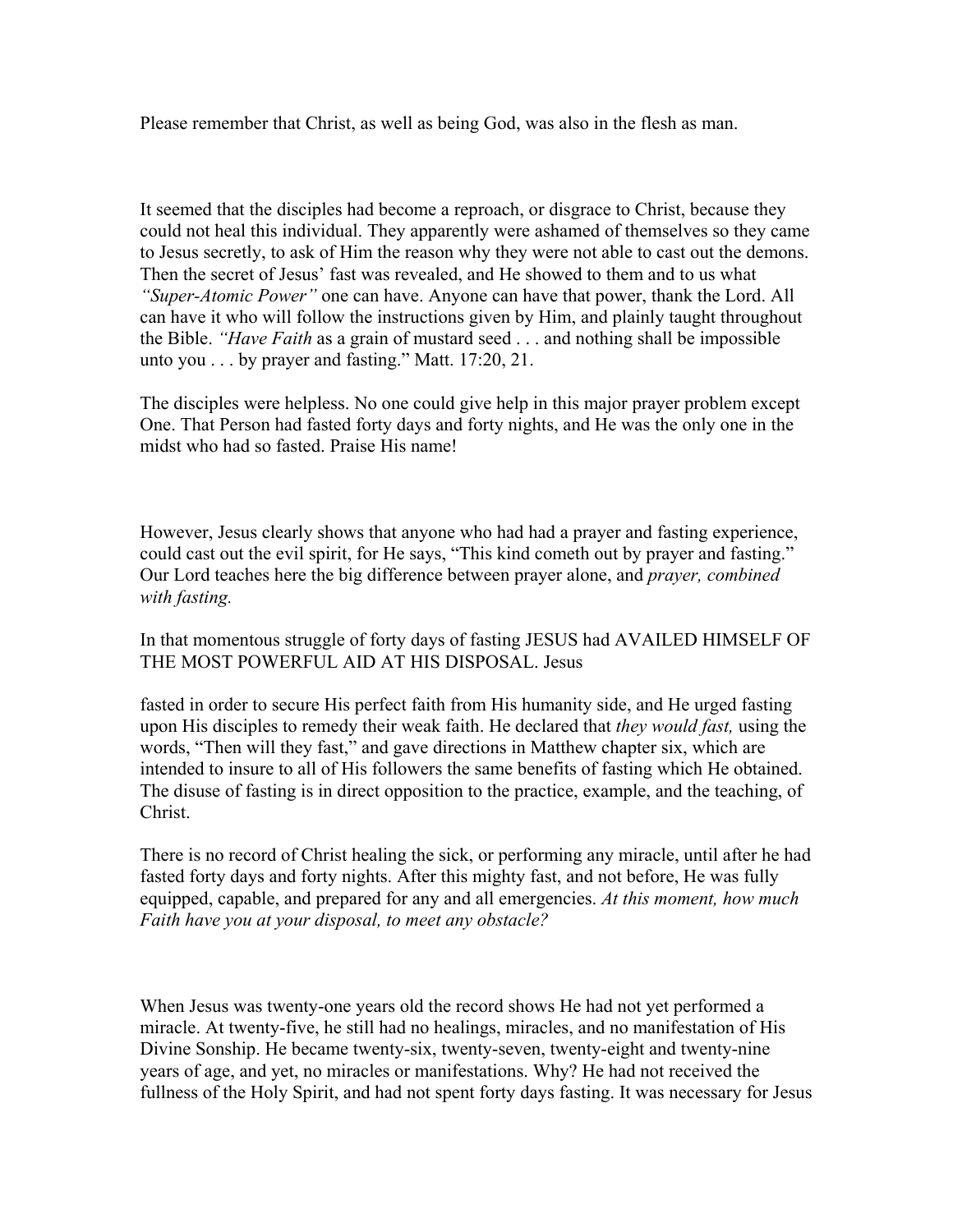to be prepared and have all the spiritual equipment, before He went forth to perform His mighty works.

Satan's rage knew no bounds at the conclusion of Christ's fast, and he sought ways and means to subdue Him. Christ could not have been tempted by something He did not need. But we read that "when He had fasted forty days and forty nights, He was afterward an hungered." Now, Jesus could turn these stones into bread and yield to an appetite similar to the one Eve yielded to in the Garden of Eden. The answer that Jesus gave was not only an answer to Satan, but throws a challenge to all humanity: "Man shall not live by bread alone, but by every word that proceedeth out of the mouth of God." Matt. 4:4.

Jesus received the Holy Spirit, but this did not seem sufficient. It requires fasting and prayer to operate the Holy Ghost.

Jesus, at thirty years of age, only after praying and fasting forty days and forty nights, began to manifest Himself as the Son of God with all power, signs, and wonders. There was such an awakening! Fasting is the most powerful means at the disposal of every child of God. Fasting literally becomes prayer to the praying Christian, prayer that is as different as an atomic bomb compared to an ordinary bomb. Prayer alone is like the ordinary bomb, and the fast with prayer, is comparable to the Super-Atomic Bomb.

Jesus knew the positive value of prayer and fasting, and was confident that they were the only means to the end that He sought. Jesus fasted in order that prayer might become prayer in the highest sense—might reach its highest intensity. He blazed the way that we are to follow. Although Jesus knew He was the Son of God, this assurance was stamped more indelibly upon Him by the prayer and fasting of forty days.

Satan was not too much interested in Christ until He was ready to MANIFEST HIS SONSHIP. Then and only then, after His forty-day fast, was Satan right on the job, ready to assail Him in every way that he could. If Christ was immune, and could not have sinned or yielded to Satan at this time, then this would have been the greatest farce that the world has ever seen. Surely, Christ could have yielded to this temptation. Satan knew that He could, and set about to try Him. Jesus Christ, with fasting back of Him, was well prepared for the attack. We are so thankful that although Jesus was tempted and tried in every manner, as we are, yet He did not yield to temptation; He victoriously overcame Satan. We can likewise be an over-comer.

Fasting and praying, then, aids us in overcoming temptations and trials, and prepares us to meet the attacks of the enemy.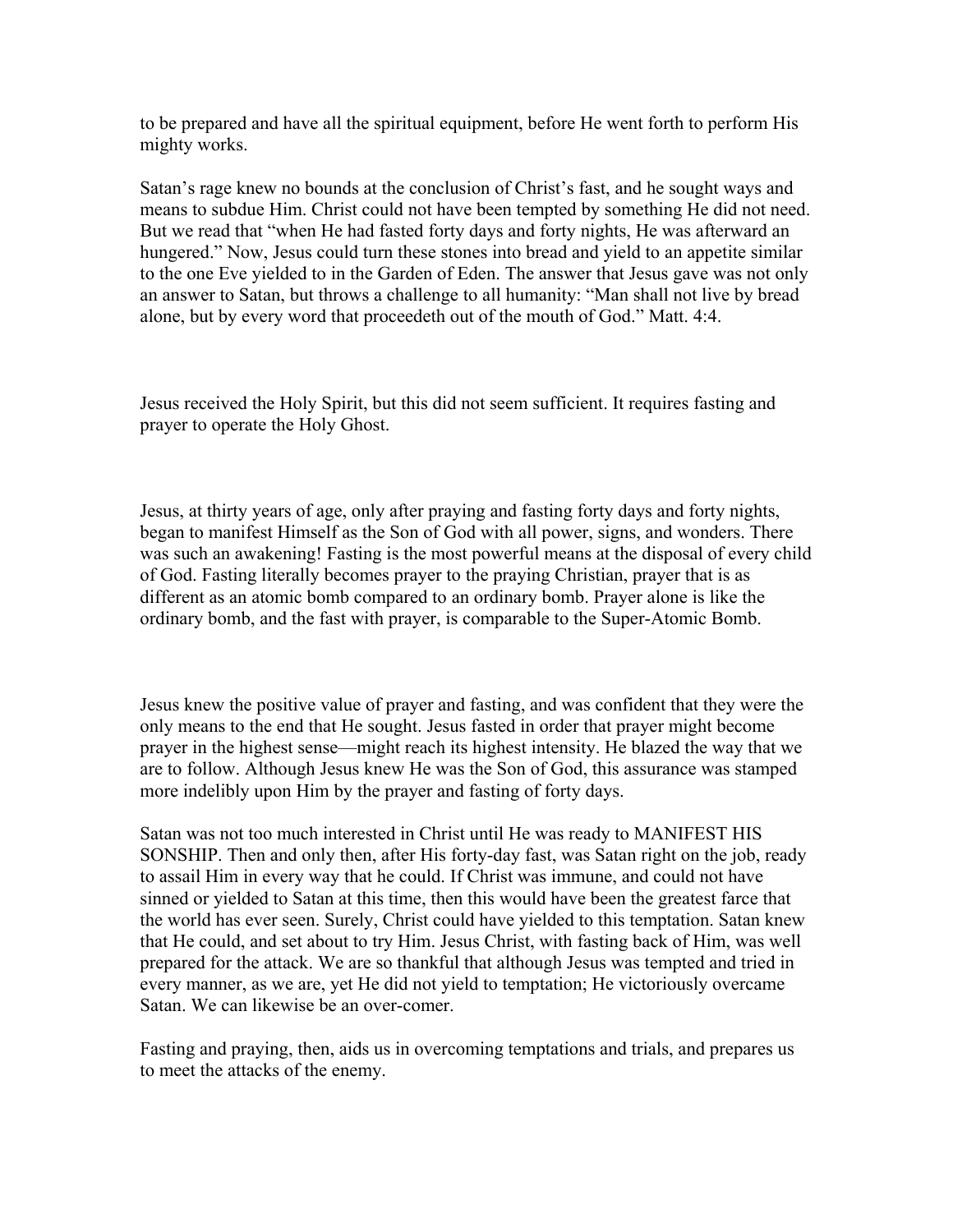When we fast and pray, we should never lose sight of the fact that our FAST must be for THE GLORY OF GOD, that Jesus shall continually have ALL PRAISE, HONOR, AND GLORY. A continual PRAISE, along with our PRAYERS, SHOULD ALWAYS BE IN OUR HEARTS TO OBTAIN THE FULLEST SPIRITUAL RESULTS. In other words, make it a time of FASTING AND PRAISE FOR THE GLORY OF GOD. Jesus, our MEDIATOR, is the ONE WHO WILL SEE THAT WE ARE RICHLY REWARDED. THE ONE WHO "BOUGHT US WITH HIS OWN BLOOD" IS CERTAINLY WORTHY OF MUCH PRAISE AND HONOR. A PRAISE THAT CONTINUALLY FLOWS FROM THE HEART IS LIKE INCENSE THAT RISES TO THE THRONE OF GOD. The four beautiful LIVING CREATURES of Rev. 4:8, *'REST NOT DAY AND NIGHT,* SAYING, HOLY, HOLY, HOLY, LORD GOD ALMIGHTY, WHICH WAS, AND IS, AND IS TO COME." This may sound very foolish to the sinner, but to the child of God it sounds like, "HALLELUJAH !" AMEN.

#### FASTS 40 DAYS—SEES MIGHTY DETROIT REVIVAL

At nineteen years of age I was dying with the flu. My temperature was 106 degrees! It was on this death bed that I surrendered completely to God. I promised the Lord I would preach the Gospel, if He would heal me. Then I was caught up to heaven for twelves hours, and saw the glories of that wondrous land. When I came back I was perfectly healed, ready to work for Him who raised me up so miraculously. Praise His name!

Even at that young age, God said, "If I would be faithful in fasting and praying, He would raise up workers all over the world in their own tongues." He also gave me Mark 10:29- 30 as a call to travel and do exploits in His name. I was shown many other things as I started my life with fastings and praying like Paul. Many times my fastings were from three days to a week and longer. In some of my fasts the Lord gave me much revelation concerning the time we live. In the beginning of my Christian experience, while on a two-weeks' fast, I cried and prayed until Jesus became so real that one night He appeared in my room. The room was all lighted up, brighter than the sun! Jesus stood at the foot of my bed, and around Him was a light much brighter than the sun. This great experience was very impressive and for a long time I secmed to be walking on air. Shortly after that, while fasting five days, the Lord filled me with a peculiar experience. A missionary from Rome told me that I was speaking a message, and glorifying and praising the Lord in his Italian language. Yet I had never spoken Italian before. It must have been the Holy Spirit talking The missionary interpreted what I was saying into English.

After giving up my job, 1 went on a partial fast for three months, eating only once a day. The Lord gave me intercession for souls.

After praying and fasting seven days to see sinners converted, and to ask the wonderful Lord to give me more of Him, the Lord sent a revival meeting to Dayton, Ohio, where the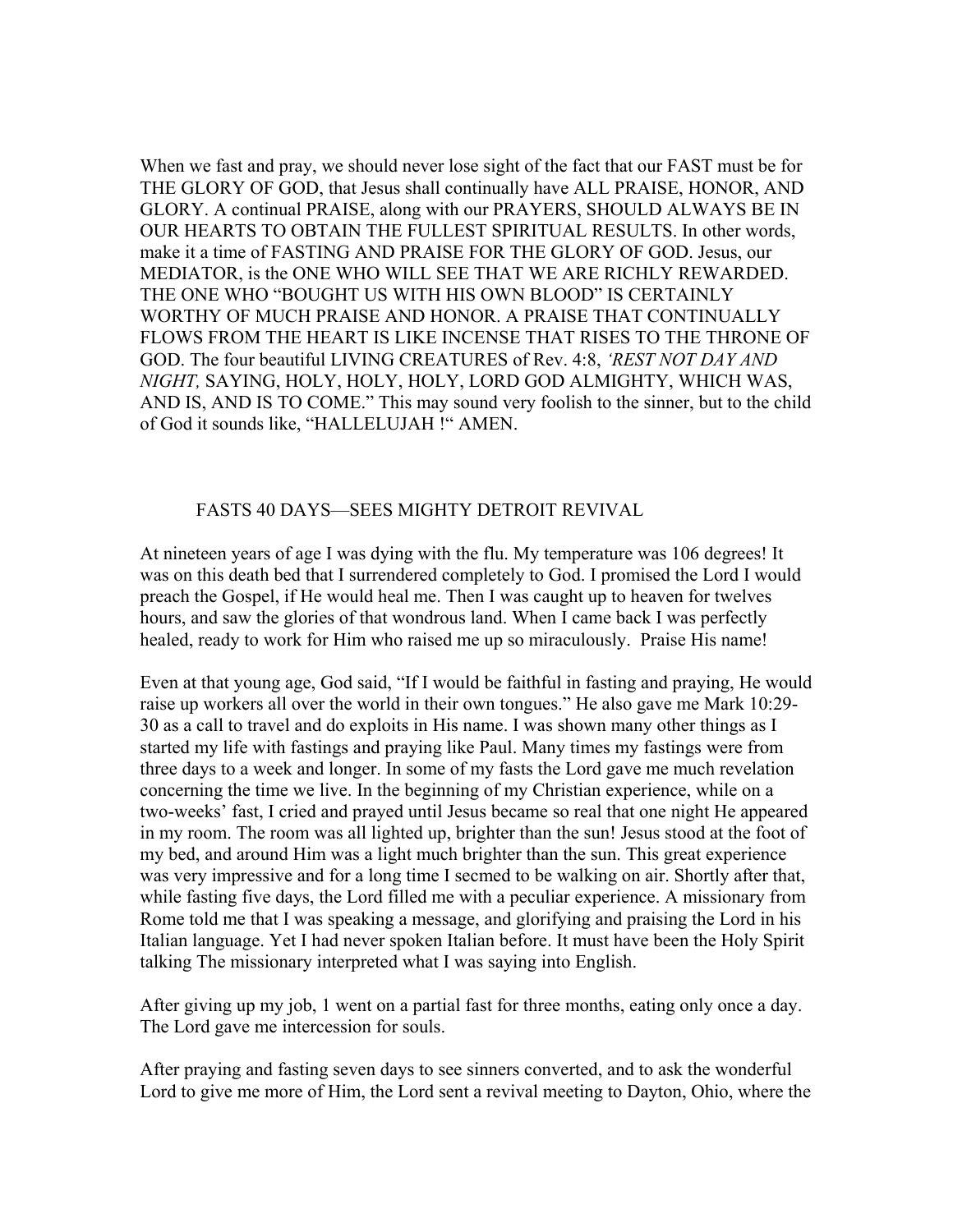Lord healed a multitude of sick folk and converted many souls. My prayer was also answered in another way when a lady gave me Dr. Franklin Hall's book on fasting and prayer. This deeper fasting experience was what I wanted. I was now able to fast longer than a week or two. I was so burdened for sinners, and that their bodies might be healed, that 1 could hardly sleep at night. With my longer fasting I could get greater victories for my intercession. I could see what God will do when multitudes begin to fast. Jesus showed me that before long there would be workers all over the world who would fast and travail for souls. This would bring great revivals, yes, greater than the world has ever seen, even greater than when Jesus was here. It would seem unbelievable in the natural, if it were not for this Word: "The works that I do shall ye do also; and greater works than these shall ye do; because .1 go unto my Father." John 14:12.

After fasting forty days without food, with Jesus strengthening me, I saw many more miracles and demonstrations of the Holy Spirit. I saw the "dry bones" of Ezekiel take life. As I continued to agonize and weep for lost souls, the spirit of heaviness was upon me to such an extent that it seemed that my spirit would leave the body. I saw, in a vision, thirty thousand souls appear before me, finding Christ as their Saviour, in a coliseum in Detroit, Michigan. (SINCE THIS REVELATION TO BROTHER BARTH, THERE HAVE COME TO DETROIT SOME MIGHTY HEALING-SALVATION-OUTPOURINGS, through Sister Beal, Brother Win. Branham, Brother T. Osborn, Brother G. Lindsay, Brother F. Bosworth and LITTLE DAVID.) I saw, in a vision, another 10,000 find Jesus in an open field. Many churches, auditoriums and big tents were packed. A mighty revival is coming through fasting and prayer, but I was shown how the wealthy Laodicean churches were dealt out judgment. Their false leaders were given the judgment of Ananias and Sapphira, when they lied to the Holy Spirit.

When I was reading Brother Hall's books on fasting, the sweetest incense came down from heaven, setting a seal of approval upon them. They present a teaching of Jesus Christ that, if followed, will truly bring a world revival among dying and lost humanity. I believe this is Jesus Christ's truth, and it is the message of the hour for cold, sleepy and backslidden Christians.

Your Brother in Christ,

Leonard Barth, 1776 Cherry St.

Youngstown 8, Ohio.

### FASTING CAUSES CHANGE IN ENVIRONMENT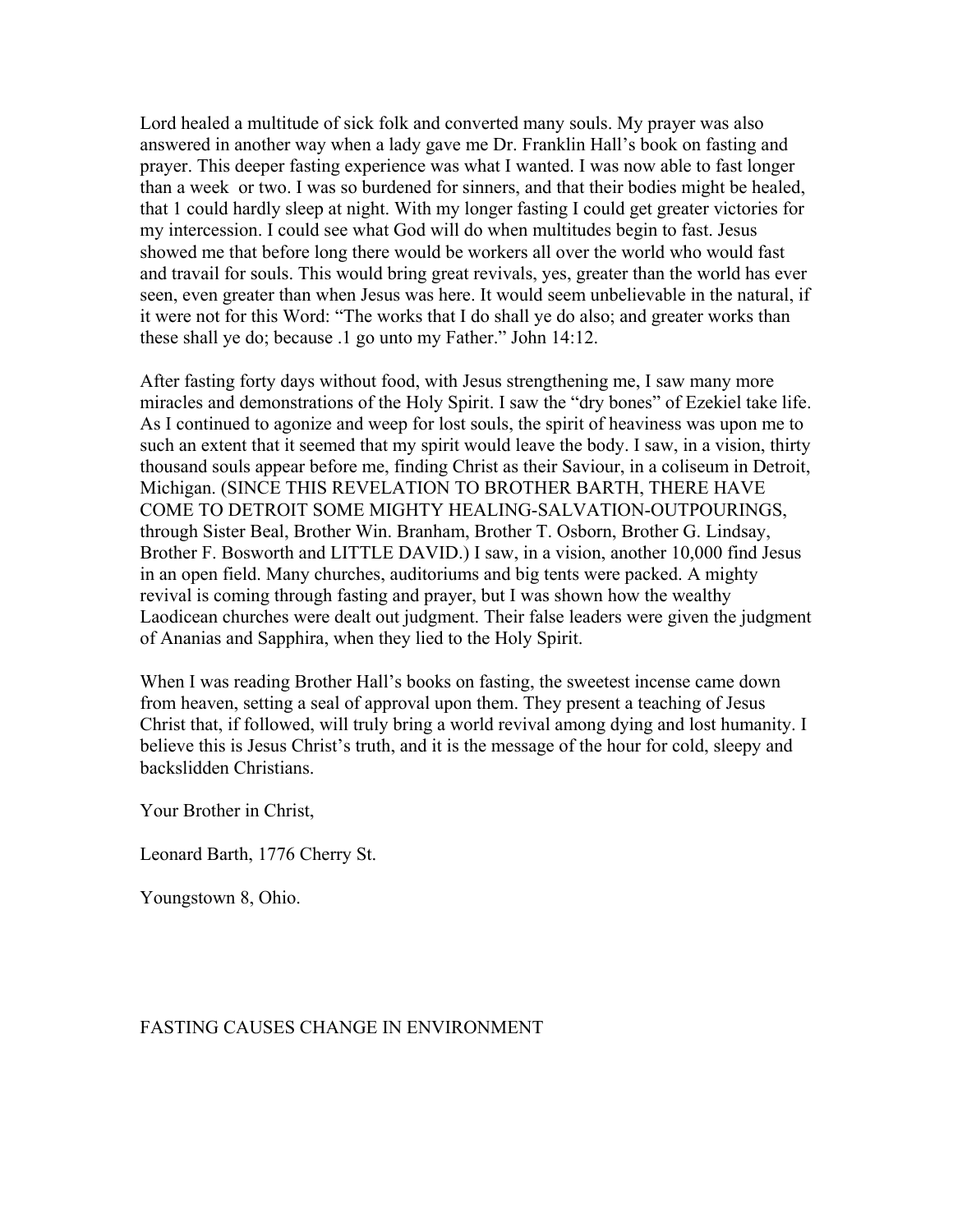"And He humbled thee, *and suffered thee to hunger,* and fed thee with manna, which thou knewest not, neither did thy fathers know; that He might *make thee know that man doth not live by bread only,* but by every word that proceedeth out of the mouth of the Lord doth man live." Deut. 8:3. This depicts in a wonderful manner how God sought to change the environment of the children of Israel that they might be transformed from the habits and lusts of the old environment of the land of Egypt, and made ready for the new environment of the land of Canaan. Much spiritual preparation was needed before they would be prepared to enter the new land of promise. The bondage of Egyptian environment was rooted in their minds, bodies and souls. They still lusted after the old things of sin, their old habits, and the traditions of the world. Because they failed to accept the forced fast that was put upon them by an all-loving and wise Lord, they were required to break down this environment the hard, long way. By failing to fast and break down the bondage of environment in a few days time, and then march right into the promised land, they were consequently compelled to *march around in circles for forty years,* as many of us are doing today, that the flesh might be broken, and that the old stubborn, bound individuals might die, before taking the promised land.

We too can miraculously change our Christian environment in ten days or more of fasting. It would otherwise require many long years. It might be doubtful if much progress could be made, the long way.

### ENVIRONMENT CHANGED—SPIRITUAL GIFTS RECEIVED

### Dear Brother Hall:

I can never tell you in words what the teaching of fasting and prayer, as set forth in your book, "Atomic Power with God," has meant to me. I was earnestly seeking more on this subject, when this book fell into my hands. I simply devoured its great truth, backed by the Word of God. Immediately I went on a consecration fast; God came on the scene, and shortly I received gifts of healing.

I feel that you have the message of the hour, the one that will awaken the sleeping church, and cause men and women to become stirred to the realization that Jesus is coming soon. God is- pouring out His gifts of the Spirit in these days. I attribute the success of my ministry to the message God gave you on fasting and prayer, that you so generously made 'many sacrifices to give to the body of Jesus Christ.

Your Sister in His service,

Evangelist Thelma Nickel, *405* 5. Wheeling Ave., Tulsa 4, Oklahoma.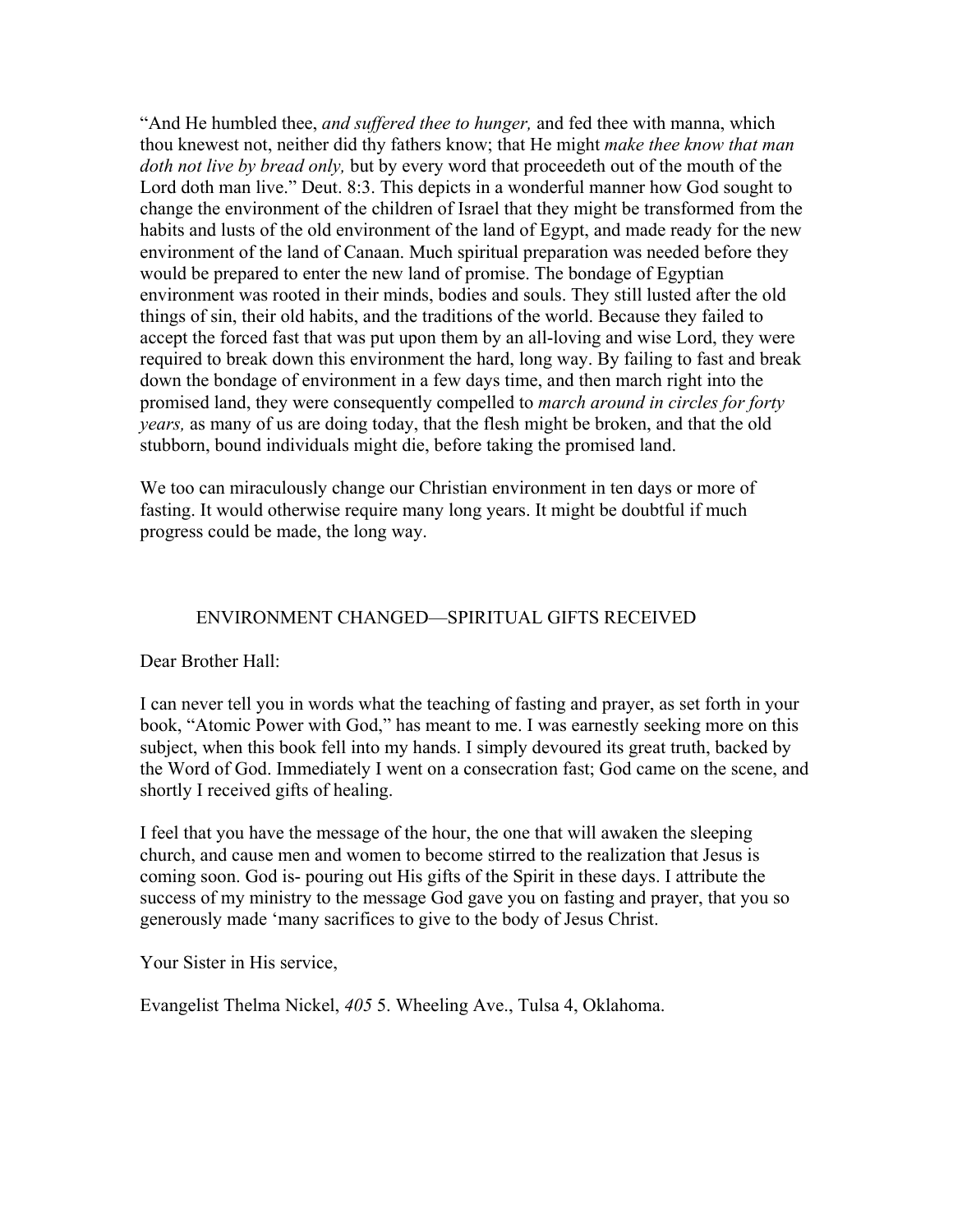### DAVID'S FAST

All Christians are delighted to read the Psalms; they encourage us to press onward. They are filled with scores of promises and blessings for believers. The Psalms are a product of Fasting and Prayer. The sublime utterances in the Psalms are not exaggerations, as has been asserted by some. Only in the realm of higher receptivity made possible by prayer and fasting, is the soul able to receive such revelations as Psalms 35:13; 69:10; Psalm 78:18-32;

107:17-18 and 109:22-26; II Sam. 12:16-23.

David sought God in long fasts; in fact he fasted so long at times, that he looked like a skeleton. Psalm **109:23,** "I am tossed up and down as the locust. My knees are weak through fasting; and my flesh faileth of fatness. I became a reproach unto them: when they looked upon me, they shaked their heads." So much fat was lost that he actually became a reproach to look at; his friends and neighbors shook their heads. No doubt some ceased to be his friends and began criticizing; this is just what happens today when an individual seeks GOD long enough in fasting and prayer. Some people say we should always go into the desert or wilderness to fast, like Moses and Christ. That is good, but here is an instance in which David did not care who saw him. (This fast is also prophetical of Christ's 40-day fast.)

David must have fasted forty days or longer, to have lost so much weight. David was not interested in what people thought of his appearance. He fasted in mourning and humbleness; he was only interested in how he could please God, and reach HIM. I have seen many folk who fasted longer than forty days, yet they looked better than this description of David.

As certain as we "labor for the meat above," we shall not stand in very high favor with the world. When we enter into the spirit of fasting and prayer, we are not interested in what others say about us. We are after that which is worth more than silver and gold. If you fast and pray, and really get into the spirit of it, your prayers may seem more difficult at times, than when you are praying without fasting. The main victories are usually attained after fasting. In the battle you are progressing further, with higher mountains to climb, darker places to penetrate, higher walls to surmount, and deeper depths to plow through. (See Chart No. VII, Hindrances and Obstacles.) Psalm 35:13: "I humbled my soul with FASTING; and my PRAYER RETURNED INTO MY BOSOM." Fasting is not something to glory in, or to be puffed up about. Along with the fast we are to go down into humility, disregarding what people think and say. It should be a time of real weeping and mourning. Our unworthiness should be realized, and the farther down we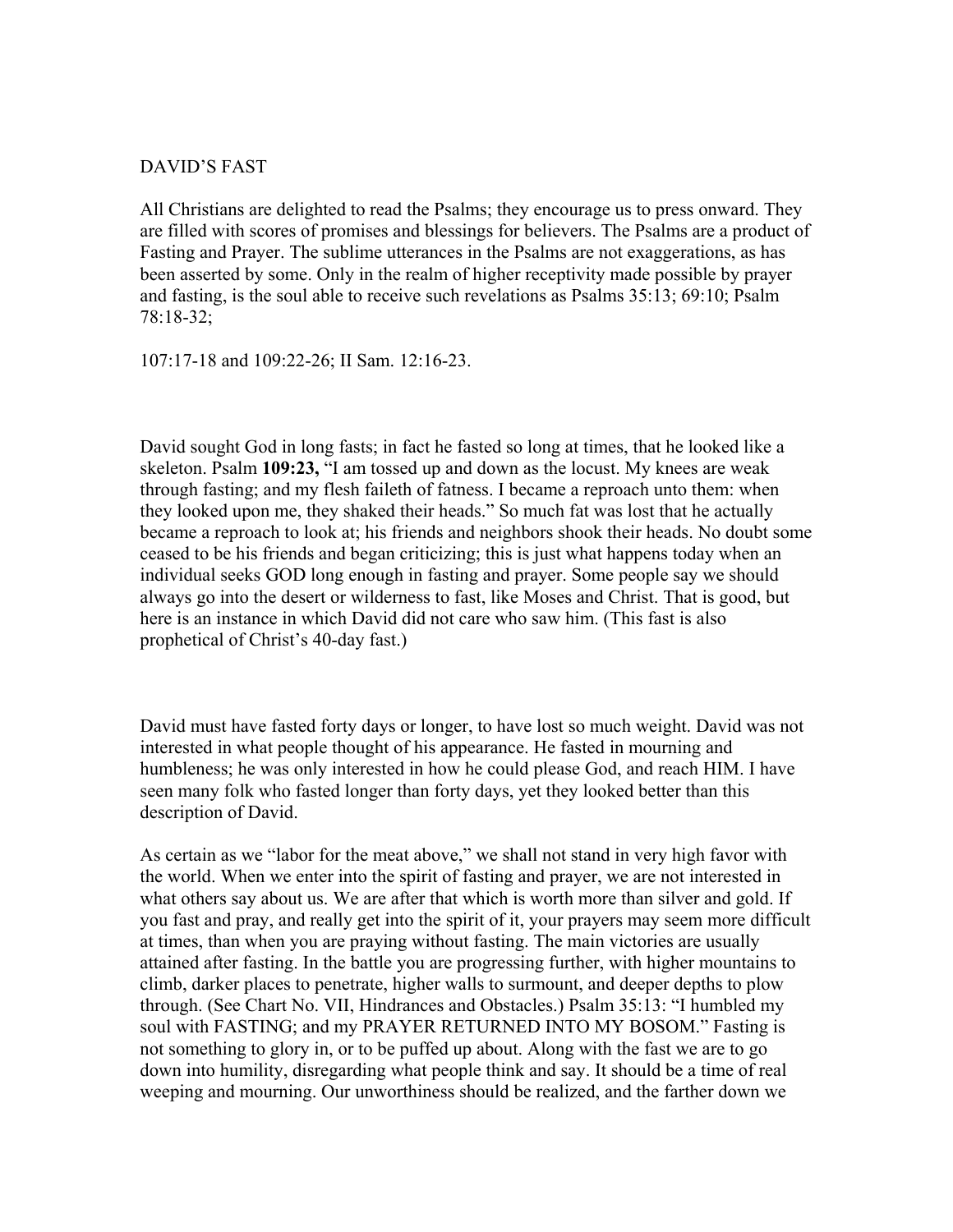go, the higher will our Christian experience rise. It will be a great spiritual fight all the way through.

*1 wish to state that some children of the Lord fail to press into the proper place of prayer, along with the fast, just because they find it difficult to pray.* But that is no reason for not praying. Your prayers will absolutely blast through to heaven, if you settle down to do it, and labor at the job, and "ask" and "seek" and "knock," as Jesus told us to do. The Devil will be around to hinder, and prevent you from accomplishing your purpose, but PRAY THROUGH, FAST THROUGH, and press your way through till you open heaven. Shorter prayers under the influence of fasting, are far more effective than longer prayers when off the fast. We are in a channel of prayer, while fasting, that leads directly to the throne. The ear of God is open to hear the prayer of His fasting saint.

Usually, the first few days of a fast are the most difficult time to pray, because the weakness of the body has not gone, and the body has not been cleansed. Pray as much as possible, as long as possible, and as fervently as possible, regardless of lack of strength, and when you get over "*the hump,"* it becomes easier to fast and pray; generally speaking, you get stronger physically. You can gradually put yourself into it, devoting more time to prayer; then the fast itself actually becomes prayer. Please bear this in mind when fasting. A Christian then has such power, that these obstacles mentioned will seem easier and easier to surmount, as one presses on to more and greater obstacles, all of which will be victoriously overcome, and a continual growing power, greater than ever, will be felt by the person, as long as he or she stays in the center of God's will.

Those employed, or who are are working at various jobs, will find it difficult to spend all the time seeking God in prayer. But you can still secure very desirable results, and the Lord will bless you much, if you can keep in a spirit of prayer while you work. If one's work is extremely burdensome, it will be difficult to fast and concentrate in prayer. Sometimes a person on a job has begun a fast, and a time of prayer, and has become so lost in the spirit of prayer that nothing matters but Jesus Christ, and they lose interest in their work, and everything else around them, to such an extent that they receive a special call of God for their life work.

Some years ago, a shoe cobbler did this very thing. He was living in Denver, Colorado. After fasting and praying for forty days, the power of God became so real and precious, that he gave up his shoe business, started preaching on the street corners, and blessing sick people through the healing ministry of Christ. Hundreds of sick people were prayed for daily, and many miraculously healed. Blind eyes were opened; deaf ears were unstopped; deaf and dumb spoke; ulcers, cancers, arthritis, and tuberculosis cases, were gloriously healed. The lame leaped for joy. Wheel chairs, beds, crutches and braces were left ,behind by the ones that were healed in Jesus' name. All this in answer to the prayers of an individual who caught a revelation through prayer and fasting for forty days.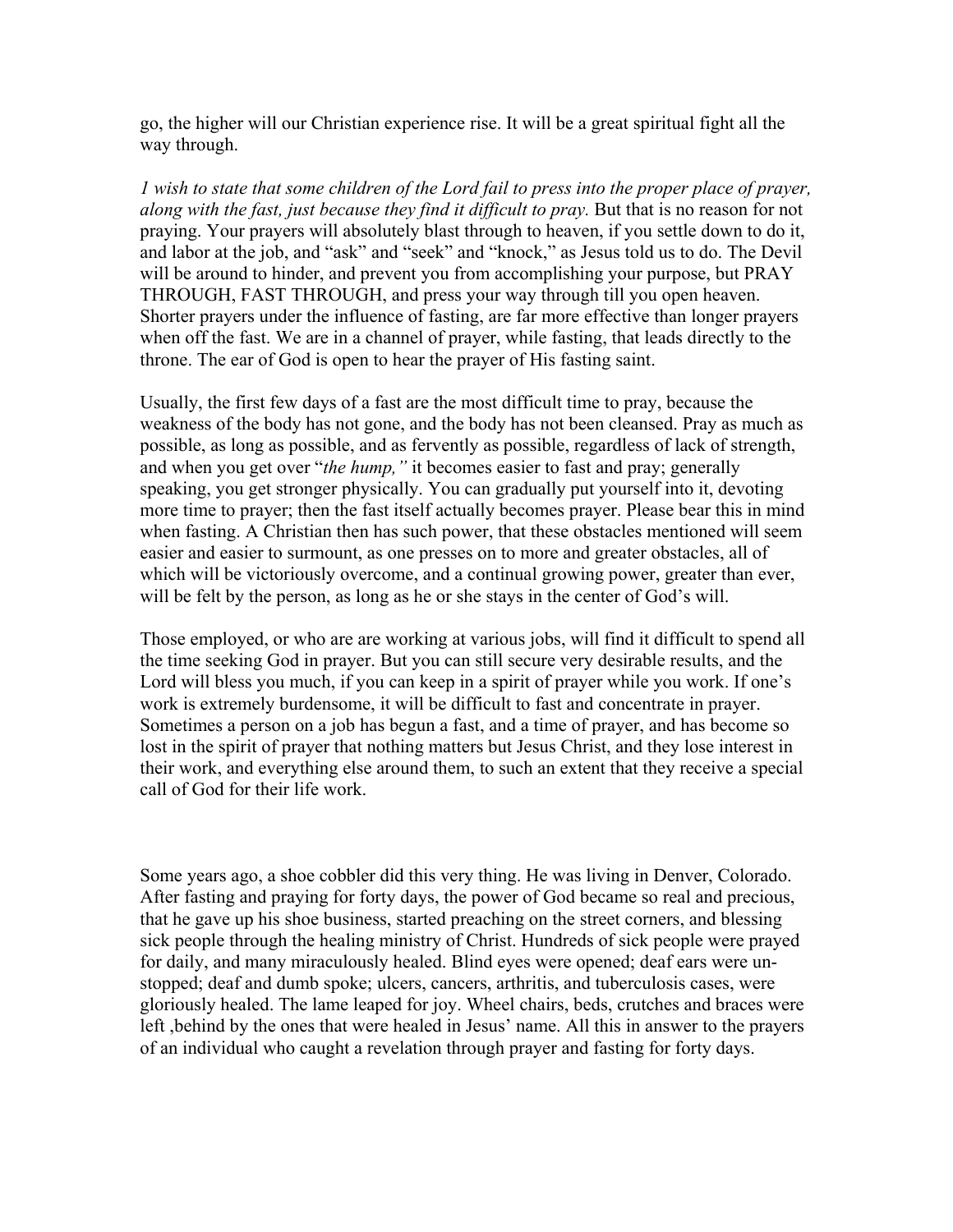Every minister owes it to his congregation to be at his best; every evangelist owes it to the people in each revival; every teacher owes it to his pupils; and every Christian to his brethren, to be at his best spiritually; and we have seen that this can only be attained through prayer with fasting. Prayer becomes illuminated, and fasting makes prayer as powerful as dynamite.

# SHOULD I WAIT FOR GOD TO LAY A FAST BURDEN UPON ME?

No, not necessarily, for the simple reason that if we waited for God to lay a fasting burden upon us, there probably would be no fasting, or very little. Fasting is like praying. We pray when there is a need, without waiting for a burden of prayer. We should also fast when there is a need, and because it is our Christian duty. In Mark 2:20, Jesus has already laid a fast upon us in these words, "Then shall they fast in those days."

Chapter V

### THE FOUR APPETITES

Humanity is confronted with four appetites. One or more of these major appetites can get the best of us, if we allow them to do so. Intemperance and extreme indulgence can so easily overcome us if we fail to maintain self-control. The Bible admonishes us to be "Temperate in all things." The four appetites are:

|                | THE SPIRITUAL APPETITE | THE APPETITE OF SEX   |  |
|----------------|------------------------|-----------------------|--|
|                | THE HUNGER APPETITE 4  | THE APPETITE OF GREED |  |
| (Covetousness) |                        |                       |  |

The appetite of hunger will be discussed first, as it holds the key to the other two. Food stimulates both sex and greed.

The lust of sin can be gratified in one or more of these appetites. Three of them are carnal or worldly, while one is religious or spiritual. Even a sinner has a spiritual or religious nature, regardless of whether or not that sinner serves the true and living God.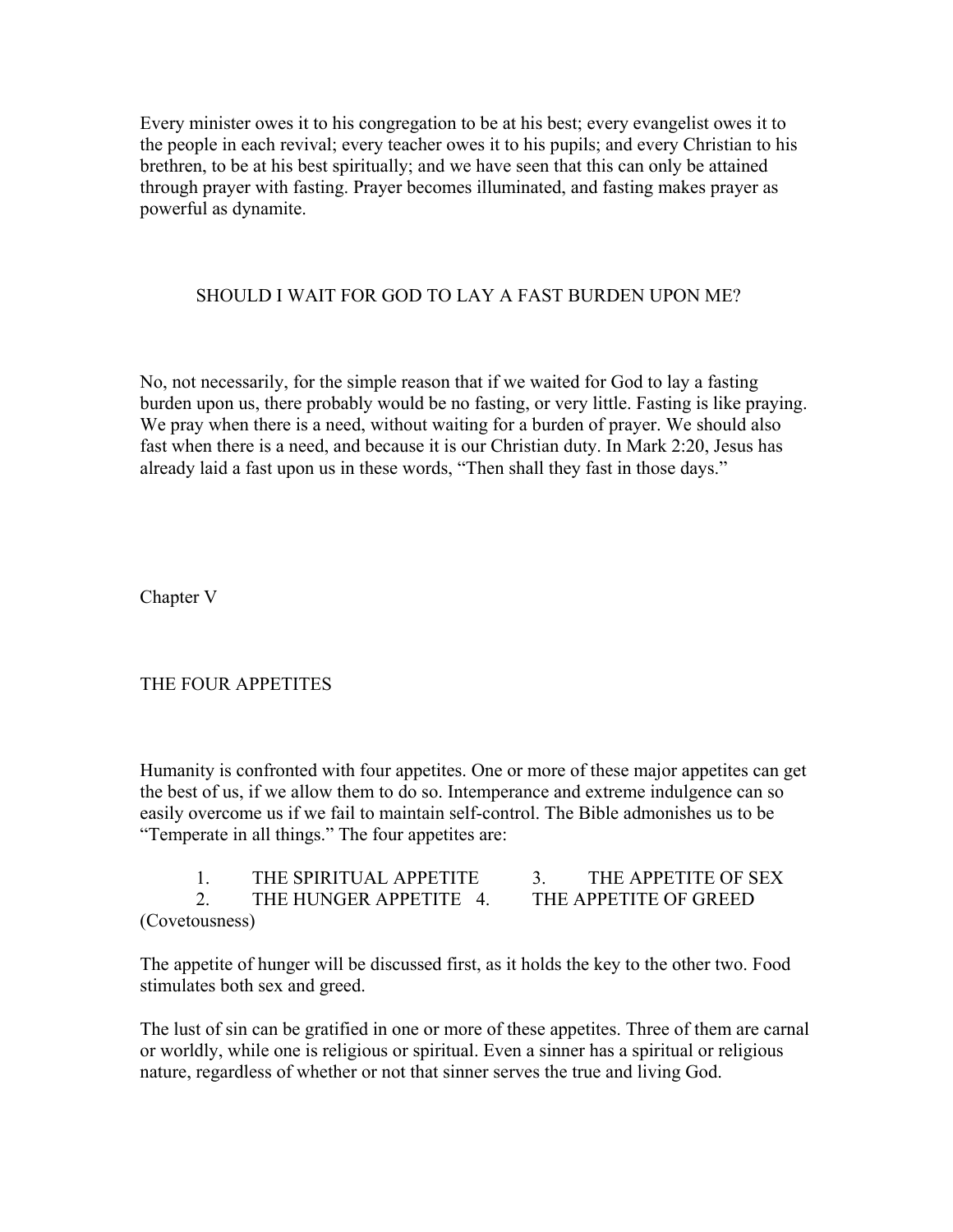It was through yielding to temptation that Eve gave way in satisfying her "desire" nature, by gratifying these same appetites. The temptation of Jesus Christ was similar to Eve's temptation, and it was exactly these same four appetites through which Satan chose to tempt Jesus. First, hunger—"Command that these stones be made bread." Matt. 4:3-10. Did Jesus please Satan and yield to the appetite of hunger by using His spiritual power to perform a miracle? The spiritual appetite intercepts the natural appetites in the way and manner in which these are gratified.

# SEX APPETITE

When a person tries to commit suicide or kill another, or tempts God along the line of suicide or murder, we find that it is related to the sex nature, as sex and death, or life and death, are kindred. Through our creative forces God gives us life and health, and also our offspring that we love.

The ancients, and the Magi, and the wise men of the Bible, so considered the creative forces of man to be related to death. They, too, knew that an individual with an irrational sex nature sometimes had a suicidal mania, and also that sex was one of the contributing causes to ruthless, bloody crimes of torture and killing. The life giving forces of nature can be used as a blessing, or misused for destructive purposes.

In the zodiacal sign, "Scorpio," which is the eighth sign of the Zodiac, we have a picture of a scorpion with its stinger lifted ready to strike. This is the sign of death, and is supposed to govern the sex area. Just before this sign in the heavens, there is a sign of the Judge, Jesus, who is the giver of LIFE. Jesus proceeds toward death and pulls the STING OUT OF DEATH. "0, death, where is thy sting? 0, grave, where is thy victory ?" Likewise, today among students, it is generally understood that the creative forces of man are kindred to both life and death in the natural. However, it is not difficult for any of us to understand that the proper care of the creative physical forces of man leads to long life, and the improper abuse of them is a speedy way to the grave.

When Satan tempted Christ, "Then the devil taketh Him up into the Holy City, and setteth Him on a pinnacle of the temple, and saith unto Him, 'If thou be the Son of God, cast thyself down: for it is written, "He shall give His angels charge concerning thee: and in their hands they shall bear thee up, lest at any time thou dash thy foot against a stone" '." Matt. *4:5, 6.* Satan's rage knew no bounds. Jesus Christ was now coming into the full manifestation of His sonship. He was now prepared to begin His ministry. He had won the victory. Satan had previously failed to destroy Christ, when He was a baby, through King Herod; now Satan sought to overcome Him by these temptations. Satan was trying to get Christ to do something foolish; this temptation could have been a means of suicidal destruction. No! Satan did not destroy Jesus here, for Jesus did not yield to this temptation.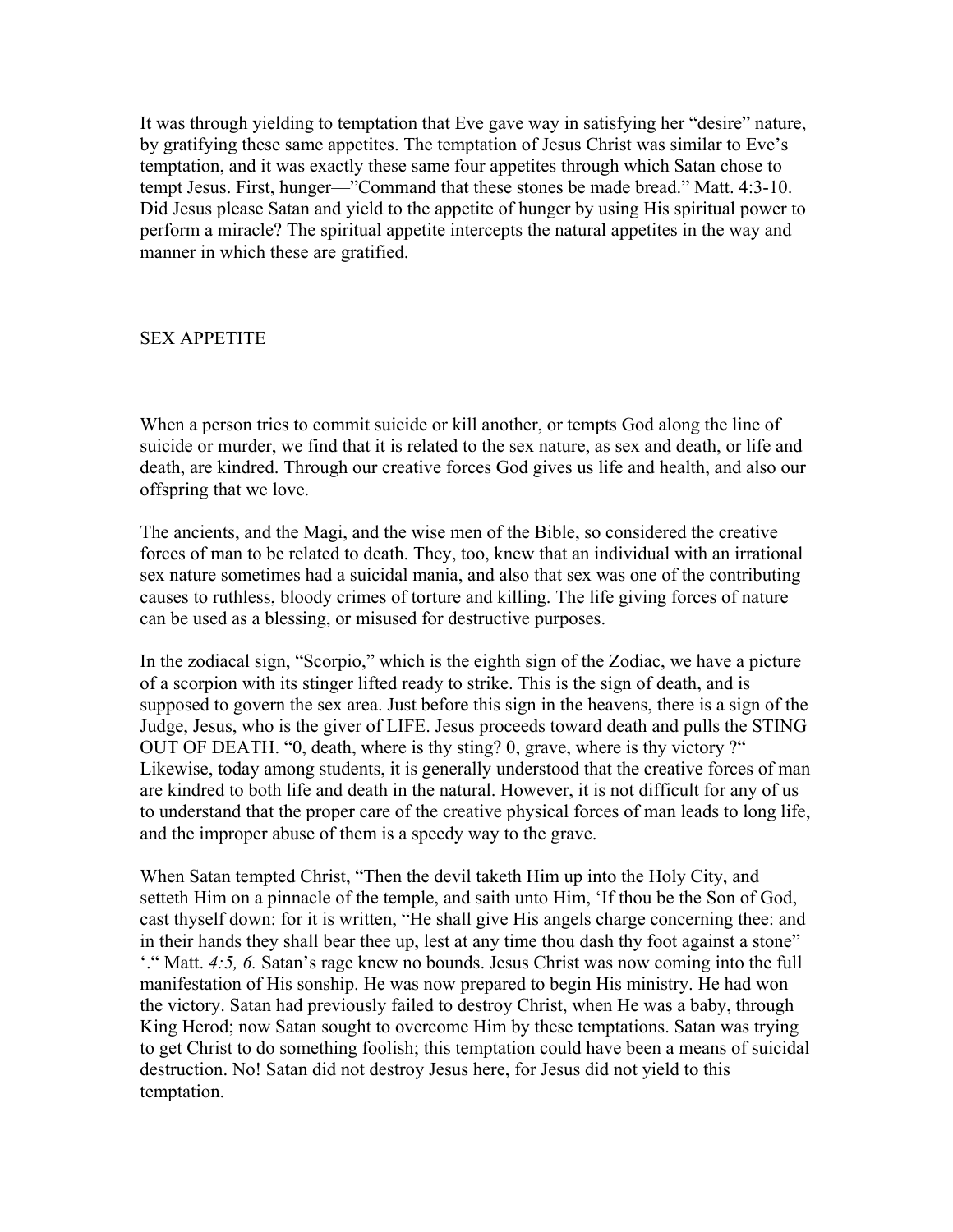It is very important that the reader have these four appetites fixed firmly in mind. A clear understanding of them will give one a richer knowledge of the Bible, and a better understanding of the purpose of fasting. A more vivid understanding of the whole temptation of Christ will be clearly seen. We also are tempted through these same appetites.

The covetous appetite of GREED, which is No. 4, was perhaps Satan's trump card. His greatest offer to Christ was to "show Him all the kingdoms of the world, and the glory of them; and saith unto Him, 'All these things will I give thee, if thou wilt fall down and worship me'." Matt. 4:8, 9. The appetite of covetous greed is an appetite of abnormal desire. Desire for possessions, property, money, wealth, power, or for any kind of worldly possession, even for clothes. These desires, when placed above our love for God, turn the covetous appetite into sin. All of these appetites are normal in their proper places. Here, as in the two other major temptations, Satan was calling on Jesus to use, or rather misuse, His Spiritual appetite to worship Satan himself, in exchange for the kingdoms of this world. Many, sad to say, have sold out for worldly possessions.

The possession of these kingdoms and power would lead to the gratification of the desire—of greed. He could have had possession of these kingdoms, had He yielded to the greed nature. This, thank the Lord, He did not do

—Satan was badly defeated. Satan did have it in his power, then and now, to offer Christ the kingdoms of this world, because now he is "the god of this world." But Satan is a usurper. His power will not last for long In Revelation *5:7,* we see Jesus rising from the right hand of the Father, and taking the title deed to the world, the "book." Soon Satan will be evicted from the heavens and the earth, then Jesus' throne will be set up.

 Thus the four appetites of man have been shown herewith, so that we can better realize what happens spiritually, when we fast. Every person has these four appetites. Perhaps one or another is more intensified in some respects —more intensified than is shown on the chart "before fasting." But, nevertheless, whether or not we realize it, the spiritual appetite is insufficiently developed, compared to the carnal appetites of the flesh.

 Christians with everyday cares of business, job, and home, are usually so out of tune with the spiritual realm, that it seems practically impossible to get into communion with God. Therefore they are not in a position to contact God about the major problems of their life, without fasting and praying.

#### THREE APPETITES LEAVE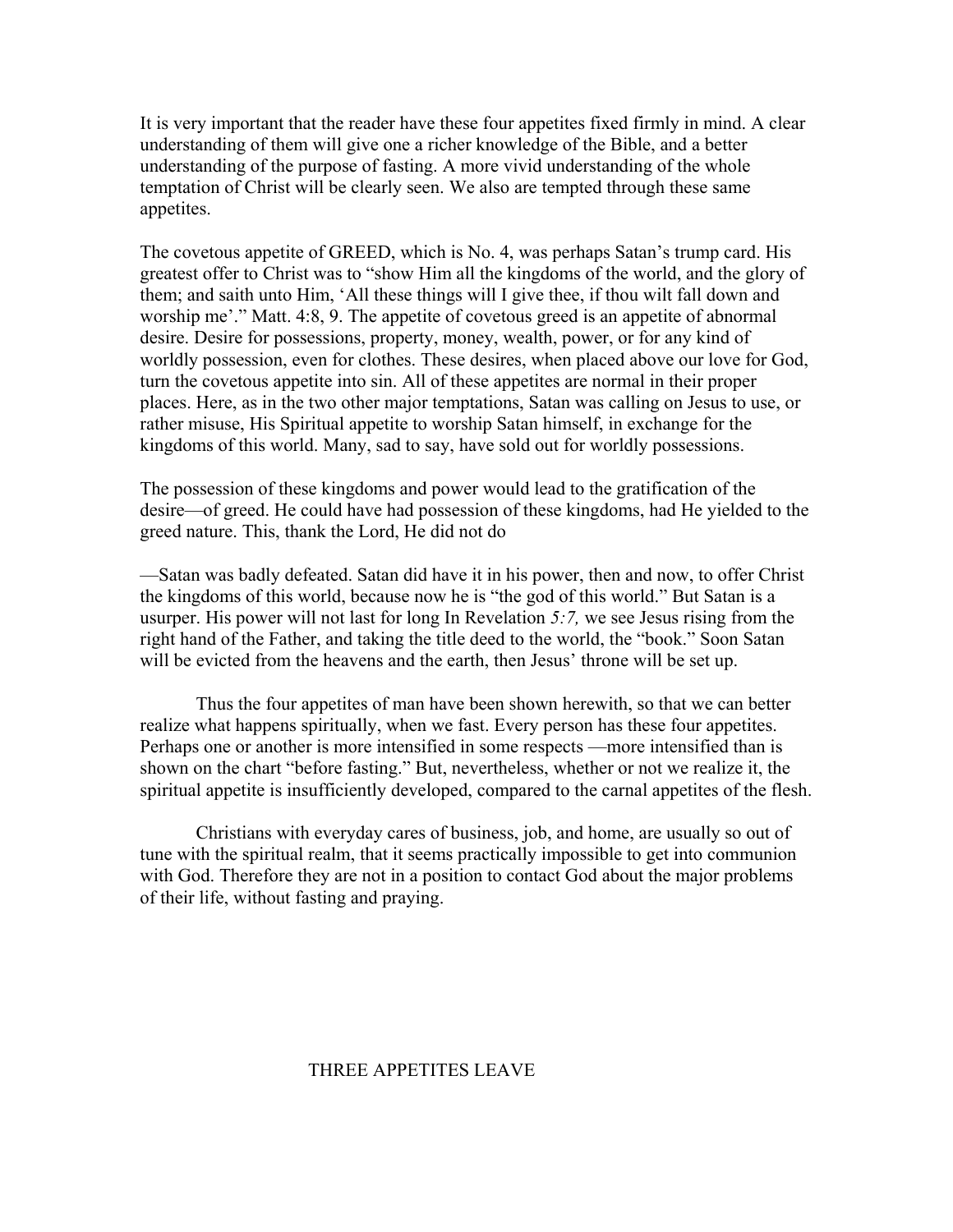Now herein lies a WONDER that seems like a miracle. *After several days of the fast have passed, the hunger appetite actually leaves.* If the fast is prolonged, in a few days, possibly a week or ten days more, *the weakness leaves, and the average individual feels even stronger* than he did before he began the fast. (It takes longer for the weakness to leave older people.)

The next thing that is noticed, and this is noticeable during the first of the fast, is that appetite, No. 3, sex desire, leaves.

Then, finally, as the one who is fasting proceeds to pray and commune with God, and earnestly seeks the God of Heaven, the greed appetite No. 4, or the appetite that is the over anxious driving force which causes man to work hard at his job, and worry over his home affairs and his business, be. comes so diminished that it seems insignificant. It usually requires many days of fasting before the greed appetite diminishes. This explains why a long fast is sometimes necessary. The chief interest now is in seeking God in prayer and fasting. One becomes indifferent to natural things. It is wonderful when one is glorifying God in his whole body, soul, and spirit, with all his members focused toward heaven. As Sister Mary Sommerville writes, "It was so wonderful I never wanted to eat again. The unspeakable glories of heaven were all around me; I felt as if I were sailing all the time." So glorious an ecstasy is this marvelous experience, that our every faculty can at last be extended toward heaven for the glory of Jesus Christ. The precious Holy Spirit may at last have His way with our lives in every way and detail. We hear His voice, as our spirit is attuned to heavenly things.

If God's people could for one moment realize what a tremendous thing this fasting truth is, there would be thousands more who would fast. As a result, we would see major miracles performed, and a great NATIONAL REVIVAL. The dead would arise, demons would be cast out, thousands of incurable diseases healed, all in the name of Jesus. Will you do your part?

Now your attention is called to the chart, showing the appetites *after* a fast (Chart VI, four appetites after fasting). Notice that appetite No. 1 takes predominance over the other appetites. Our entire nature seems to be loosed from the clutches of the natural, and we take on a new environment. We see the Body of Christ as one. We are no longer bound.

Heavy trials and tribulations will be present, and many burdens and obstacles seem to come across our pathway. At times it seems that there is a wall against us which our prayers cannot penetrate. Do not be discouraged. If you do not give up, certain victory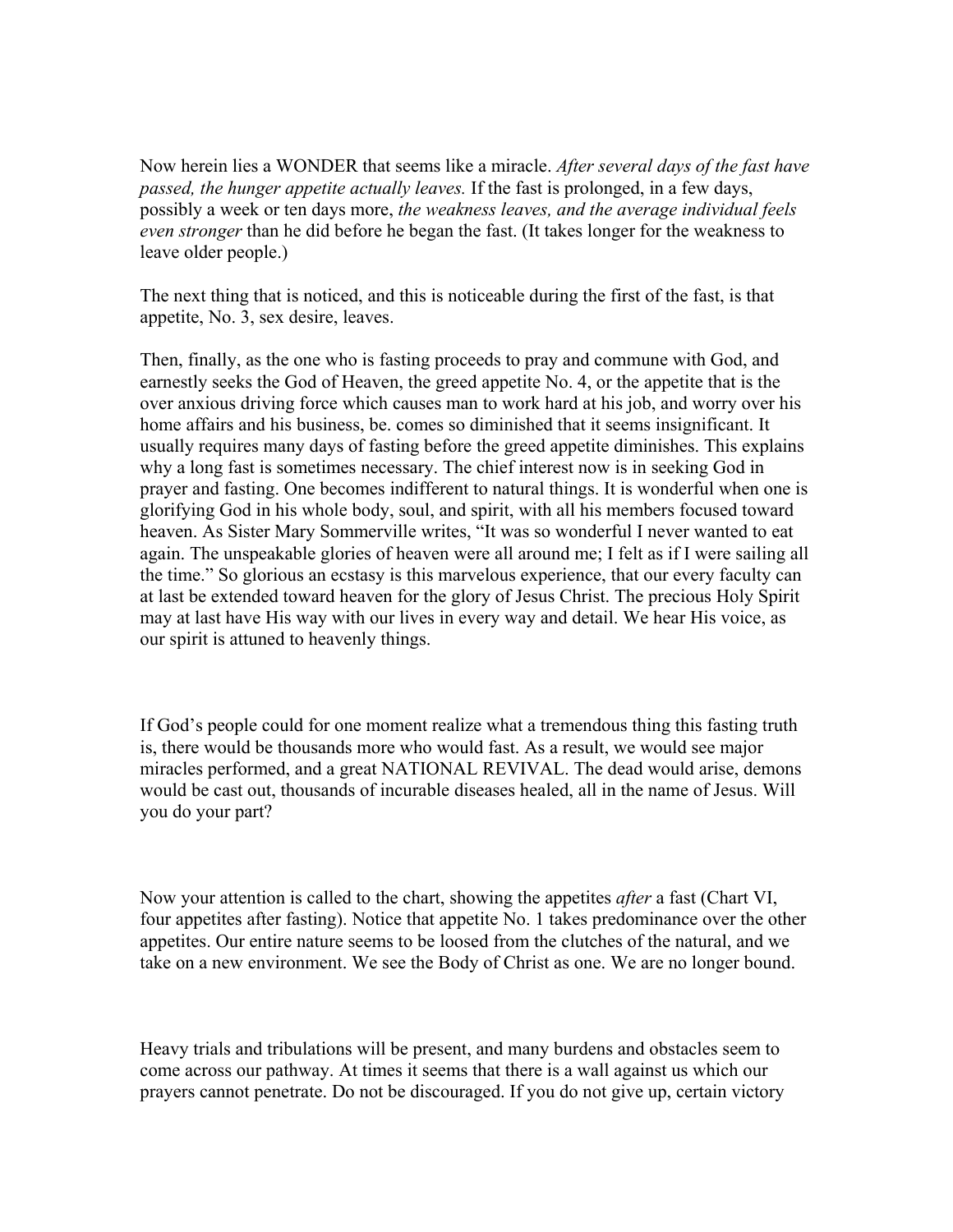lies ahead. You are in a great spiritual battle. At other times while praying, it will seem that you are in heaven. Visions and revelations from God may be yours.

Generally speaking, fasting will be a heavy, burdensome experience, because Satan does not want you to obtain the great "FAITH" that is promised to one who fasts. You will be fighting against spiritual forces of darkness.

Chapter VI

# **THE FOUR GREAT ESSENTIALS**

There are four things necessary to human life. They are placed herewith in order of importance:

- 1. THE FIRST GREAT ESSENTIAL TO LIFE IS AIR, NOT FOOD.
- 2. THE SECOND IS NOT FOOD, AS SOME WOULD SUPPOSE, BUT WATER.
- 3. THE THIRD, IS STILL NOT FOOD, BUT SLEEP.
- 4. FOOD IS THE FOURTH GREAT ESSENTIAL.

Of the four great essentials, food is generally put first, because we have to pay for it; while air, water and sleep are available on a "when-needed" basis, without cost.

For illustration, little animals, tested in the laboratories, have taught us some interesting things. These animals, deprived of food, but not water, for twenty days, lost more than half their weight, yet were afterwards saved by judicious feeding. But when they were completely deprived of sleep, even while getting more careful feeding and other attention, they died within five days.

The human being reacts similarly. In a protracted fast, extending into weeks of time, a person can rest and sleep properly, and come out feeling fine. *The longest period of authentic wakefulness on record is not quite ten days.* Legends of prolonged insomnia are heard from time to time, but as they have never been verified, they continue as mere legends; consequently, food is proven to be less important than sleep.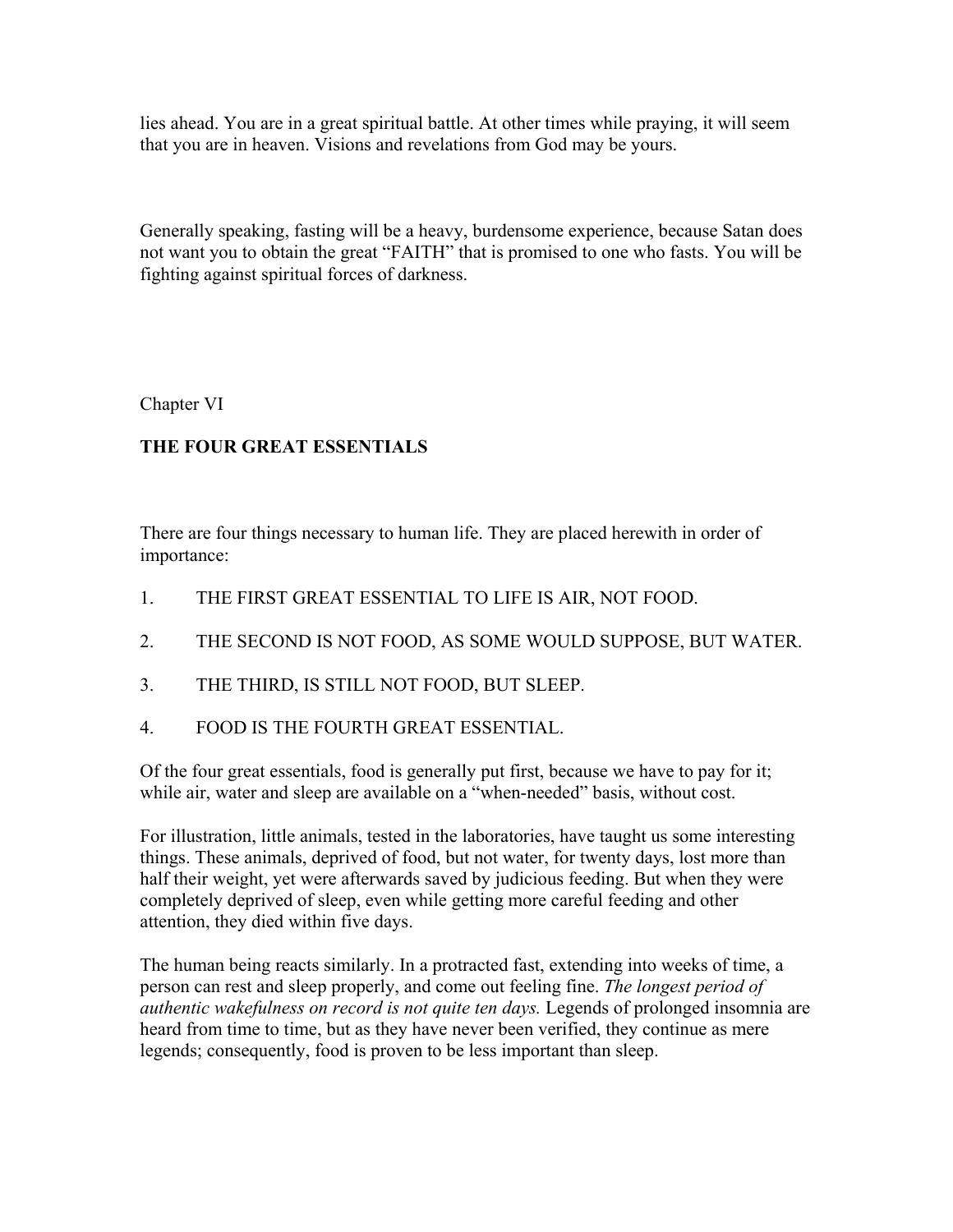Food is less important than water because a man in a hot desert sun will die in a few hours, or several days at the most, if he has no water to drink; (this is more fully explained elsewhere). Food is less important than the air we breathe, because, if we could not breathe, thereby getting fresh air into our lungs, we would die in a few moments. So food does not have as important a place in life, as most of us are inclined to believe. Although a person can continue weeks, and sometimes even months, without anything to eat, which is much longer than he could live without any of the other essentials, yet food has a very important place in the physical welfare and is one of the four essentials. Please see the chapter following this one on how long a person can fast. We have just shown how important, in their respective order, the FOUR GREAT ESSENTIALS are to the physical man. There are other essentials, for the SPIRITUAL LIFE OF MAN, that far overshadow the above mentioned physical essentials.

### THE FOUR SPIRITUAL ESSENTIALS

The greatest of all ESSENTIALS for man is THE LORD JESUS CHRIST. He is our ETERNAL LIFE. In HIM we have "THE BREAD OF LIFE," which is the source of all essentials. This is our FIRST ESSENTIAL.

(2) The second great spiritual essential is the Baptism of the Holy Spirit, Holy Ghost and fire. "Have you received THE HOLY GHOST SINCE YB BELIEVED?" (Acts 19:2.) "The Holy Ghost fell on them, as on us at the beginning." "And God, which knoweth the hearts, bear them witness, giving them the Holy Ghost, even as He did unto us." So IMPORTANT AN ESSENTIAL IS THIS THAT IT *IS* A COMMANDMENT: "Commanded them to wait for the promise of the Father." Clothing of power.

(3) The third great essential is also from our Lord. This is Spiritual DIVINE HEALING, in answer to the prayer of FAITH. See James, chapter five. If we do not have enough FAITH to obtain healing, it is definitely pointed out in Mark 9:29 that the reason why we do not have FAITH is because we do not FAST with our prayers: "By nothing, but by prayer and fasting." One reason FASTING is not understood, is because it is so nearly

#### like FAITH. **MAN'S DIGESTIVE TRACT BECOMES OUR FAITH ORGAN.**

(4) The last GREAT ESSENTIAL for the believer is: JESUS MUST RETURN "SO THAT THE DEAD IN CHRIST SHALL RISE, AND WE WHICH ARE ALIVE AND REMAIN SHALL BE CAUGHT UP TOGETHER WITH THEM IN THE CLOUDS, TO MEET THE LORD IN THE AIR: AND SO SHALL WE EVER BE WITH THE LORD." I Thess. 4:17.

Before MAN can be adapted to the spiritual realm, and see Heaven, he must be born again, and be like Jesus Christ. He cannot enter heaven in his present bodily condition. Supreme Intelligence designed the human body for the physical conditions of the planet "Earth," and it is perfect for that environment. It would be just as much out of order for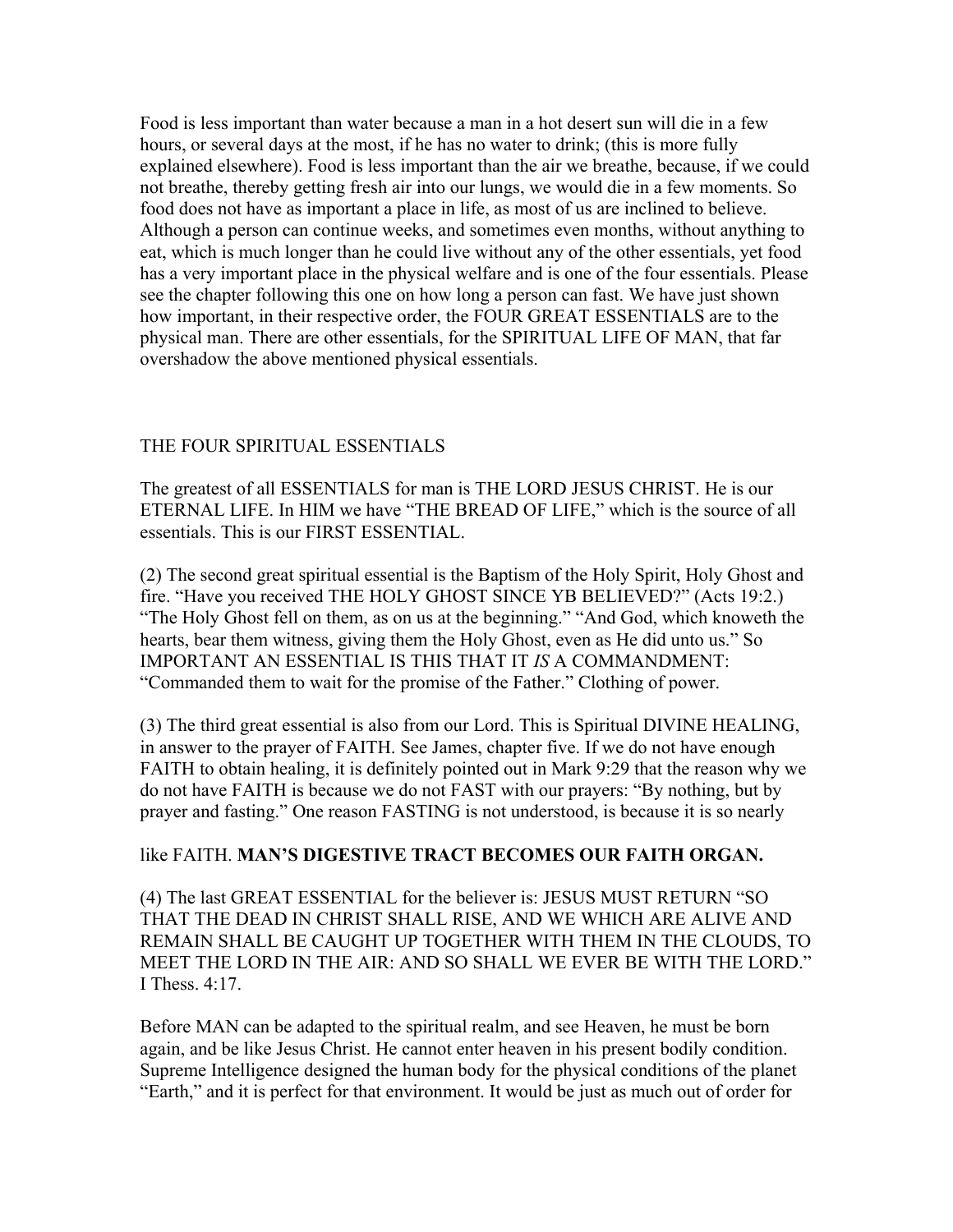worms to live in the air, and birds to live in the earth, as for man to live in heaven without this new birth. Man's natural body is not designed for life in heaven, or life on any other planet. Suppose you should desire to go to the neighboring planet, "Mercury." You could not take your body there, as it is seven-tenths fluid. Water boils at 212 degrees Fahrenheit, and Mercury, being so near to the sun, has a temperature of *750* degrees Fahrenheit! In a couple of hours you would be buried under a stone with this inscription: "*Well done! thou good and faithful servant."* Indeed you would be well done. You would be burned to a crisp.

To further illustrate, let us see what life would be like on the planet Neptune. It requires one hundred and sixty-five years for the planet Neptune to make the complete zodiacal circuit around the sun; that is, one year on Neptune equals one hundred and sixty-five earth years. The temperature is about **400** degrees below zero, Fahrenheit! In less than thirty minutes you would be a solid block of ice, and not even the heat of Mercury could thaw you back to life again. In short, there is no other heavenly body in our solar system, on which your present body could remain alive. Lack of atmosphere, absence of water and food, and difference in temperature and gravity, make it absolutely impossible for the human body to survive anywhere except on the planet Earth. How could your natural body live in Heaven, as Heaven lies far beyond our solar system?

The NEW BIRTH now, and a glorified body later, IS THE ANSWER. "When this mortal shall put on immortality," we shall possess a glorified, redeemed body, fitted to live in the glory of heaven.

The four Gospels and the Epistles teach these fundamental spiritual essentials. It is the main teaching of Jesus Christ and the apostles. Fasting and prayer will enable us to more fully realize them, and appropriate them into our lives.

The four Spiritual essentials come to us through GOD in HIS THREEFOLD PERSONALITY, PLUS THE *MAN* NATURE THAT JESUS CHRIST TOOK UPON HIMSELF THAT MAN MIGHT BE REDEEMED; they are:

- 1. GOD THE FATHER 4. GOD THE MAN
- 2. GOD THE SON (THE SON OF MAN)
- 3. GOD THE SPIRIT Jesus became man as well as God.
- FOR A CLEARER PICTURE, please see CHARTS X and XI, THE

BODY RENOVATED (MAN DIAGRAMMED) and THE WELLS OF LIVING WATER, in the next chapter.

This leads us to the FOUR ESSENTIALS OF MAN (AS A CHRISTIAN):

- 1. BODY 4. NEW BIRTH or the
- 2. SOUL "NEW MAN," LIFE
- 3. SPIRIT ETERNAL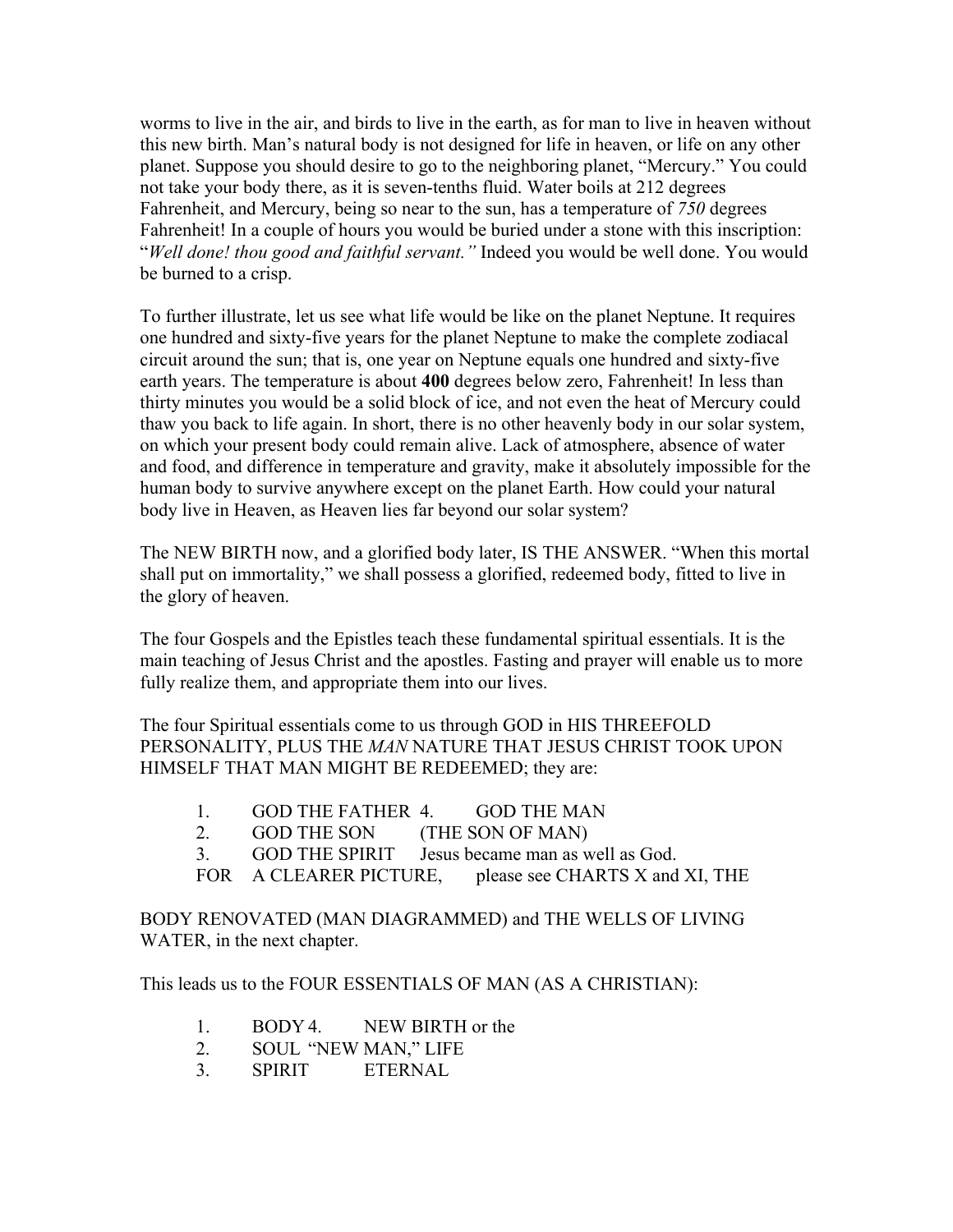#### THE FOUR ESSENTIALS OF UNREGENERATE MAN:

- 1. BODY 3. SPIRIT
- 2. SOUL 4. DEATH

YOU ARE PERSONALLY INVITED BY BROTHER HALL TO TRAVEL WITH HIM INTO A DEEPER CLIMATE OF FAITH SO THAT YOUR FAITH TOO WILL BECOME ACCLIMATED — NEW REALMS OF RICHES, HERETOFORE UNREACHED, WILL BE YOURS TO ENJOY. "Holy, Lord God Almighty."

# **Chapter VII**

### **HOW TO FAST**

 Speaking of food, one does not realize the huge quantity which is consumed in the course of a month by an ordinary individual, until one fasts. Most of the American people consume far too much food. According to health experts, the American people as a whole suffer more or less with auto-intoxication. The Scriptures show us plainly that we should be temperate in all things. A study of Psalm 78, along with other Scriptures, shows us vividly how much God dislikes the glutton. "So they did eat and were well filled: for He gave them their own desire. They were not estranged from their lust. But while their meat was yet in their mouths, the wrath of God came upon them." "He gave them their request but sent leanness into their souls."

 Some people wear out one set of teeth digging their way to the grave. Then they buy a second set to finish eating themselves to death.

William Penn, the founder of Pennsylvania, has said concerning temperance:

 "To this a spare diet contributes much. Eat therefore to live, and do not live to eat. That's like a man, but this below a beast."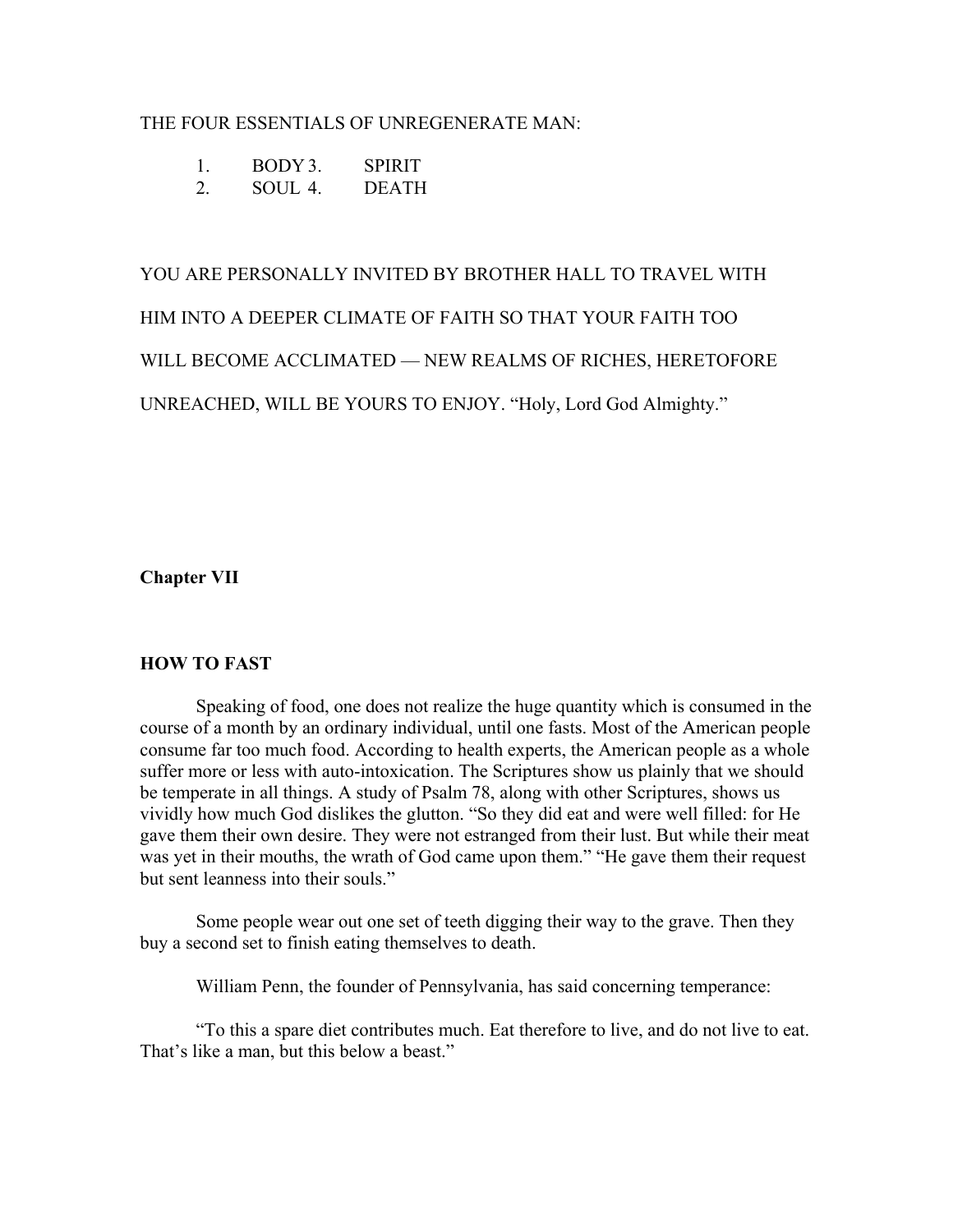It is very important to point out here for emphasis, that fasting and starvation are two entirely different things. Fasting is a physiological process. Whereas fasting is beneficial, and will rid the body of most diseases, starvation is detrimental, and if continued long enough, ends in death. (This could seldom if ever happen, before from **fifty** to a hundred days.) The difference between these two processes is fundamental.

 The appetite of hunger will have to be overcome and overruled for the time being, with extreme will power, and assistance from the Lord. The first days of the fast are very, very difficult. Sometimes several attempts will be necessary before the candidate will have fasted long enough for hunger to leave. Not only does the body crave food at stated and regular times, by reason of long-continued habit, but the mind likewise becomes restless and continues to remind one that food would be relished. The battle is both mental and physical.

 One never realizes until he begins a fast, how important a factor food really is, to his mental frame of mind, as well as to his physical and spiritual being. As long as the body is continually nourished, one does not think of food to any great extent, but as soon as it is withheld, it begins to occupy an important part in the mental life; one has a constant tendency to think of food. He anticipates, even at the very beginning of the fast, the day when abstinence will terminate, and when eating will again become possible. This craving of the body can be overcome only by immediate distraction to other activities, and by keeping in the spirit of prayer. A glass or two of water will alleviate the immediate gnawing symptoms, which usually develop in the region of the stomach. These sensations are produced by the rhythmic activity of the muscles in and about the stomach, and are present when food is first withheld, and when the thought of food occupies the mind. As soon as this thought is banished, by concentration upon Christ, these rhythmical muscular contractions (known as the */eristaltic action),* soon subside. After a short time, these acute sensations of hunger will pass away, probably to occur again later, perhaps at the next regular meal time. A repetition of the water drinking, and prompt distraction of attention, will again dispose of these symptoms. After three or four days, it will be found that real hunger will not return again until the return of natural hunger at the conclusion of the fast. Habit hunger, which is different, will often make its appearance, and leave just as unexpectedly as it came.

#### **SALT WATER FLUSH**

If one wishes to hasten the effects of fasting at the beginning, a salt water flush can be used to flush out the colon. (This should NOT be used after the first several days.) To one quart of hot water, add two level teaspoons of salt, and drink. This may be done at any other time on an empty stomach, when not fasting, for cleansing purposes.

Very often during a fast, one will become highly sensitive to the taste of water. The taste sense becomes very acute, as well as all of the senses, and one will detect flavors and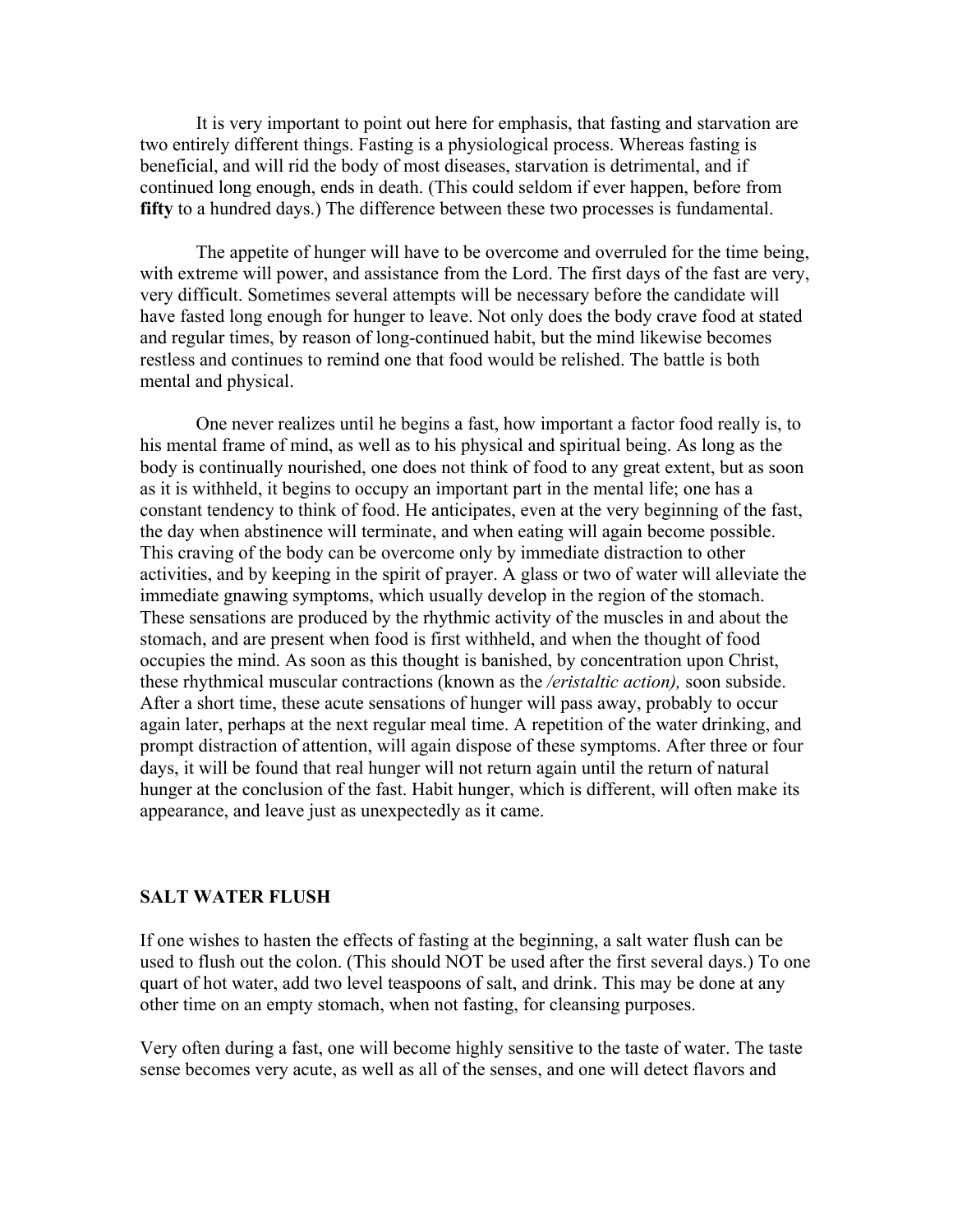metallic tastes never noticed before. Bottled, or other pure water, is preferable to ordinary hydrant water.

To avoid cramps in the stomach, and some other un pleasantness, hot or warm water should be drunk instead of cold water, unless the cold water is taken very, very slowly. This is more important if a person is thin, or the fast taken in cold weather.

One of the greatest obstacles to be overcome by practically all who undertake this unusually beneficial experience, will be the persuasion of over-solidtous relatives and friends, who invariably endeavor to tempt him to break his fast prematurely, on a false alarm that he is injuring his body, or he is starving to death! These persuasions of oversolicitous relatives become very strong and insidious, and he may fall by the wayside, and give in to a tempting dish. If he does, he should not be discouraged, because frequently many efforts, and much will power, will have to be exerted.

A common belief that one must remain indoors, and perhaps in bed, throughout a fast of any duration, is entirely erroneous and is based on the assumption that we derive our strength and energy directly from the food consumed. A certain feeling of languor may be present during the early or latter days of a fast. A working man can continue working if his work is not overly strenuous. His prayer, however, will not likely be as concentrated, or as effective. Sylvia McVay writes on her 42-day fast: "I did all my housework, cooked three meals a day for my husband and four children, washed our clothes on a washboard, and attended church every night."

Before arising in the morning, one should exercise gently in bed and breathe deeply. This will counteract any dizziness and any other strange feelings that may occur at first. Plenty of water should be taken; this should be taken slowly. Usually these symptoms are felt during the first few days only, and disappear entirely later on (When hunger returns, the weakness experienced will be real and will not pass away as the earlier symptoms did). Never rise from any position suddenly. The purpose of rising slowly is to get the blood in free circulation, so that you will not experience fainting.

After the body toxins have been consumed, eliminated, and oxidized, one will feel stronger mentally and physically. Pains, dizziness, weakness, and peculiar feelings, will have disappeared. All of the various organs and parts of the body, as well as the sense faculties, will be revitalized. Spiritually, one will feel as if the demons of hell are turned against him. It is doubtful if you will ever have such trials as the strange ones that show up while fasting, or at the close of the fasting period. The trials encountered at this time are numerous; naturally, the Devil will fight to prevent a child of God making headway toward FAITH. It simply means defeat for Satan. Jesus' greatest testing came *after* He had fasted forty days and forty nights. BEFORE

HE PERFORMED A SINGLE MIRACLE, HE FASTED. FASTING AND PRAYER DRIVES OUT ALL UNBELIEF AND DOUBT. Read Luke 4, Psalm **109:22-31,** and Psalm 3>:13.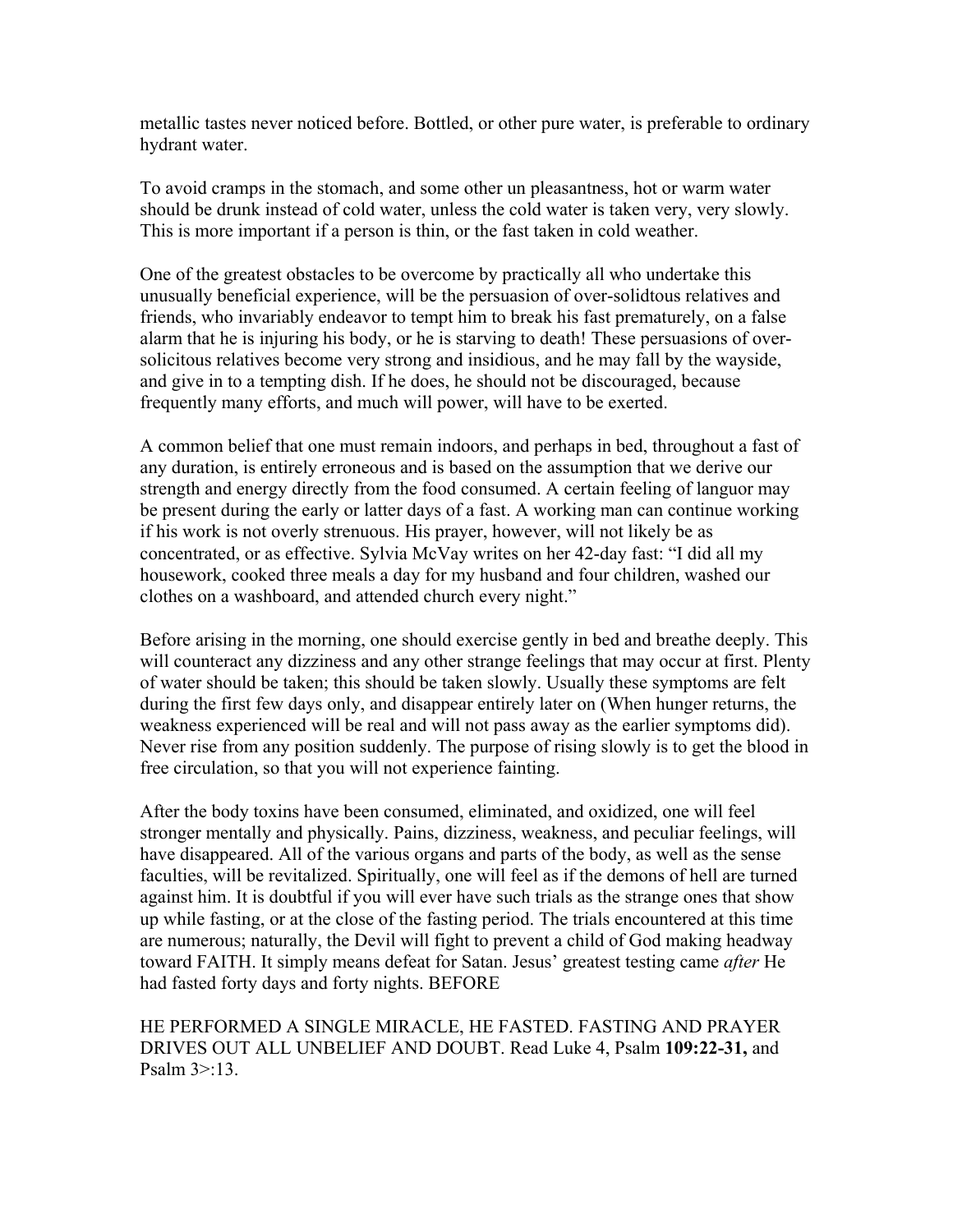You will be rewarded. THERE IS NOT SUCH A GRAND, GLORIOUS and WONDERFUL EXPERIENCE IN ALL THE WORLD, AS THE MARVELLOUS VICTORY BROUGHT BY PRAYING AND FASTING. WORDS CANNOT DESCRIBE THE BLESSINGS. PRAYERS THAT YOU HAVE BEEN PRAYING FOR YEARS, WILL BE ANSWERED. YOUR DISEASES, OR THE SICKNESS OF OTHERS FOR WHOM YOU HAVE BEEN SO LONG PRAYING WILL DISAPPEAR. Your loved ones will be saved.

#### **MISERIES OF FASTING**

Although various complications, many of which have been enumerated, appear while fasting, such as fainting, fever, dizziness, headaches, a tendency to vomit, severe sharp pains in the abdomen, weak knees, short breath, sleeplessness, or sleepiness all the time, nervousness, vexation, foul breath, watery nose, sneezing, backadie, burning kidneys, side-ache, etc. THESE DO NOT all appear at one time. PERHAPS ONLY ONE OR TWO may be noticed by any one individual in an entire fast. Please do not be alarmed, as this is just a natural result of the fast, and in nearly all cases is experienced only during the first part of the fast. Usually hot water drinking, enemas and exercise will stop the condition. After the body is cleansed, the condition will subside. Pains in abdomen are often caused by drinking cold water too fast. A change to hot water will remedy the condition. Oxidation of waste material in the intestines causes the *fever.* Large enemas wherever necessary, are helpful. The enema bag should be elevated high. Some medical advisers, however, state that it is not always necessary for the bowels to move when fasting—that enemas are not always necessary.

### **HOW LONG SHOULD WE FAST?**

Until we definitely know that God has heard our prayer, so that we a acquire "THE POWER" that Jesus speaks of, to do the seemingly "impossible." We should continue to fast and pray, regardless of whether or a this requires one meal, seven days, or a complete fast of several week forty days, or until true hunger returns, which usually takes several week or sometimes longer. It is our glorious privilege and duty to fast through to a victorious experience. However, we do not buy God's favor by this work

It is more difficult for an older person to fast, although from a physical standpoint they may need it more. It takes a much longer time for weakness to leave; sometimes fainting tendencies may be felt, and due to this condition, it is advisable that an older person be with another individual, who can help if necessary, until weakness leaves. Sometimes several fasts of a week or ten days may be better at first, before a long one is undertaken.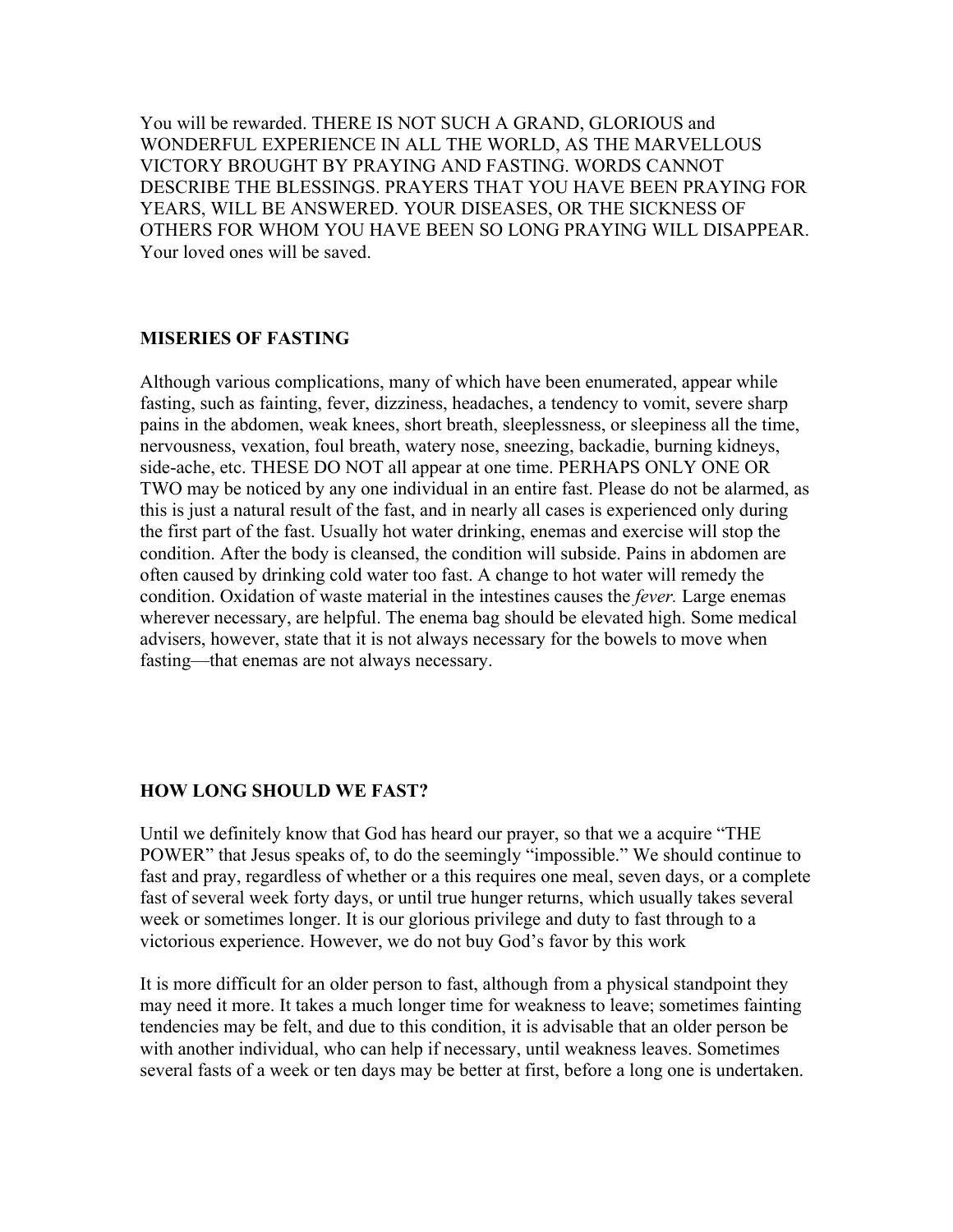*A* few days after hunger leaves, or within a week or two, depending on age, the weakness that you have felt generally leaves, and fasting becomes much easier. (In some instances it may take much longer.)

After these first eight, ten or fifteen days, more or less, fasting becomes a matter of routine and actually becomes easier. You should now concentrate in prayer, seek an answer from heaven, a revelation, a healing, or some spiritual operation of God, in your life.

After fasting and praying for what is God's will for us to have, thee discontinue your praying for the objective sought. Continued praying foe things that are already promised us, results in prayer of unbelief. Those prayers are not answered. Please lay claim on it now, by fixing a time foe your faith to explode, and from there on, always thank Jesus for it. You will be a possessor. From now on "confess it." Study carefully Romans 10:9, 10. This Scripture applies to anything we may want from God.

# PASTOR FASTS TEN DAYS AND 300 CONVERTED

# MEN ARE LEARNING HOW TO RECEIVE GIFTS

Dear Brother Hall: June 14, 1949

Some time ago a friend sent me one of your books, "Atomic Power with God." I was only a little interested when I first received it, but it grew on me. The anointing of God was upon your message.

Just recently I fasted into my tenth day, and along with my Bible I kept your book near. The Lord met me in a wonderful way during this fast; however I was forced to quit far too soon. My pastoral work took up too much of my time. When I fast again I expect to take it during my vacation, so that I can devote my full time to waiting on God.

The above book was studied during a recent fast by a friend of mine. In ONE

WEEK'S REVIVAL SINCE THESE FASTS, THREE HUNDRED PEOPLE WENI INTO OUR PRAYER ROOMS FOR SALVATION. I HAVE SEEN MORE OF GOD'S POWER MANIFESTED, SINCE YOU HAVE WRIT. TEN YOUR BOOKS, AND MORE MEN LEARMNG HOW TO GET HOLD OF GOD FOR SPIRITUAL GIFTS, THAN AT ANY OTHER PERIOD I KNOW OF SINCE THE TIME OF CHRIST.

Please send me your other books

Yours very truly.

Pastor Harvey L Smith Pascagoula, Miss.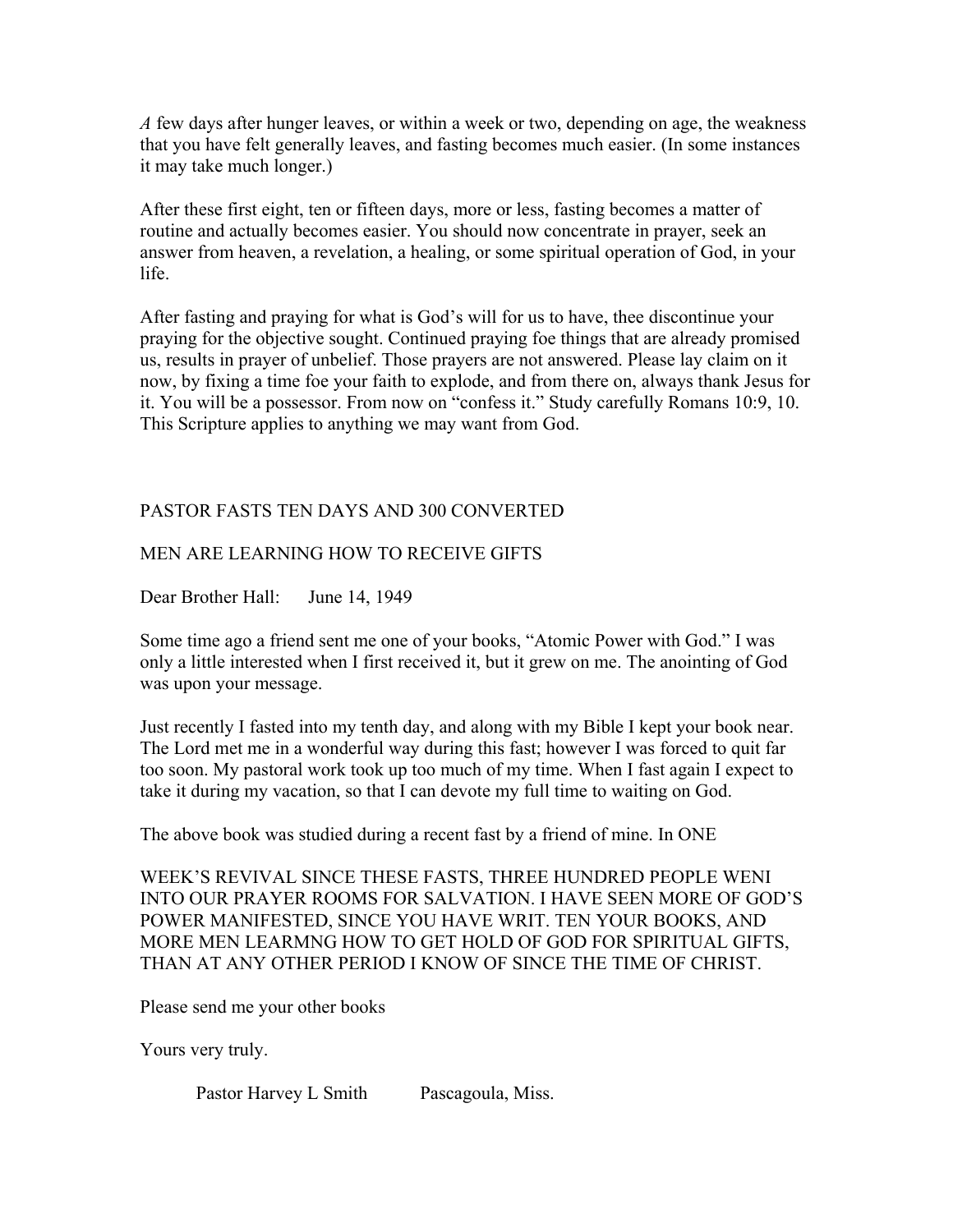### **Chapter VIII**

# **FASTING IN RELATION TO THE PHYSICAL BODY**

Is fasting harmful to the physical body? This question has been raised more than any other question concerning the subject of fasting. In the light of modern medical science we can state with assurance that fasting is not in the least harmful. Fasting purifies and cleanses the body; it permits a balancing of the circulation, absolutely essential to good health; it allows the various eliminating organs to dispose of the effete material from the system, and to oxidize, or burn up, the useless matter which has accumulated, like ashes in a grate.

When a fast is begun, the first things which are oxidized and eliminated are those useless materials floating about in the form of mal-assimilated food material, which sometimes choke the small blood vessels and congest the lymph vessels. In other words, THE VERY THINGS WHICH WE WISH TO ELIMINATE FROM THE SYSTEM, ARE THOSE WHICH NATURE ACTUALLY DISPOSES OF FIRST OF ALL. Fasting is housecleaning of the body. The Holy Spirit, then, is given a clean temple in which to dwell. Cleanliness is also godliness. When assimilation stops, the processes of elimination are greatly accelerated. We will show four methods used in this process.

### **THE FOUR MEANS USED IN HOUSE CLEANING**

(1) The SKIN, through its millions of pores, is one channel through which much toxic waste is eliminated. Much more waste is removed through our pores during a fast, than at any other time. This is one reason Jesus said, "When thou fastest . . . wash thy face." It is also a good practice to bathe frequently to keep the excreted material washed away, and the pores open.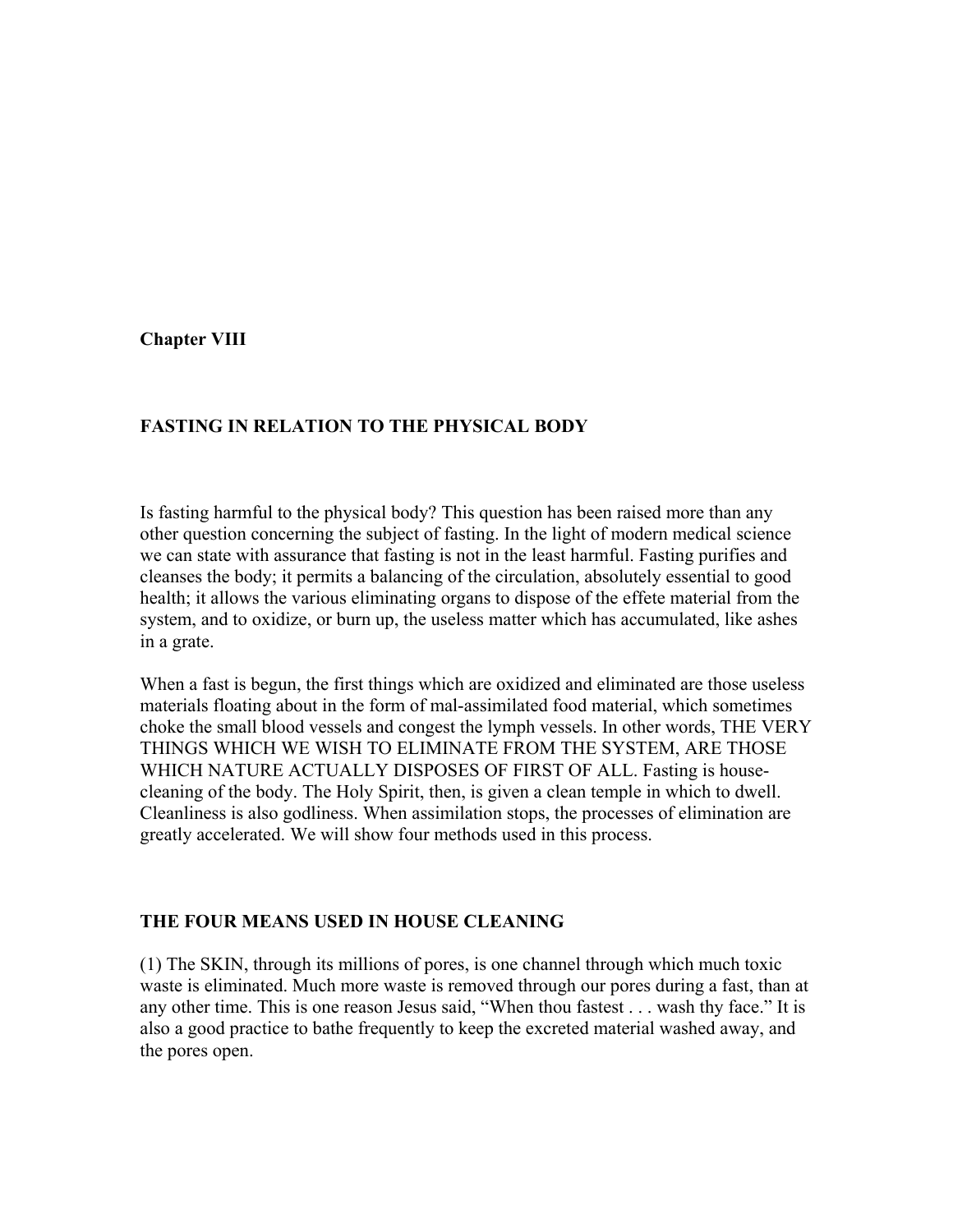(2) The KIDNEYS: Much water drinking is highly beneficial. It dilutes the urine which constantly washes out the poisons that are poured into the kidneys. Water drinking is a "MUST," during a fast. Drink at least six glasses of water daily, or enough to satisfy thirst.

(3) The LUNGS play an important part in this house cleaning process. It would seem almost unbelievable that loads of poison are exhaled in the fast through the nostrils, from the oxygenation of the blood. The same amount of poison is released through the nostrils and lungs, as through the kidneys, bowels and skin. All persons smell alike during the first part of the fast, and a person familiar with fasting will recognize the odor as that of a brother or sister, fasting, and instead of criticizing, will rejoice in his or her heart that his brother or sister is fulfilling some of the works of the Lord. If a person is praying and fasting as he should, the odor will not bother him. If you do not wish to have an obnoxious breath around your neighbor, get some menthol crystals at the drug store. A very fine crystal particle will dissolve on the tip of your tongue, so that your breath will not be noticed for a long time; there will be such a small amount in the tiny crystal, that it will not get back of your tongue far enough to get into the stomach. The reason that I mention this point, is that some folks have chewed gum when fasting, and the amount of sugar in the gum would it almost enough to break the fast. The menthol crystal will be stronger than gum, more lasting in the breath, and too small to reach the stomach. This is only a suggestion. Bad breath is a good sign that the house cleaning process is going on. This vapor that comes from the lungs will clear up later on in the fast, and the breath, as well as the taste in the mouth, will become as CLEAN AND ODORLESS as that of a baby, believe it or not

(4) The BOWELS are the fourth channel of elimination. It would be well if they would move every day or two, but often they move with less frequency while on the fast, but do not be alarmed if they should not move very often.

 Since all four of these methods of elimination are at work, is it any wonder that fasting us a way towards health? If in good health, this is a method for preventing sickness.

 Fasting is the most powerful, and the quickest agent known, for curing functional ailments. Especially is this true of stomach disorders. That is why it is so very necessary to break the fast carefully with fruit juices, fol. lowed by fresh fruit, for several days.

 If a person is in an adverse state of health, his eyes, throat, liver, glands, blood, and a little later even his kidneys become REJUVENATED and greatly benefitted. This is a natural law, designed by God, and this physical aspect is touched upon so that we may realize that fasting and prayer to God is harmless to the body. Would it not be unreasonable to think that Christ would ask us to fast, if it would hurt us physically? We have a good God, and He asks us to do nothing that will hurt or harm us. One can FAST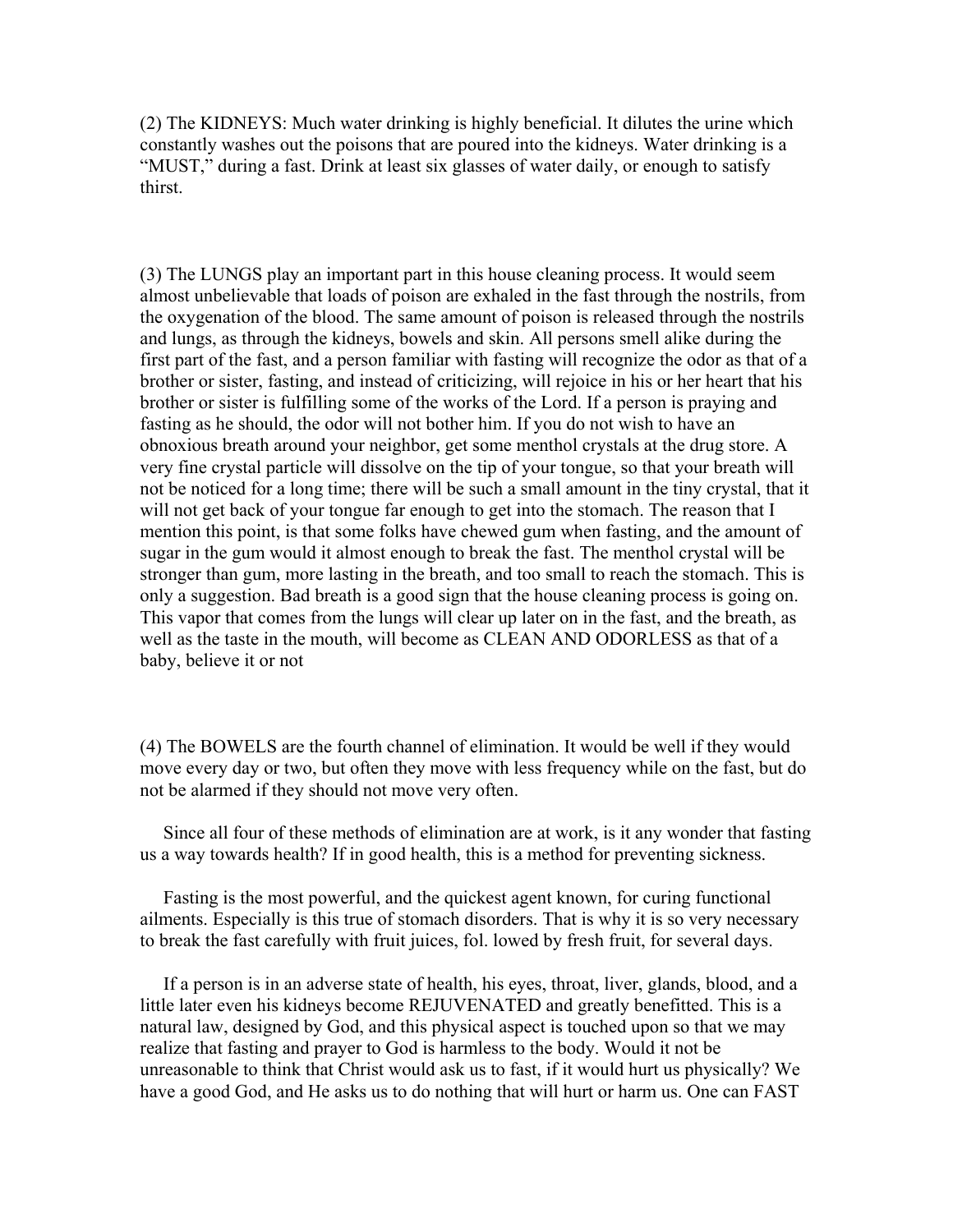for a long period of time, and secure GREAT SPIRITUAL RESULTS WITHOUT BODILY HARM, and in addition receive much physical benefit.

 If one is afraid that he is harming himself, and full of fear, he cannot obtain the best spiritual results from the fast. The Lord certainly does not want us to come to Him in fear, but rather in a spirit of trust. Fear is one thing that must absolutely be dismissed from the mind entirely.

#### **IS FASTING STARVATION?**

Absolutely not!

Fasting and starvation are two entirely different things.

 To illustrate: The complete fast begins at the time you omit one meal, and it ends after a large part of the body weight is lost, usually when true hunger returns (Matt. 4:1-4). It may last several weeks or longer. Jesus' fast lasted forty days, before true hunger returned: "He was afterward an hungered." In His fast, He fasted naturally, just as you or I would. When a man has a KEEN APPETITE, and is really *hungry* at the end of a long fast, as Jesus was, it is an indication of good health. Any physician will tell you that a man with a good appetite is in good health.

At the end of a complete fast, hunger sets in; at this point starvation begins, if the fast is continued after true hunger returns. It was when starvation had just begun, at the end of Jesus' fast, that the devil sought to take advantage of the hunger, by tempting Him. Satan fears to see God's children fast with prayer, because it means his quicker defeat. Fasting is like "dynamiting" Satan.

Starvation begins after most of the body weight is lost. It usually starts after true hunger returns, which is seldom less than twenty-one days, and may be as long as forty, or even sixty days. It is difficult to state the exact time when starvation sets in. It varies with different individuals. Fat people can fast much longer than thin ones, as the body can continue for weeks, living on the superfluous fat material.

The end of starvation is death. Death occurs when an individual has continued a fast long after true hunger has returned, and usually long after starvation sets in. Some confusion exists here. When you hear that someone died of starvation in a sea-wrecked vessel in two or three days, there is some mistake. A person might easily get cold, or become frightened to death, in a few hours time, or a few days time, but cannot possibly starve to death in such a short period if he has water to drink. He might also worry to death in a short time.

A human being is like a vital electric plant that is so constructed that it is ordinarily supplied with power from the dynamo, but may run for a considerable length of time on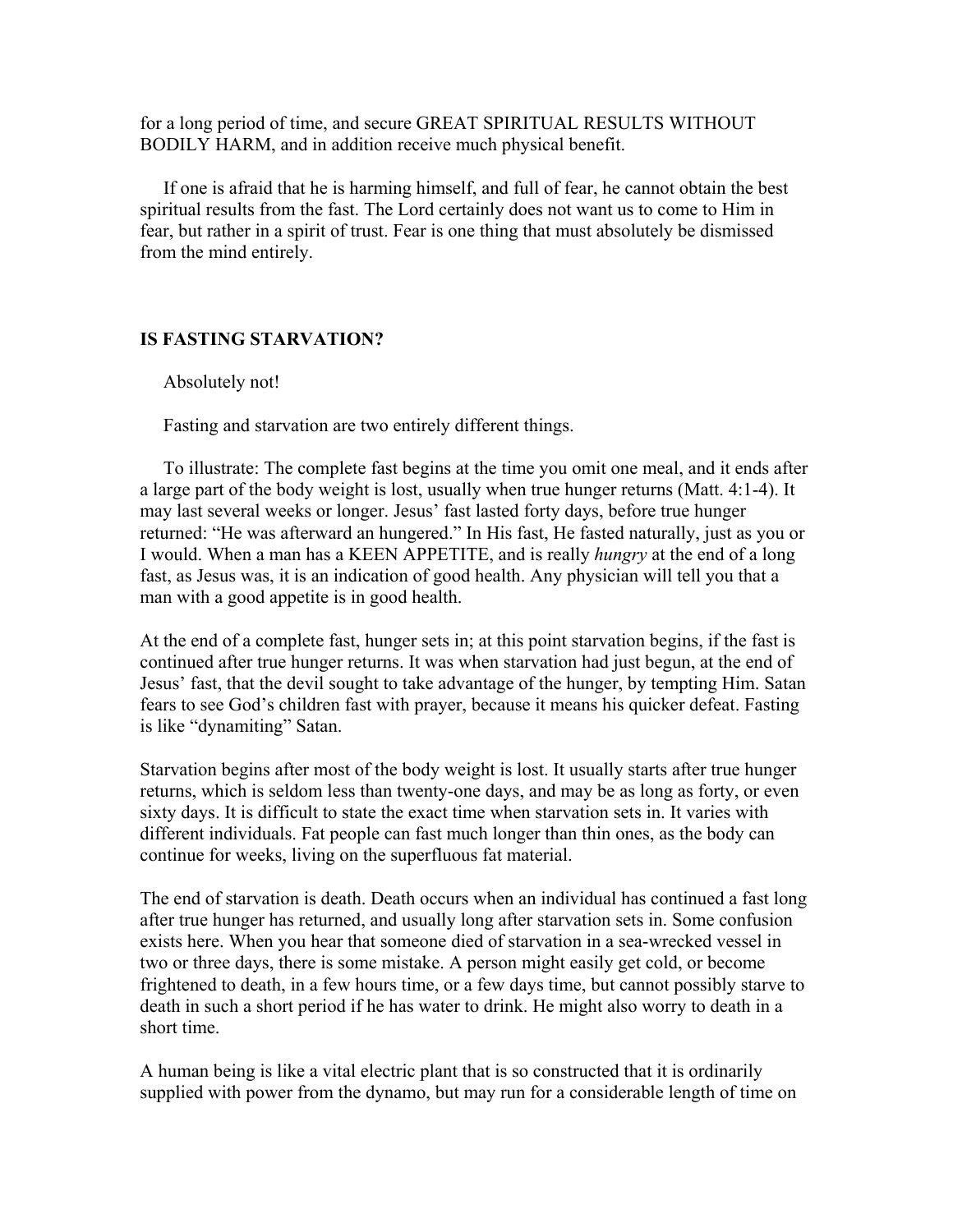the battery current. For each of the millions of cells of the body is a cell similar to the most perfect cell of a storage battery. Fasting stops the dynamo, and automatically turns the switch to the battery current, which is just as capable of sustaining life as the current from the dynamo. The physically healthy individual has more storage capacity than one with a weak constitution.

In Yeo's *Physiology,* we find the longest case on record. "The patient, suffering from a gunshot wound in the abdomen, lived *four months without any food.* His weight decreased from 159 to 60 pounds. Every function was almost dormant. Thought was unimpaired; *the brain was unusually clear"* (this is always the case with anyone fasting) "and the brain was found to have suffered no loss in size." The percentage of decrease of different parts of the organism, including other cases considered, is given by Mr. Yeo:

| FAT 97% BLOOD | $17\%$               |  |
|---------------|----------------------|--|
| <b>SPLEEN</b> | 63% LIVER 56%        |  |
| MUSCLE.       | 30% NERVE CENTERS 0% |  |

Note the zero percentage of decrease of the vital nerve centers, including the brain. Note particularly the 97% fat consumed, showing that the body utilizes as food the surplus fat which can readily be spared without injuring

organism. Do not these striking percentages indicate that the body is designed for fasting? that it is so created that it can survive a long foodless period without injury? Are not these figures a wonderful proof of the divine wisdom in creating and designing a body prepared to meet, and able to handle, the exigency of a long foodless period?

A human being cannot starve to death in several weeks of fasting if he hi water. He can die if he worries to an extreme, or becomes overly frightened either with food and drink, or without food and drink.

One should not drink milk or coffee when fasting for to do so is dieting and not fasting. Nothing at all should be drunk except water. It is a purifying agent, and is necessary to wash out the poisons from the system.

Unless one's work is unusually heavy, it is not necessary to give up his job. If he is not getting sufficient exercise in praying or work, he should regularly take exercise to assist the fast. It is then easier to fast, and very beneficid as well; the weakness leaves more readily and the fast gets underway more quickly. Exercise keeps the blood circulating. However, if we pray as we should, one will get all the action and exercise needed, because real praying is hard work, and this is what we need if we are to see great spiritual results It is important to secure sufficient rest and sleep. If possible, take more rest when fasting, than when not fasting. More rest may be required, al. though one does not seem to miss sleep as he would while eating.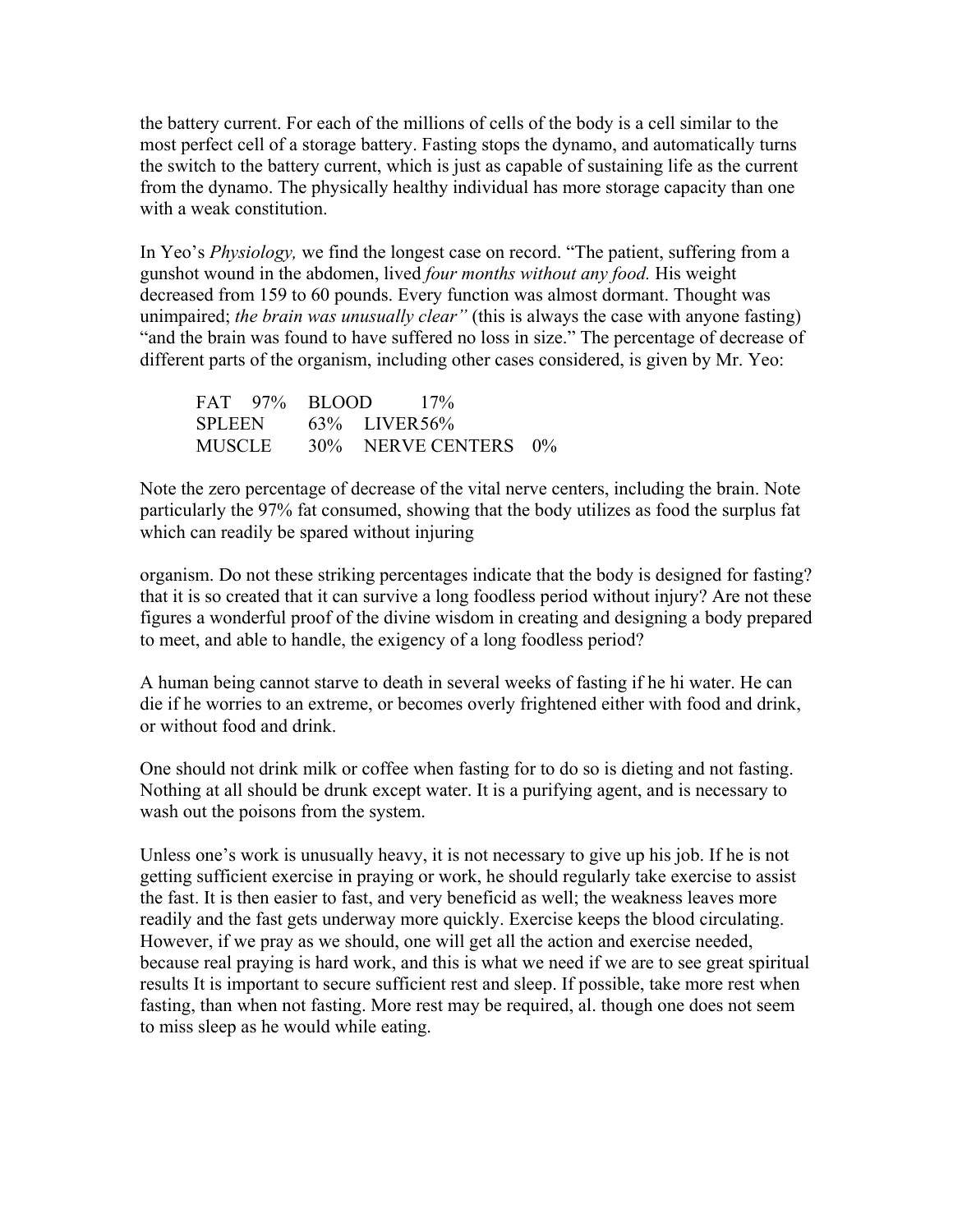#### **THE BIBLE IS AHEAD OF SCIENCE**

The "blood," or "life" of the flesh is the last part of the body to be consumed after starvation sets in. It is at this point that a fast passes over into starvation. Credit is given William Harvey for his great medical discovery of 1615 A.D.: "The circulation of blood. Life is blood, or the circulation of blood." This is considered a great milestone in the history of medical science, but if you check into the Holy Scriptures, you will find that this is not a new discovery at all. Thousands of years before William Harvey's day, God told Moses this very same thing: "For the life of the flesh is in the Blood." Lev. 17:11. (See also Gen. 9:4 and Deut. 12:23.) If the Bible were studied along with science, the scientists of the day would be more up to date, and not be so often obliged to revise their theories.

#### **THE BLOOD AT WORK**

The blood, as you know, is driven by the heart, through the arteries, into the capillaries, where it nourishes and strengthens the body. It then returns, through the capillaries by another route, the veins, to the heart from whence it is drawn to the lungs. -The blood starts on its arterial journey, bright red and rich, laden with life-giving properties. it returns by the venous route, poor, blue and dull, being laden down with waste matter of the system. It goes out like a fresh stream from the mountains; it returns as a stream of sewer water. In a fast, the returning stream is far more polluted than when not fasting. This foul stream returns to the *right* auricle of the heart. When this auricle becomes filled, it contracts, and forces the stream of blood through an opening in the *right* ventricle of the heart, which in turn sends it on to the lungs, where it is distributed by millions of hairlike blood vessels to the air cells of the lungs. The foul stream of blood is now distributed among the millions of tiny air cells in the lungs. Air is inhaled and oxygen comes into contact with the impure blood through the thin walls of these hair-like blood vessels of the lungs, with walls thick enough to hold the blood, but thin enough to admit oxygen. When the oxygen comes in contact with the blood, a form of combustion, or oxidation, takes place, and the blood takes up oxygen and releases carbonic acid gas, generated from the waste products and poisonous matter which have been gathered up by the blood from all parts of the system. The blood thus purified and oxygenated, is carried back to the heart again, rich, red and bright, and laden with life-giving properties and qualities. Upon reaching the *left* auricle of the heart, it is forced into the *left* ventricle, from whence it is again forced through the arteries on its mission of life to all parts of the system. It is estimated that in a single day of twenty-four hours, 35,000 pints of blood traverse the capillaries of the lungs, the blood corpuscles passing in single file, and being exposed to the oxygen of the air on all sides If the air cells of the lungs were spread out over an unbroken surface, they would cover an area of fourteen thousand square feet. When one considers the minute details of the process alluded to, he is lost in wonder and admiration of our blessed Father's care and omnipotence and omniscience.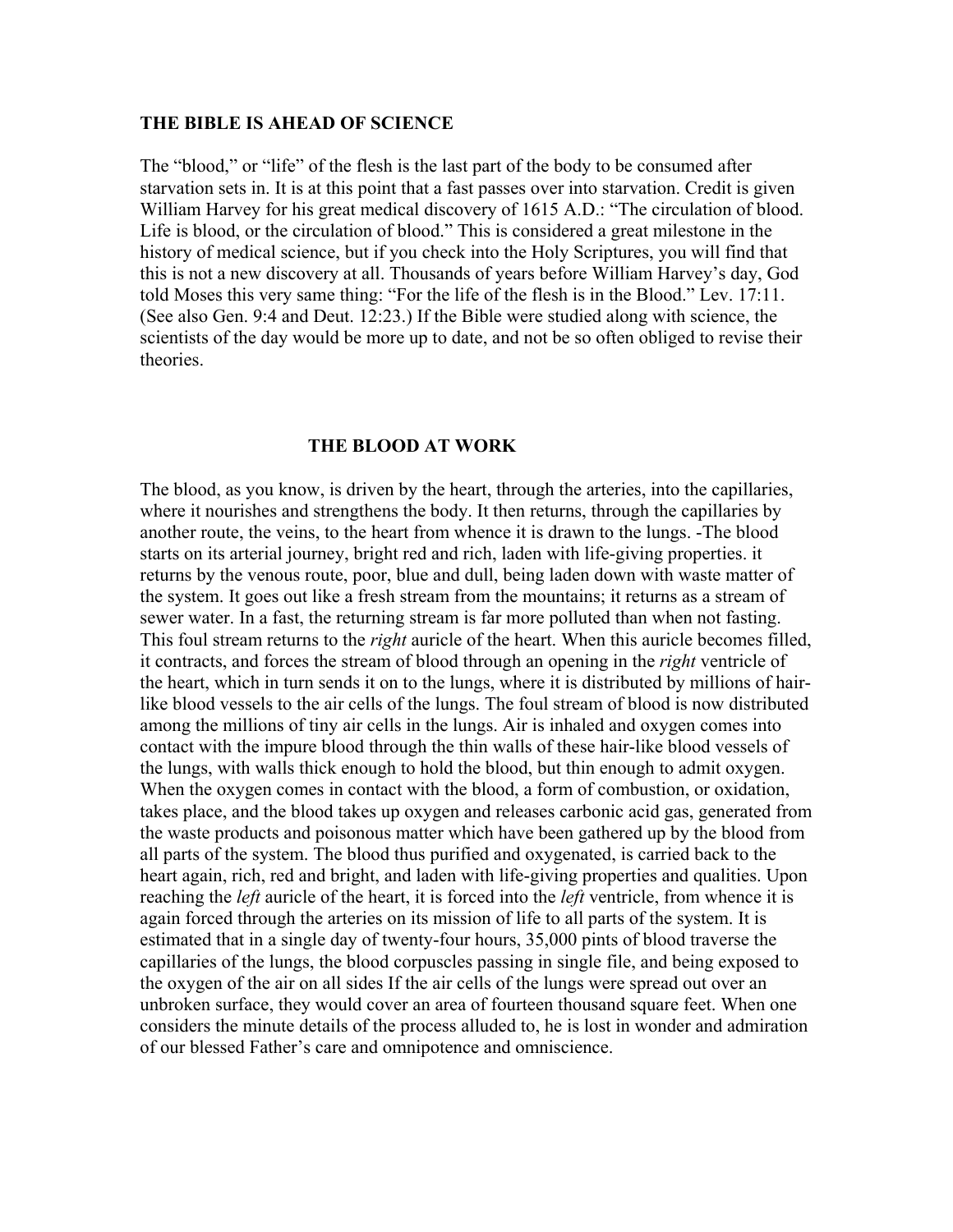Considering the value that the lungs play in the cleansing of the blood, one should be interested in proper deep breathing and securing plenty of fresh air. More about this is found in author's booklet *'Because of Unbelief,"* see back cover. (This volume will show a person how to have tremendous Faith.)

 First and foremost as a cause of disease, is the congestion of the blood with morbid waste material from the organs and tissues of the body. This thickened blood, surcharged with products of imperfect metabolism, finds itself unable to pass freely through certain parts of the body, which is so necessary for perfect health. The damming up of the blood in certain organs and tissues produces an engorgement, which interferes with the free and natural functioning of that particular part. There are few of the disorders from which mankind suffers in which this condition is not present; and it is no exaggeration to say that this is one of the principal causes of most diseases.

 The condition is brought about in the blood stream by eating more food than the body actually requires. Excess food and insufficient exercise results in incomplete utilization of the food. It requires a lot of unnecessary energy to digest and eliminate and otherwise dispose of the surplus, unnecessary food. Jesus calls it "*SURFEITING,"* Luke 21:34. This is one of the contributing causes of skin blemishes, boils, growths such as cancers and tumors, and diseases of the mucous membranes, such as tuberculosis, ovarian and womb disorders, and leucorrhea.

Consequently a cure depends upon the elimination of this congestion, and a readjustment of the habits governing eating, exercising, etc., so that the body may be freed from these encumbrances. The best way to do this, is to stop assimilation for a time by fasting. This is most effective in producing quick results. Both physically and spiritually, the results are so astounding that it is like a bird in a cage set free in the wide open.

In earlier ages man was used to satiating himself to the utmost, with tht food at his immediate disposal, and gorging himself upon the fruits of conquest. In these modern days of plenty, food became so plentiful that the cravings of hunger were fully satisfied, and the cultivation of epicurean appetites became more and more a vice. Man has actually suffered in a greater degree from this superabundance than from the enforced hunger of scarcity, and the struggle to provide sufficient food.

Occasionally some soul has cried out in protest against sensual gratifications, but the mad crowd pays scarcely any attention. They have little heeded the words of our Master's voice and the teachings of the Scriptures. Nor have they sought the power of the Spirit, but have made the belly their God, and their bellies the graveyards of their souls.

Temperance will be more readily practiced by those who understand that good eating habits will bring about rapid physical and spiritual changes which make for immediate happiness both now and tomorrow. Fasting conserves tremendous energy that can be utilized in building up the temple of the Holy Spirit.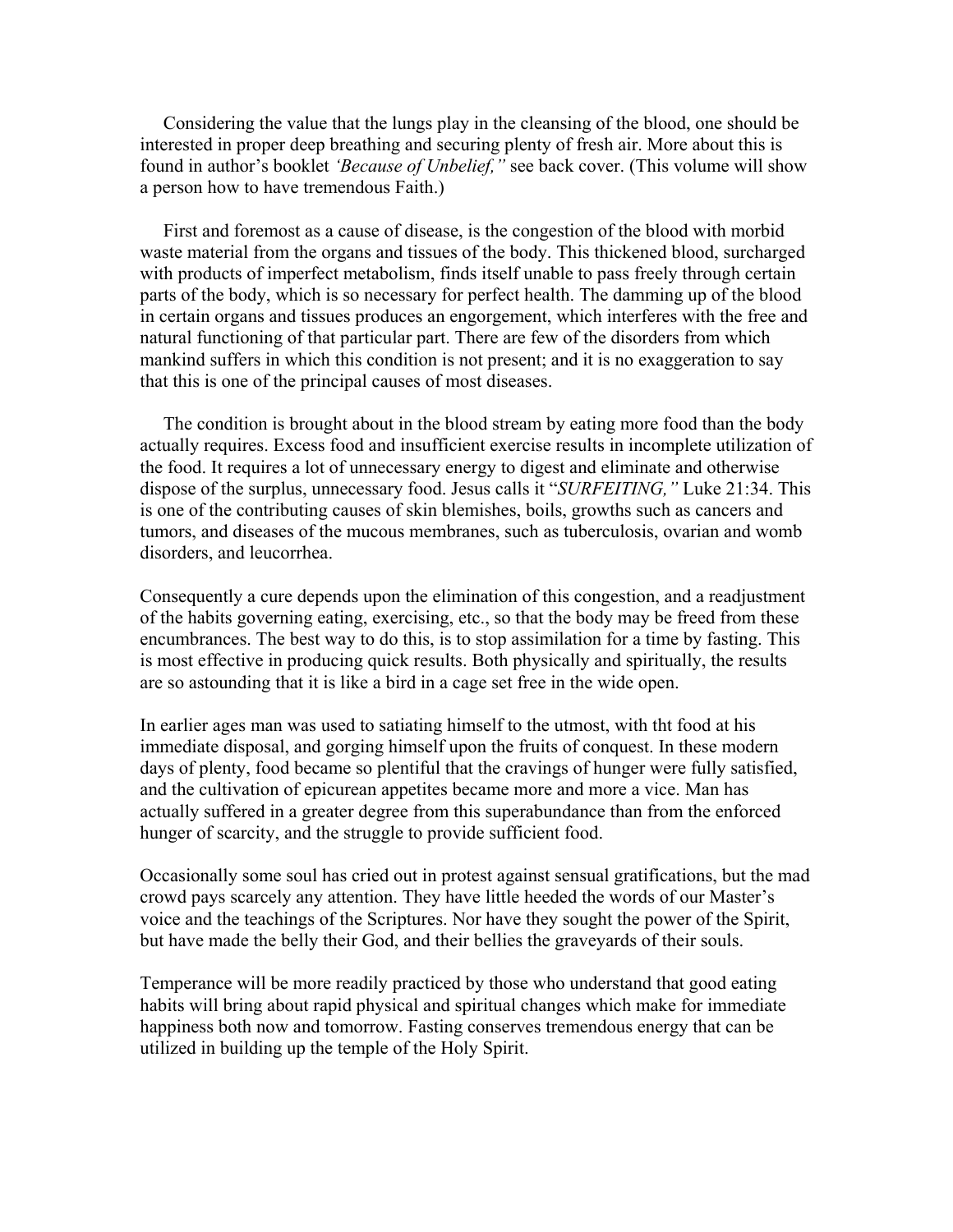Other teachers, besides the prophets and Christ, such as Krishna, Buddha, and Mohammed, have awakened the minds of their followers to some degree, to the moral and ethereal desirability of control over sensual pleasures, the root of which is EATING.

### **WHAT MEDICAL MEN SAY**

The earliest physicians were united in teaching that abstentious living was the key to good health. They advocated the denying of food to a diseased body. Through the centuries, thousands of teachers have come and gone, with their circles of disciples, who practiced fasting as a cure for disease, but there were few patients that took the treatment seriously from their 'physicians. Possibly because it seemed like a Utopian dream, too good to be true, or the regime to be followed too strict, and requiring too much will power.

Some doctors, and medical and health authorities have issued publications that clarify this science of fasting, from the standpoint of health and the cure of disease. Some of these writers on the subject are: Dr. Tanner, Sinclair, Dr. McCoy, Dr. Shaw Haskell, Dr. Dewey, Bernarr Macfadden, Dr. John Cowan, Tilden Brook, Dr. R. Walter, H. M. Sheit en, Carlson, and others.

Dr. Frank McCoy in his book, "THE FAST WAY TO HEALTH," states: "I have made a most exhaustive study of every method of cure, from mind cure to modern surgery and gland therapy, and I HAVE NEVER FOUND A SINGLE METHOD THAT COULD APPROACH EVEN CLOSELY, IN ITS RESULTS, THE BENEFITS WHICH COME FROM SOME FORM OF THE FASTING CURE." Some of these volumes can be secured from your library. Dr. McCoy treats his patients by fasting and dieting methods. He also prescribes a very long fast for some conditions, for disorders of both women and men. Most of his book gives illustrations and examples of his patients placed on a fasting or dieting treatment. If more physicians would practice his method of healing there would be less sickness.

Fasting has a distinct value in obtaining and retaining *perfect health.* In early times, Avicenna, the great Arabian physician, clearly sensed the value of fasting, since he often prescribed as long as a three-weeks fast for his patients, especially for syphilis and smallpox. Dr. Isaac Jennings, as early as 1822, employed fasting successfully as an aid in almost every kind of ailment which he treated.

Fasting has proven a divine aid to the body's own processes of self recovery. Fasting in ailments such as *asthma, hay fever, constipation, headaches, colds, skin disorders, arthritis and rheumatism, blood diseases,* and anything else along the line of *blood or functional diseases,* has proven almost a miracle of recovery. Benefits have been observed in *nervous and mental disorders, paralysis, semi-paralysis, neurasthenia,* and in some forms of *insanity.* (Please bear in mind that we are now talking about *natural* divine aids, and not *divine healing* in this section.) By FASTING AND PRAYER THE LORD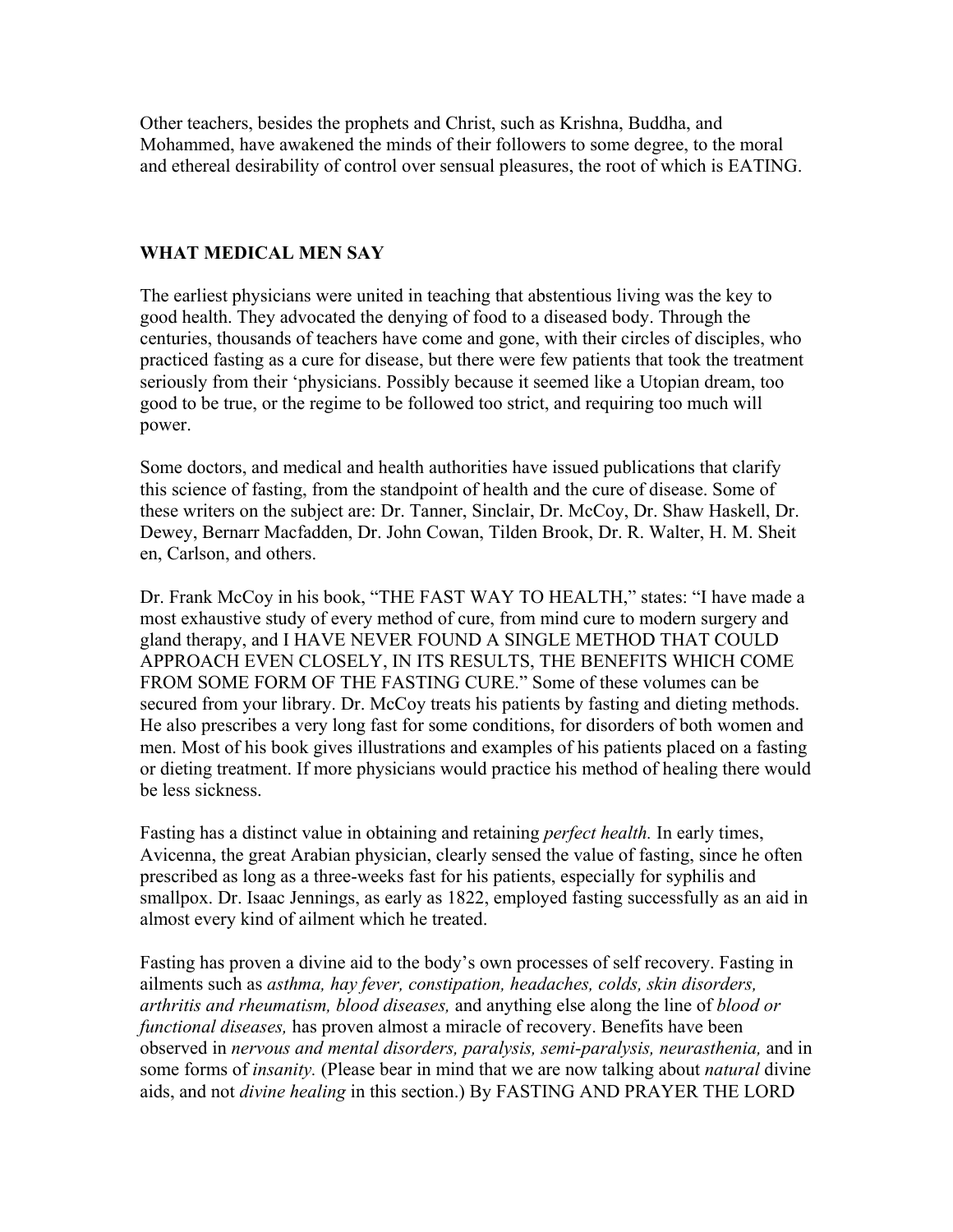WILL HEAL US OF ANY SICKNESS, REGARDLESS OF WHETHER IT IS 'INCURABLE,' OR NOT. This would be divine healing. Many incurable diseases in man are caused by demons. Demons cannot be cured. They must be cast out. It often requires prayer and fasting to do so.

When food is withheld, oxidation begins within the body. This is nothing more than a collection of refuse gathered for a bonfire, in which waste poisons are burnt up just as a person would gather up the trash in his yard and burn it up in his incinerator. THIS IS INDICATED SOMETIMES BY A FEVER WHICH SETS IN DURING THE EARLY STAGES OF THE FAST, AND BY HEADACHES AND OTHER SYMPTOMS. A testimony from Burbank, California, reads, "I was surprised at the awful poisons that came out of my body. We should fast often, if it is only to keep ourselves clean." (Consult Chart No. X, Man Analyzed and Diagrammed.)

 Fasting gives the body a much needed holiday, a vacation in which to recuperate. It never occurs to most people that the body seldom has a rest from its ordinary labors. We overtax and overload all the organs with by-products of our wrong living, eating, drinking and thinking. We do not grant these millions of little cells which labor so incessantly for our physical well-being any rest, no not even a SABBATICAL REST. Most folk would be far better off if they would pray and fast at least one day a week, They would be stronger physically, and deeper spiritually. Most of the early churches, especially the Methodists, had at least one fast day a week,

FASTING DOES NOT REDUCE, BUT INCREASES THE ENERGY AND HEAT OF THE BODY by the combustion of the waste poisons by a process of oxidation, in which waste becomes the fuel for its own destruction and elimination from the body. The process of combustion becomes a source of added bodily heat for the faster's comfort, as well as a source of added energy, bringing about revitalization and restoration of health.

 Fasting RETAINS THE YOUTHFUL COMPLEXION AND APPEAR. ANCE. FASTING DEFERS OLD AGE AND KEEPS THE BODY YOUNG. Flossie Winsor writes from Triton, Newfoundland, "My flesh is taking on a natural, rosy, youthful color. I feel like a new person." An early old age is both a biological and mental abnormality. It results principally from accumulated impurities and deposits. Abstention from food will help to remove the accumulations, and thus defer the physiological process that brings on old age. *We are only as old as the number of dead cells we have in our body.* Fasting converts dead cells into food fuel. This explains why we look so much younger after fasting.

With the PHYSICAL HOUSECLEANING, GOES A MENTAL HOUSE. CLEANING. I have personally seen pessimism, gloom, discouragement, anger, grudges, fear, morbidity, despondency, worry, fussiness, mental tensions, perversions, vile and depraved thoughts, excitability, other forms of mental conditions, and bad habits disappear completely after the bodily purification is accomplished. Bodily purification leads to spiritual purification. Demons often feed on food filth and carnality; many times fasting unlooses them and makes a person free from demons and disease.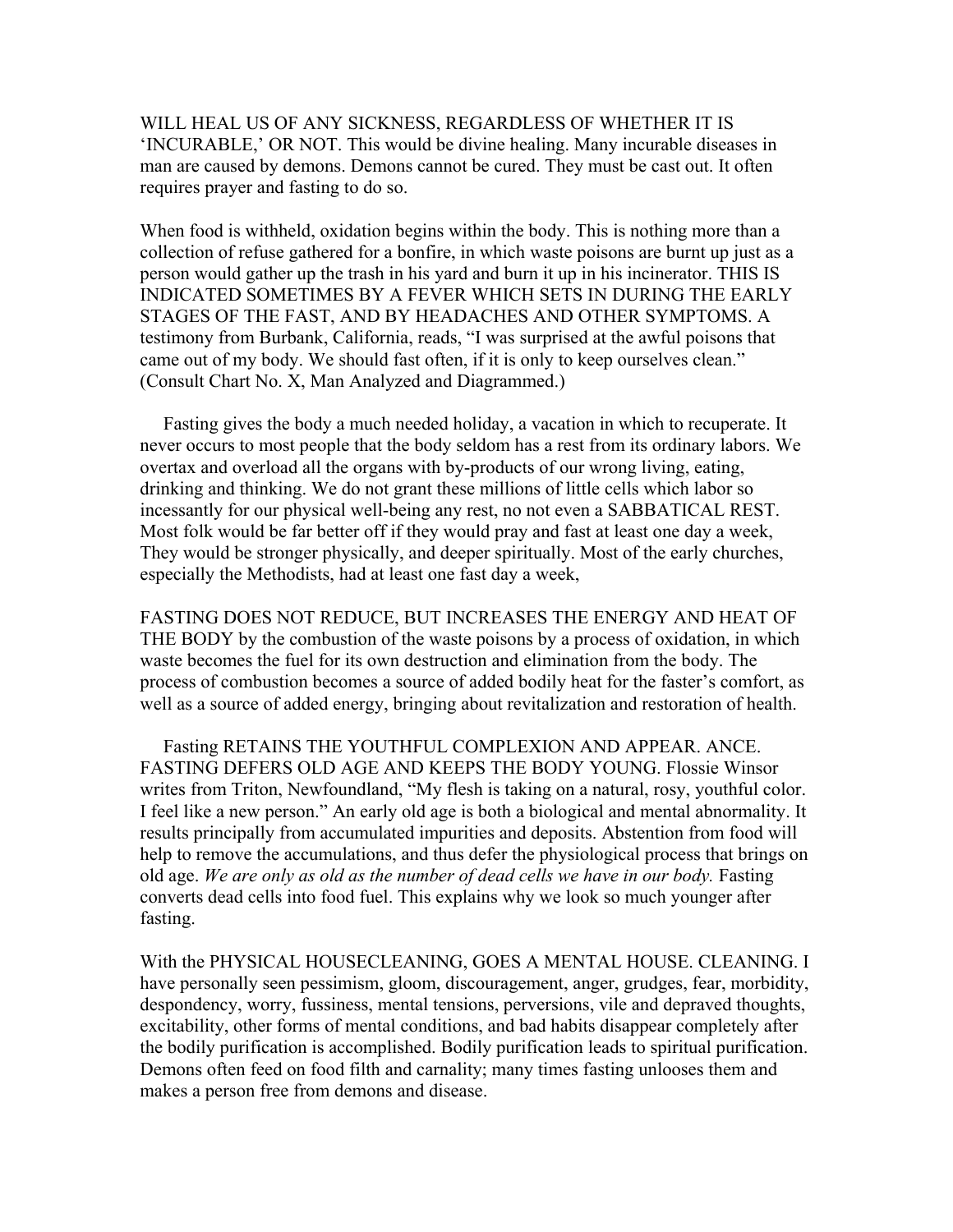The health authority, Bernarr Macfadden, tells us "That the body intimately influences the higher soul-powers during a fast, I definitely know. Physical renovation and purification lead to spiritual renovation and purification. I have experienced a sublimation of the Spirit, during a prolonged fast, which is difficult to put into words. It must be experienced to be known. There is a spring to the step, a feeling of joyous release, of gladness which fairly overwhelms one. There is, too, an exaltation of spirit, a broad and more generous sympathy, love and understanding for all things and for all mankind, a feeling of well-being, and of peace with God, with one's fellowman, with the world, and with all things which are a part of our everyday living." If this is the exalted experience of a person interested in the physical welfare of individuals, how much more glorious should be the experience of those who would "specialize" in power and faith with God through fasting and prayer? It takes Jesus, however, to give eternal life.

#### **Chapter IX**

#### **THE PROPER CARE IN BREAKING THE FAST**

 It is very difficult to break the fast properly, but very important. The importance of breaking the fast correctly and wisely cannot be over-emphasized. If you wish to avoid unpleasant consequences after your fast, please use plain common sense, and pay strict attention to the following directions. Very often an individual takes a fast of several weeks, and gets along fine in the fast, but to his disappointment, has uncomfortable physical difficulties while in the process of breaking the fast. In practically all cases this can be traced directly to his impatience to begin eating his accustomed rations days and even weeks too soon.

 If you have fasted very long, or have taken a complete fast, you will have practically a brand new stomach and it will have to become adjusted to food again. If you had your automobile engine overhauled, it would be necessary to break it in slowly for so many miles. If it were a major overhaul, you should run it at a lower R.P.M. much longer. The same rule applies to a new stomach.

 I once had an airplane with an 80-hoursepower engine. I had it "majored" by an A. and E. mechanic. Before I could fly it, even at a low R.P.M., the motor was run, while on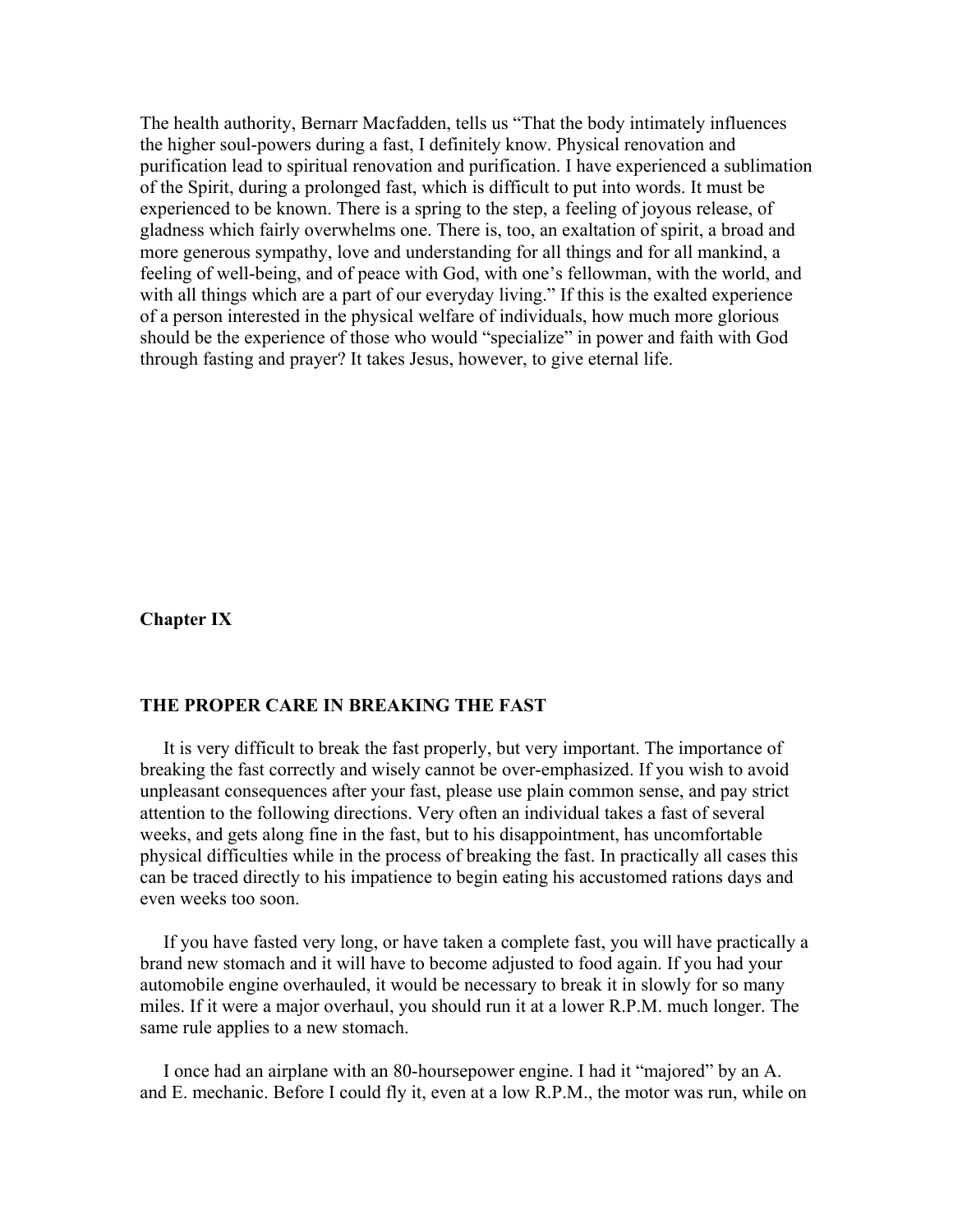the ground, for about five hours. After it had been broken in sufficiently to fly, it was flown at low cruising speed for another live hours. These ten hours that were required to break in the engine, were broken down into short periods, so that the engine would be properly broken in safely. Our bodies are like the overhauled engine. The longer the fast, the more care it takes, before resuming regular diet. Our stomach must be broken in gradually, and time is required between periods for rest, and for the gradual return to normal of the assimilative functions.

 In Bible days, the Israelites, the prophets, and the disciples of Christ, were acquainted with the dietetic laws of Moses, and the teaching of the prophets and Essenes, and knew about the hygiene necessary to break a fast. But today most people are ignorant of this information. In a long fast the stomach is new, like a child's stomach. And when you break a fast, it must be done properly, to avoid injuring the stomach. Our body is the temple of the Holy Spirit, and we should be careful to protect it from injury.

 After true hunger has returned (in some instances, true hunger does not return), or if one finds it necessary and advisable to break fasting before hunger has returned, he should use only fresh citrus fruits. Oranges and grapefruits are the best to break it with. Fresh tomato juice is almost equally good. Grape juice from fresh grapes is very fine. Sauerkraut juice, if agreeable, is sometimes good for the second or third meal, after the fast is broken. If the fast is seven days or less, it can be broken with whole fresh fruit for two or three meals, and light soups the second day; the third day green vegetables, and your regular diet from there on. Even after a short fast of two or three days, one should avoid sitting down at the table to eat a regular meal, if he wishes to feel comfortable afterwards. But it is not so necessary to break this type of fast as carefully as a fast that has been entered into for many days. (Canned fruits are satisfactory when fresh fruits or juices are not available.)

If the fast has been very long, it will take several meals of fresh fruit juices, in small diluted quantities, to correct natural tendencies. Your regular diet should not commence, until at least the number of days have elapsed, equal to the number of days that you have fasted. For instance, if you have fasted twenty-eight days, you should have a gradual breaking-in period of twenty-eight days before you resume a regular diet. You should start out with fruit juices for several days, then fresh fruit for two or three days more, then light soups, not too milky, for another two or three days, and then green vegetables for a further period. Gradually, little by little, break into the regular diet.

Since much weight has been lost, the quickest way to regain it, is by drinking milk, after several days of the above-mentioned schedule. Small amounts should be taken at first, then larger and larger portions. CAUTION: Some. times milk will cause the individual to bloat, as assimilation will be too great. If this should happen, or any other difficulty arises, it is because you are rushing the breaking-in period. The remedy is to eat less, or cut out some of the food. If necessary, go back to fruit juices or fresh fruit again. If very severe, go back to FASTING, and do not drink water. Take enemas often. This is a safe rule to follow, if any complication should develop during the breaking-in period.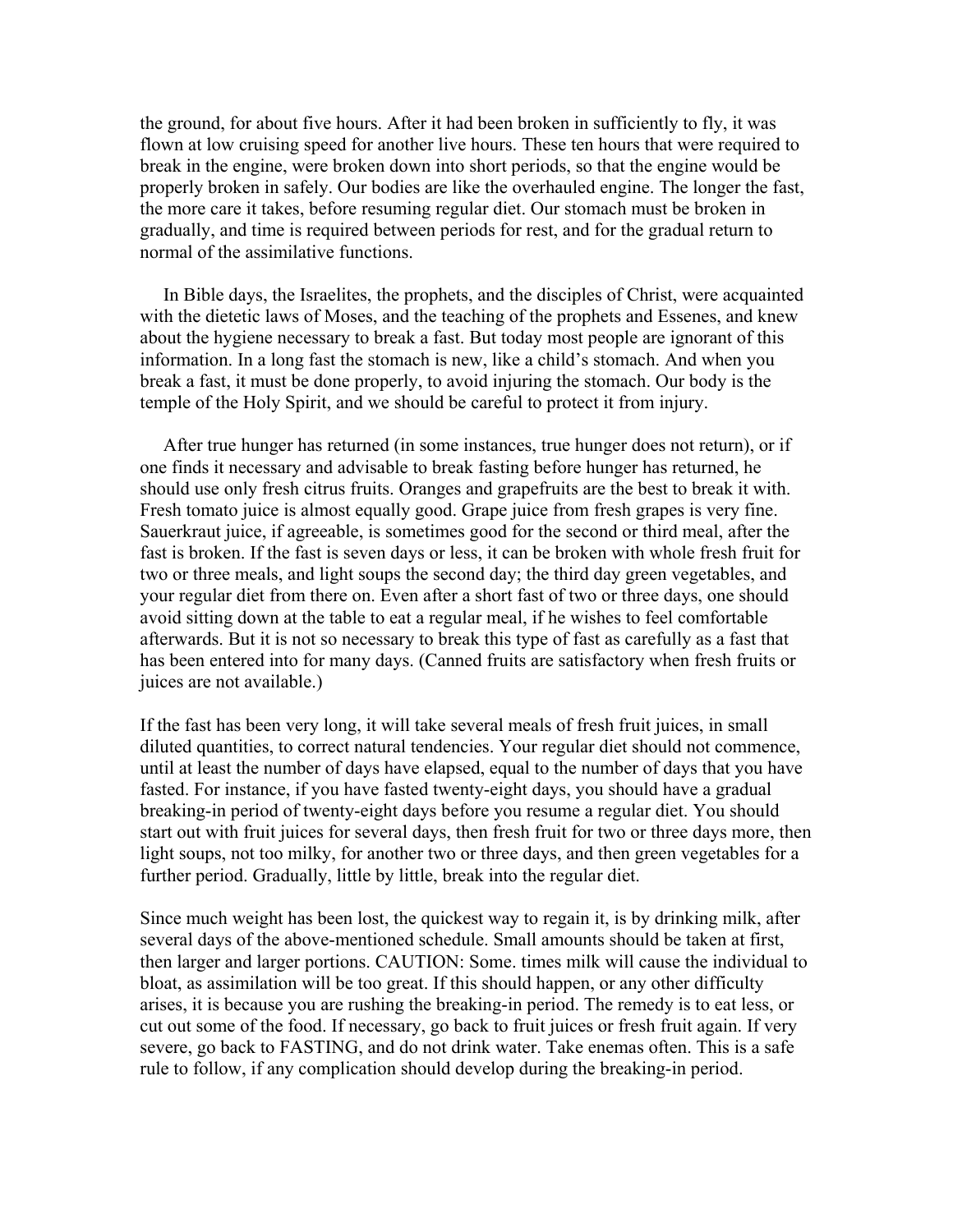Do not rush your stomach. The longer you wait to regain your weight, and the more slowly you get back to regular eating, the better will be your physical condition afterward. If you fail to wait long enough, you will undo much that has been accomplished physically.

We urge you, by all means to obtain our book, *erGLORIF1ED FASTING."* This volume will give you more information on breaking the fast than any other volume available. We feel that every person who fasts should have it. It is called the *<sup>t</sup> 'ABC of FASTING."* 40 illustrations, contains a scientific treatment of the 'Fasting Cure" road to better health.

THE AUTHOR IMPARTS TO YOU IN JESUS' NAME AND PERSONALLY COMMANDS THE BELIEVING READER TO BE A RECIPIENT OF GOD'S GREATEST BLESSING FOR THE PHYSICAL BODY (THE DWELLING PLACE OF THE HOLY GHOST) — God bless you with His Holy Fire. HALLELUJAH!

Chapter X

#### **RESULTS OF FASTING AND PRAYING**

St. Paul has probably inspired more men and women to follow Jesus Christ than has any other person. His teachings are more revered and loved in the church today, than are those of any other writer. After Paul's conversion he began his career with a three-day fast, Acts 9:9. If every convert would follow Paul's example by fasting three days, meditating and praying after his conversion, there would be fewer backsliders and more chosen vessels for the Lord's service. According to Galatians 1:17, Paul then went to Arabia, "Neither went I up to Jerusalem to them which were apostles before me." Preparation had to be made; Christ had to be woven into his theology. Changes had now to be made. A mystery is supposed to cover his stay in Arabia, but of the effect of fasting on a man of Paul's character, there remains no mystery. Since he says of his Christian career, he was "in fastings often" (II Cor. 11:27), there can be little doubt that he fasted in Arabia, when all the circumstances were most favorable for a fast. The result was that he returned to Damascus and began to preach Christ in power and demonstration of the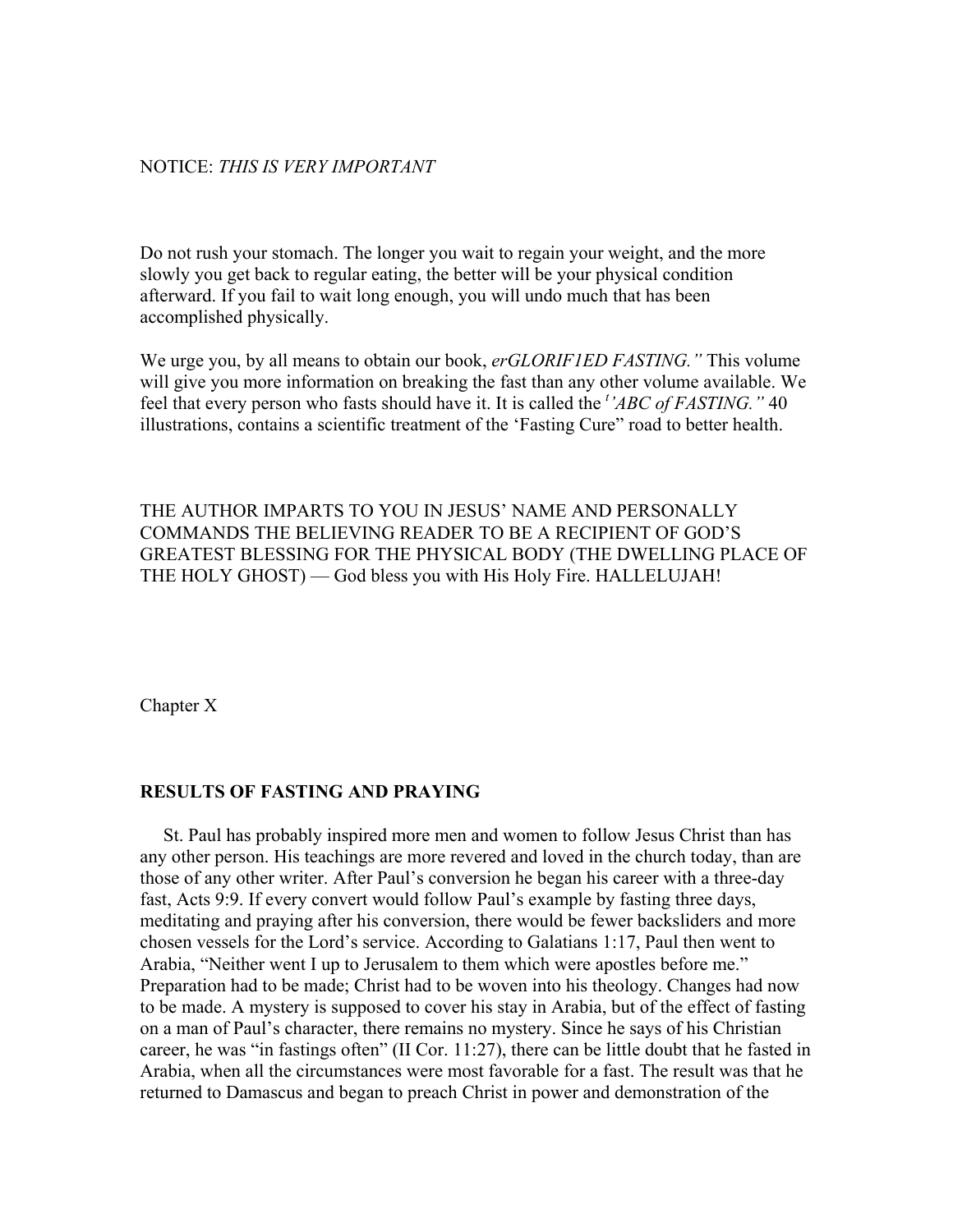Spirit. He became a spiritual giant for God. All of us need to go into "THE WILDERNESS," or "INTO ARABIA" BEFORE BEGINNING TO PREACH CHRIST. If there is that something lacking in your life, even if you have the Baptism of the Holy Spirit, the FASTING EXPERIENCE is for you. There would be more success instead of so many failures in the ministry. The power and demonstration in the Spirit would be manifested and gifts of the Spirit would commence to operate. If there is any one agency that can do this quickly and perfectly, it is the consecration fast. It is the sure route to the anointing.

We have been too busy with "much serving" as ministers, and have missed the power for the highest service, because we have failed to follow Brother Paul in his fasting as he has invited us to do when he says: "Walk as ye have us for an example;" surely, since he was "in fasting often" this is included in the example. In II Cor. 11:23 St. Paul says: "Are they ministers of Christ? I am more' '—largely because he was "in fastings often." All of the verse, II Cor. 11:27, reads: "In weariness and painfulness, in watchings often, IN HUNGER AND THIRST, IN FASTINGS OFTEN, in cold and nakedness," is herewith quoted to show that Paul distinguishes between doing without water in his hunger, and fasting, which is doing without food only, but not without the drinking of water. Here is the secret of being more than a mere minister. It is the secret of Paul's power. All who will take his words to heart can excel by using this glorious agency. We are obligated to do so to be our best.

 This command: "Be followers of me, as ye have us for an example," Phil. 3:17, is for all believers as well as for ministers like Paul. This is still more evident from the manner in which he refers to fasting and prayer in I Cor. *7:5,* 

"Defraud ye not one the other, except it be with consent for a time, that ye may give yourselves to fasting and prayer." These words cannot be construed as being addressed alone to ministers. They are addressed to all and it is a routine work of salvation that needs to be worked out after we are converted. Verse Six: "I speak this by permission, and not of commandment," pertains to the marriage relationship and applies to the sex appetite which should be denied in fasting. After approximately three days in the fast, the desire will have disappeared anyway. If the married couple wish all the happiness there is in wedlock, before you ever argue with one another about breaking up, try the fast way, and to your surprise things can be healed so that you will want to go on another honeymoon! Try it out and see. It is an inexpensive method, a money saver!

In Acts 13:1, 2: "They ministered to the Lord and FASTED." The result was finding the will of God. Paul and Barnabas were to be separated to the work whereunto God had called them. It seems that the Holy Ghost has little place in the churches in these modern days; but give the Holy Ghost a chance to lead through fasting and praying and see the results.

II Cor. *6:1-5:* "We then approving ourselves as the ministers of God in much patience . . . in fastings." Surely, if he could not approve himself a minister of God without fasting,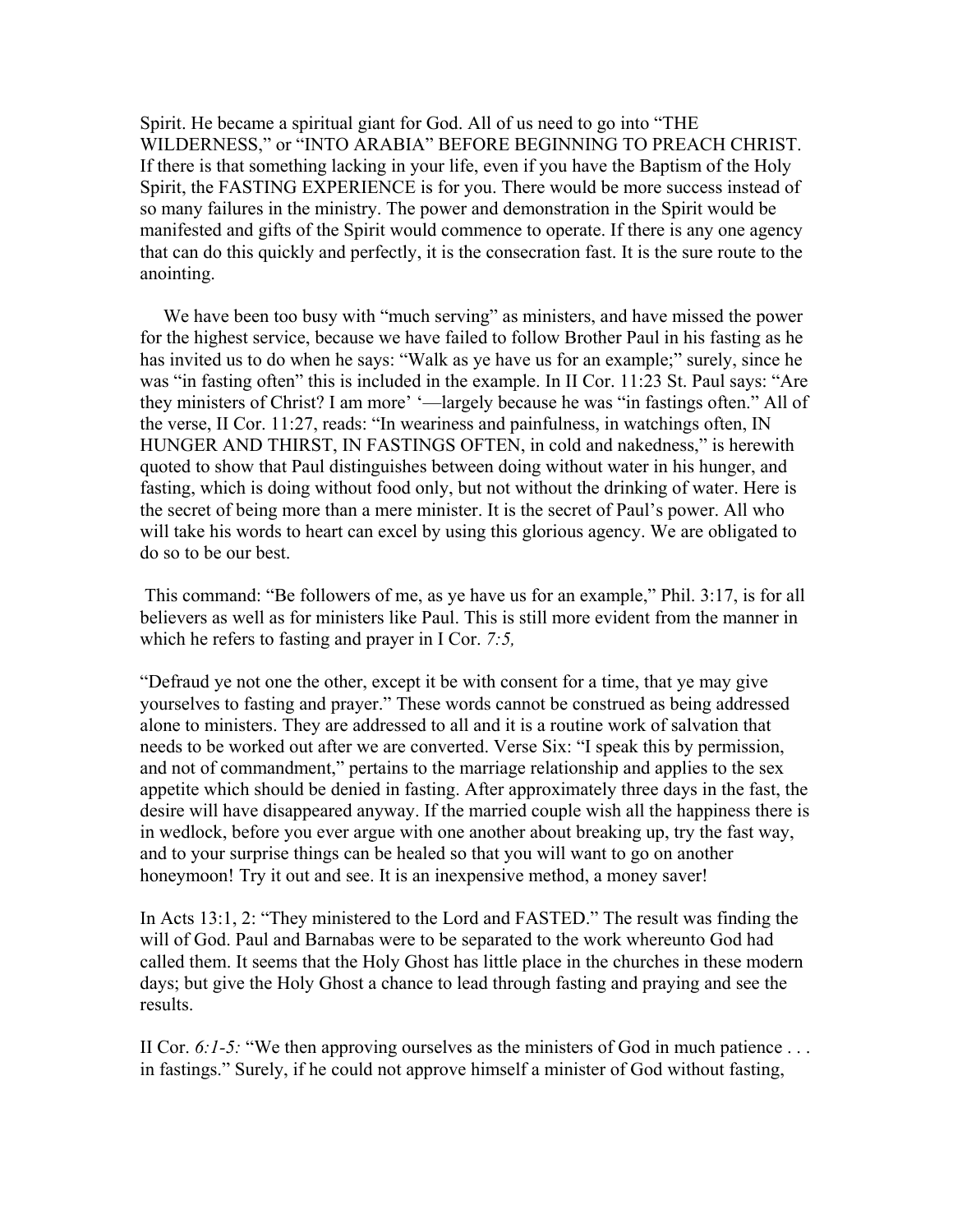how can the rest of us presume to do so? Paul certainly was acquainted with the value of this tonic.

Ministers can be their own evangelists after a season of fasting and prayer and will do more good than a stranger could possibly do without fasting. There will be less psychology and fewer stories, but more spiritual power and demonstration, as well as fervor and zeal in the revival.

Bible students can obtain the choicest post-graduate course in the university of the Spirit by uniting for a season of prayer and fasting. They can become better commentators on the Pauline Epistle by obtaining the Pauline FER. VENCY and ZEAL than they ever thought possible, by just following Paul's example.

We hold Bible conferences, fellowship meetings, basket dinner gatherings in the church, feasting, jubilees, musical services, and prayer meetings. Why not have fasting-prayer, and consecration-fast anointing services and conferences? The results have been astounding in the places where they have been held, as we shall presently tell you.

After Jesus received the Holy Spirit, although He was the Son of God yet He did not begin to manifest His Sonship until *after He had fasted forty days.* As children of God we will need to follow Jesus in fasting and prayer, if we expect to manifest spiritual life and power, as did our Lord. There is no other way to have a full manifestation of spirituality but through fasting and prayer, and there is, according to St. Paul, no other remedy for the groaning and suffering of creation than a complete manifestation of the children of God, as far as is possible here on earth.

 Rom. 8:19-22: "The whole creation groaneth and travaileth in pain together until now, and waiteth for the manifestation of the sons of God, for the creature was made subject to vanity." Even the music of the birds is in a minor key. All animal life is groaning with unpleasant sound; there are sounds of discord, the wealing and wailing, barking and meowing, the howling and growling, all are a sign of sin and pain; the noise on the street, the clanging of the wheels on the street car, the sound of your automobile, the howling and whistling of the wind in windy weather, all these and much more remind us of the groaning of the creation. Why? It is because the sons of God, and more of the children of God, are not MANIFESTING. The crying of countless millions in Asia and Africa, the cries of starving multitudes that are dying all over the world after this second world war have reached a high, shrill pitch of suffering. It is all because the sons of God are not manifesting themselves. The cripples, the sick, the suffering, the insane asylums filed with the distressed, and hospitals running over with sick and wounded, the groanings of suffering humanity everywhere, all is because the sons of God do not have the vision, and know not how to manifest. The Laodicean, denominational, bound Church has so much riches, comfortable pews, stained-glass windows, but the CHRIST is left outside. Now He is knocking at the doors of a few individuals. Think of it, Jesus on the outside of His own church! The so-called Christians, and the makeshifts between Church and state, are of no avail as a remedy, and have actually become a reproach to Christ that prolongs the struggle and sufferings of millions. Under the sombre, leaden skies there is revealed to us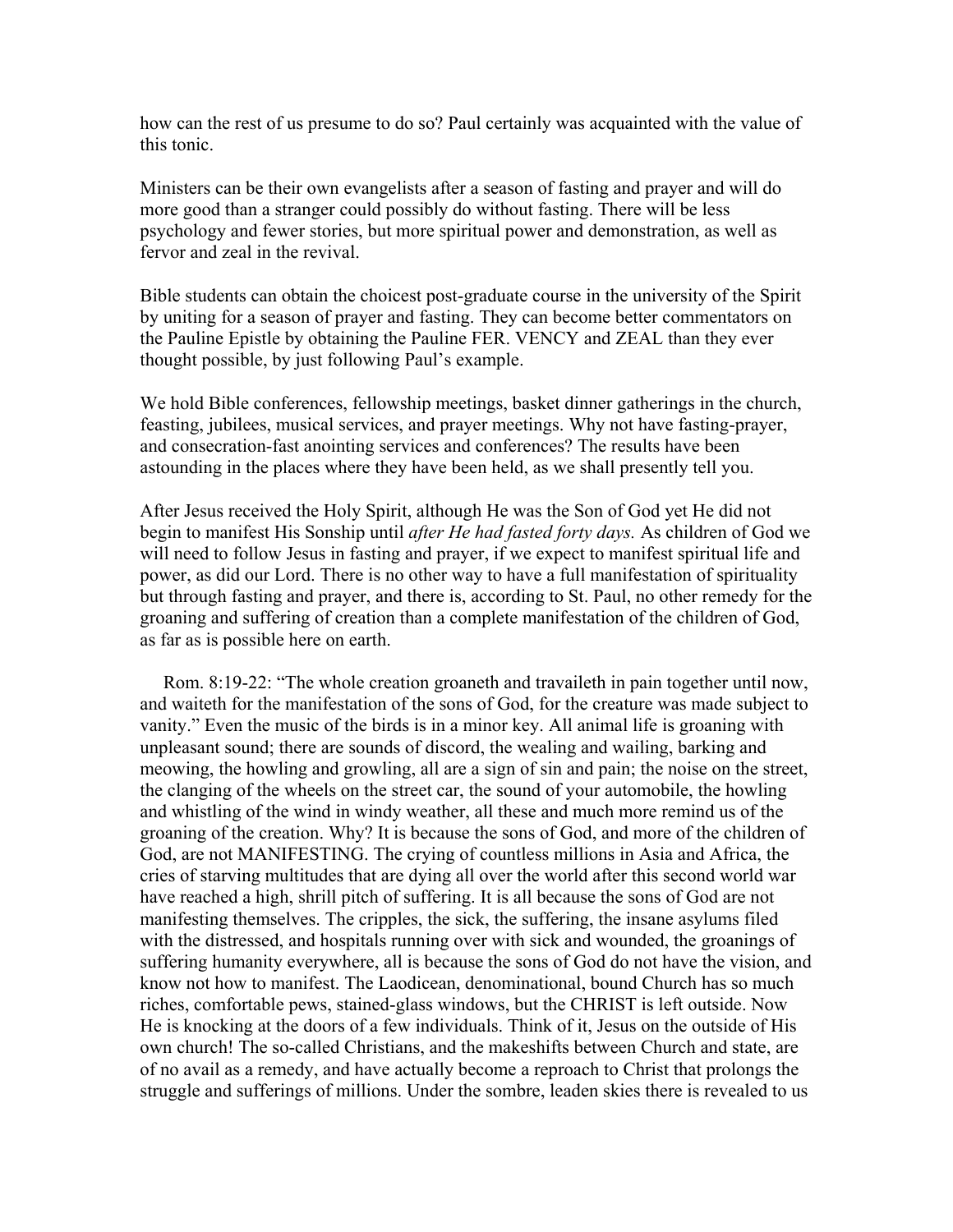a ray of hope! In the providence of God there is only one remedy that will terminate the groaning, instead of merely suppressing it as other agencies do. That remedy is the "manifestation of the sons of God." Our complete manifestation, of course, takes place when the Spirit quickens us, when "The adoption, to wit, the redemption of our body" (Rom. 8:24), occurs, but we have an "earnest expectation" available now, not for just a few individuals among the sons of God, but for the entire body of them. One can be a child of God all his life without "MANIFESTING" in this sense. Yes, one can even receive the Baptism of the Holy Spirit and not fully manifest. On the day of Pentecost the one-hundred-and-twenty received the Baptism and the fire, backed not only by days of real prayer, but as they were in the upper room *continually,* by many days of FASTING. The result—the world's greatest revival! It shook the whole city and countryside. These women and men who were in the upper room began to MANIFEST—AND SOMETHING HAPPENED. They were all of one accord, and their unity knew neither divisions nor sectarianism.

 Most of the great revivals that have swept the land were born in fasting and prayer and can be traced back to that very thing. Fasting pleases the Lord.

# **FAITH PARALLELS FASTING**

Faith cometh by hearing, and hearing by the Word of God. But in the Word of God Jesus has given us a more' direct and specific pathway to the receiving of this FAITH. The disciples needed to fast in order to obtain faith to cast out certain demons. If we are unable to get victory over ordinary sicknesses and achieve certain prayer accomplishments without fasting, how much more should we fast, than the disciples? Surely this should spur us on toward fasting more than ever.

If faith is produced by following Jesus' instructions on prayer and fasting, then there surely is a close relationship between fasting and faith. Shall we analyze the subjects of FAITH and FASTING and see the relationship between them?

### **FAITH**

1. Faith ignores the sense faculties of sight, smell, taste, touch, and hearing. The senses are an enemy to both' lasting and faith.

2. Faith ignores feeling.

 3. Faith works with the invisible. The digestive tract at its beginning is the WORD ORGAN. This instrument is also our faith organ.

4. Faith is on a spiritual plane.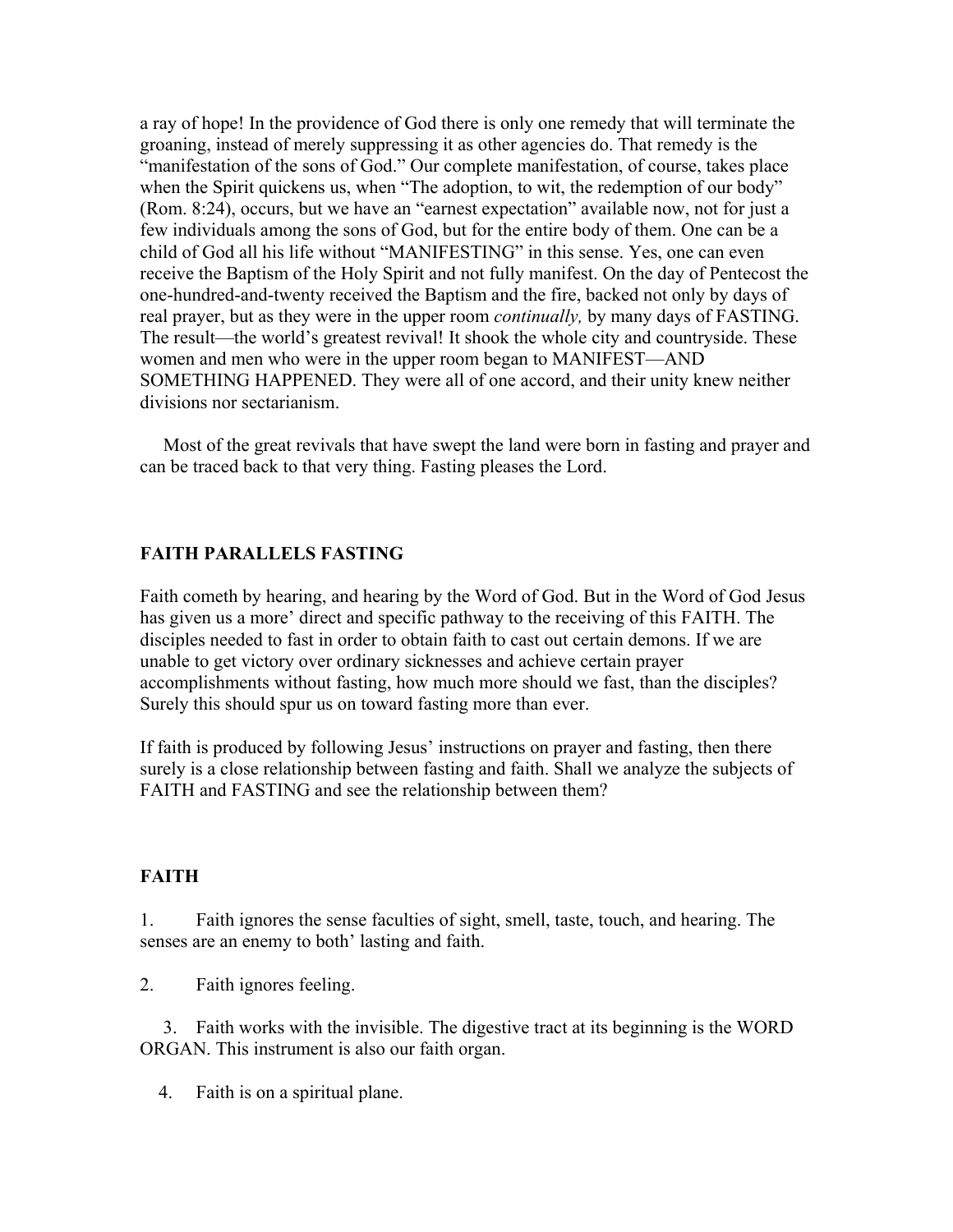- *5.* "Faith worketh patience." James 1:3.
- 6. Faith is a substance: "Faith is the substance of things hoped for."
- 7. Faith is the evidence of the unseen; "The evidence of things not seen.
- 8. Faith ceases to be when the substance is made visible.
- *9.* Faith is anti-carnal.
- 10. Faith is believing what is not seen by the natural.
	- 11. Faith brings supernatural manifestation.
- 12. Without faith it is impossible to please God.

Faith brings spiritual power.

- 14. Faith is the victory.
- 15. The natural man dislikes to believe in God.

16. Christians find it difficult to believe Christ for their physical healing, which was bought for them.

17. Faith pulls down the strongholds of the enemy. II Cor. *10:3-5.* 

18. Faith likes the same things that fasting likes and it dislikes the same things fasting dislikes.

19. The more we exercise our faith the stronger we become in our Christian experience. The power of faith is exercised by the spoken word.

20. Faith will make a supernatural person out of an ordinary individual.

21. Faith works independently of the flesh, and of all sense evidence.

#### FASTING

1. Fasting wars against our members so that the senses, though keen in operation, are subjected to the spiritual.

2. Our feelings change to a spiritual environment.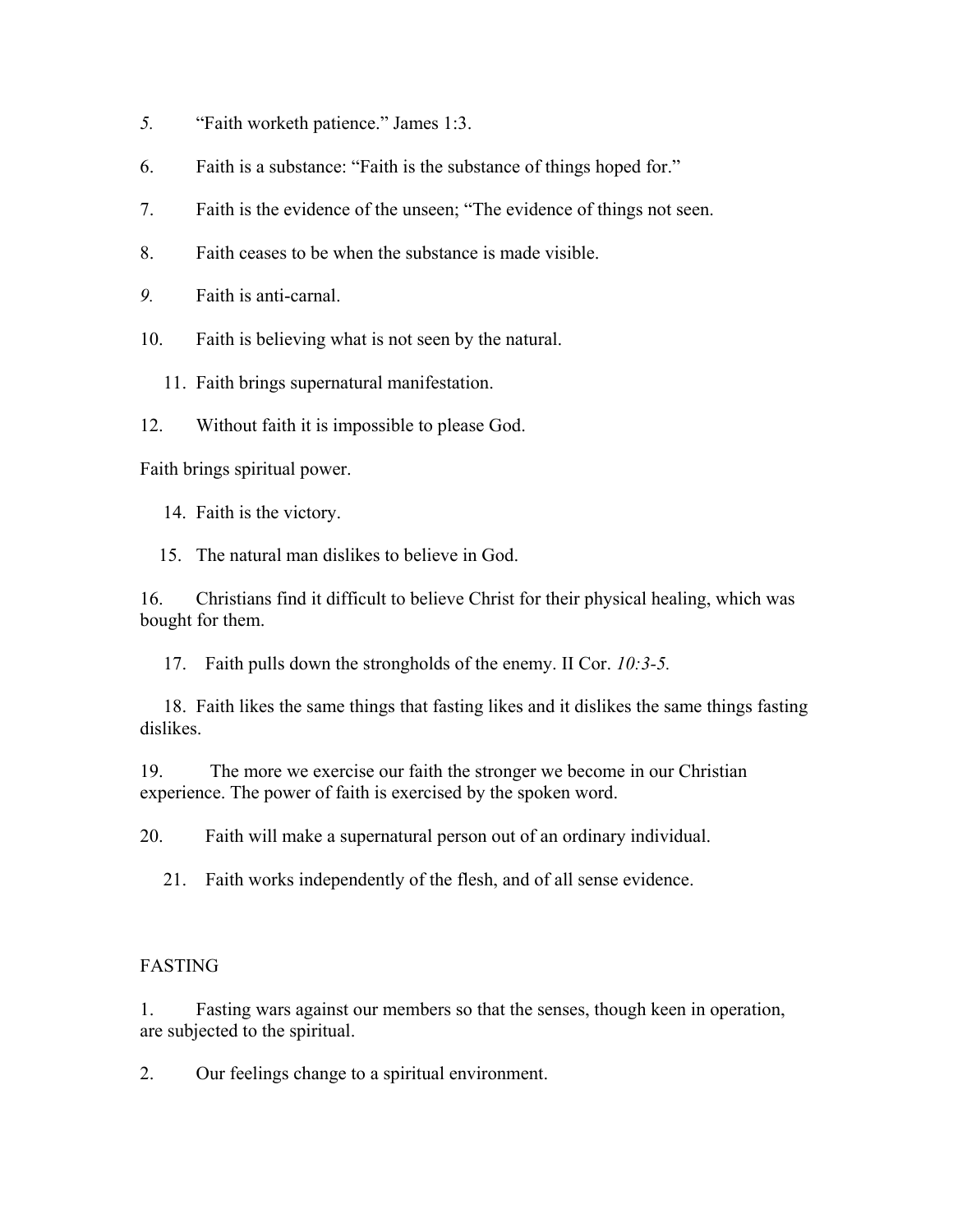3. Our miserable feeling during fasting comes while the flesh is being subjugated so that invisible spiritual power may be manifested.

- 4. Fasting leads us into the Spirit.
- *5.* A major fast always gives one greater patience.
- 6. Fasting brings one into contact with the substance of God.

7. Fasting brings revelation evidence from God. Fasting is therefore faith's greatest ally.

8. After the fast ends there is a major spiritual awakening.

*9.* Fasting is anti-carnal.

10. Fasting takes one into an unseen spiritual realm, sometimes into visions.

11. Fasting will undo the natural. It brings us into the supernatural.

12. Fasting pleases the Lord.

13. Fasting produces the faith that leads to spiritual power.

14. Fasting moves God to give us the victory.

*15.* The natural man dislikes to fast.

16. The children of the Bridegroom are urged to fast, yet it is so distasteful to them that seldom can one be found who has fasted ten consecutive days.

17. Fasting brings us into a great spiritual battle that ultimately brings great victory. See Daniel 10:2-14.

18. Satanic forces struggle against the fasting candidate, seeking to break the fast.

19. Fasting empowers a Christian to make great spiritual strides. To be at our best, we should be "in fastings often."

20. Fasting neutralizes the flesh so that a person can become a *powerful CONDUCTOR of Spiritual Power.* 

21. Fasting is disliked by the flesh. The natural is restrained—God comes.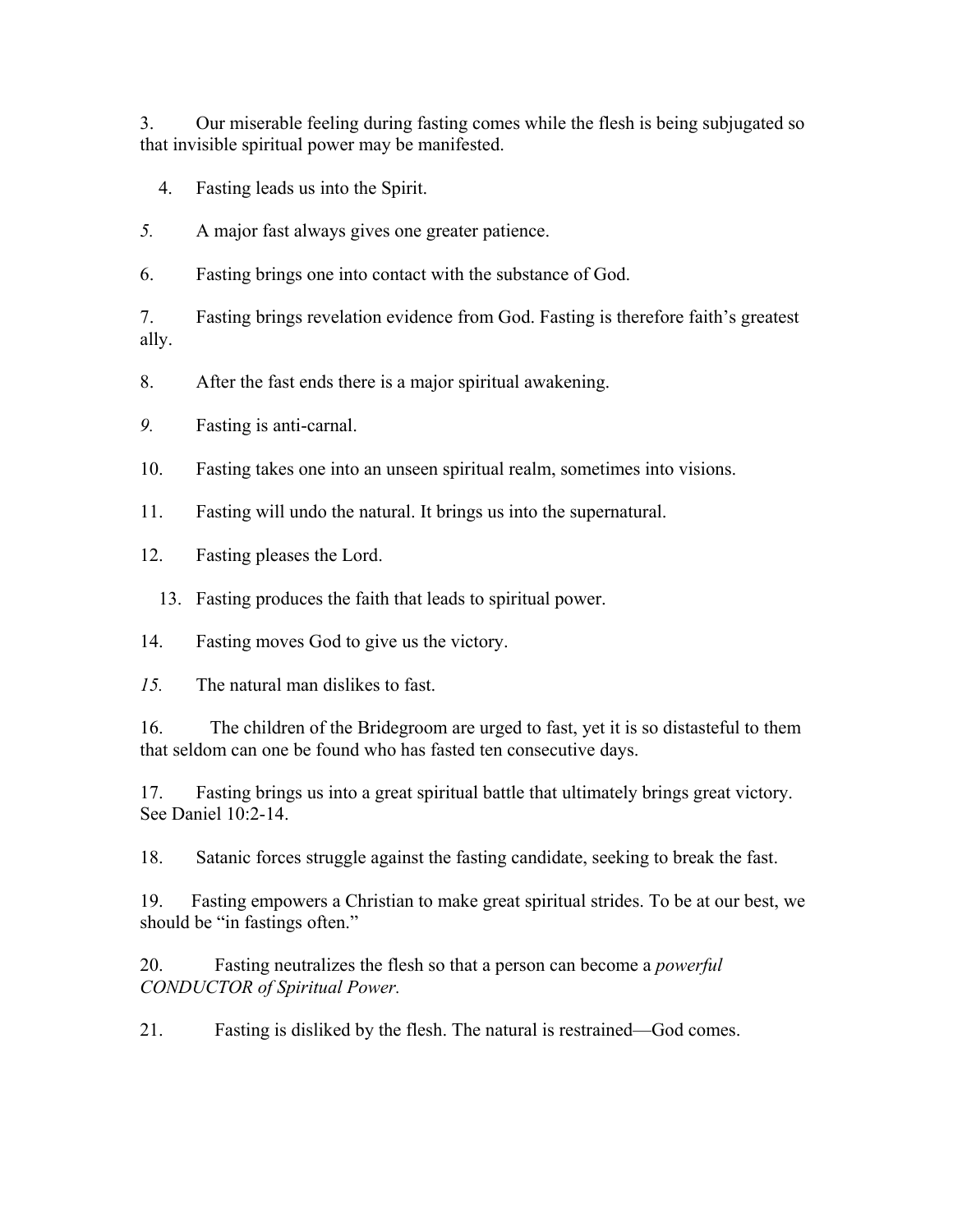#### **THE CONFESSION ORGAN**

Faith is blind to physical reason and physical conditions. While reason is nervous, excited, and troubled; faith is patient, relaxed, and calm. Faith just takes over and possesses. All believers can have faith-power to heal the sick and cast out demons. See Luke 9:1; Matt. 10:7, 8; Mark 3:14, *15;* and Mark 16th chapter. It is necessary to be grounded on the Word of God and believe the Word of God to retain our healing. Others could have faith for our deliverance, but we might lose the healing if we did not also have our faith properly grounded in the Word. This explains why some healings do not last after we are healed. We could get our faith more on the person delivering us, than on Christ. We would be healed, but if our faith was not definitely established in the WORD OF GOD, there would be a possibility of the return of the ailment. We must have Faith in God. A powerful Scripture for you to stand on and go about your duties throughout the day is one pertaining to sick people. (Mark 16:18, "The Sick!") "They shall recover. THEY SHALL RECOVER." *"THEY SHALL RECOVER."* Now say it this way, I SHALL RECOVER, I SHALL RECOVER NOW IN JESUS' NAME! NOW is also the day of (Healing) Salvation.

# **GET ACQUAINTED WITH THE AUTHOR'S**

#### **FAITH-ORGAN BOOKS**

### **THE GLUTTONS**

The love of eating is "the second root of all evil." It is definitely pointed out by Christ as a last-day sign. Matt. 24:38; Lk. 21:34. There is nothing wrong with the enjoyment of "eating to live," but it is wrong to just "LIVE TO EAT." There is a big difference. Ps. 78:33 shows us plainly that this is the cause of sickness. More are destroyed from gluttony than from alcoholism.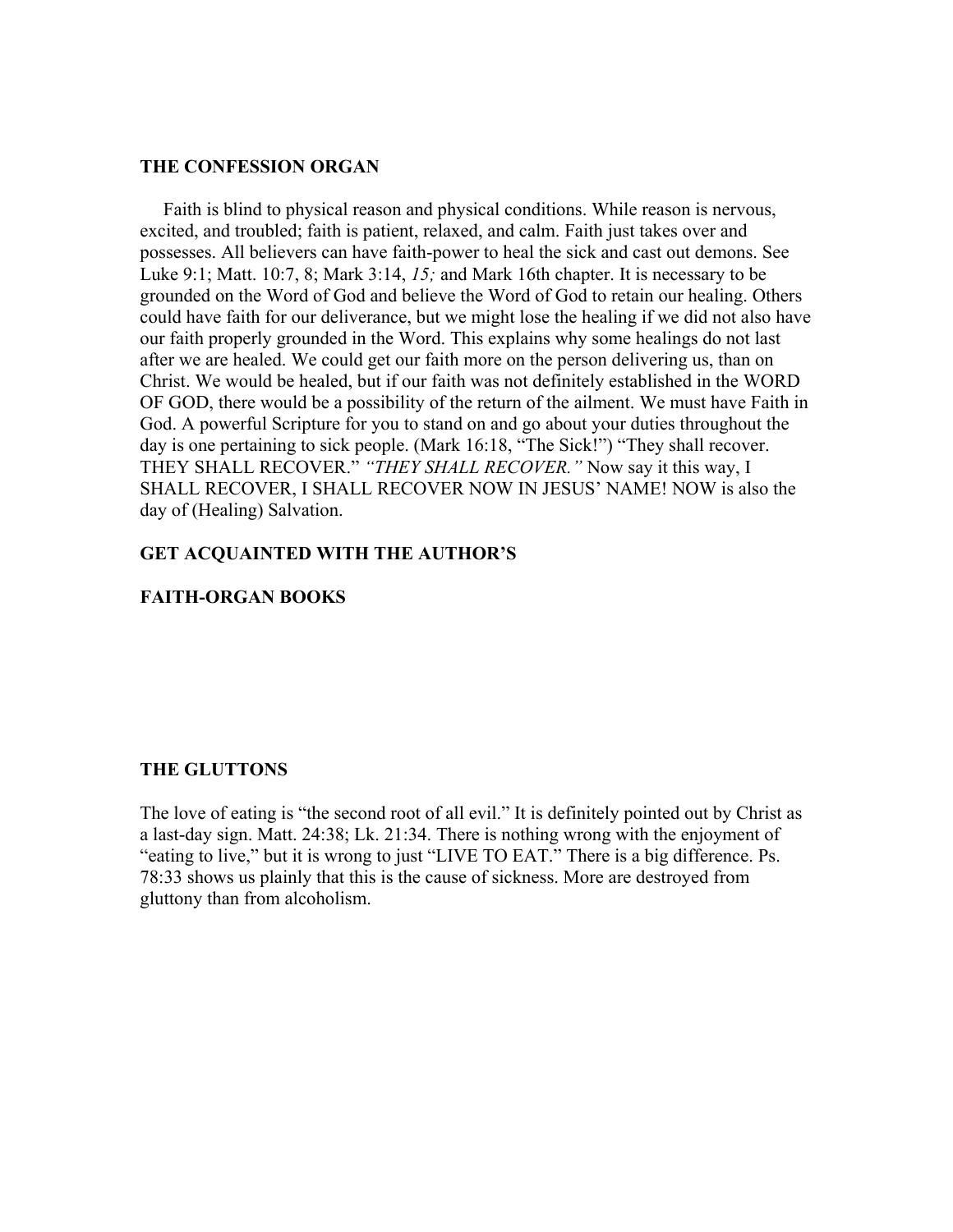### **Chapter XI**

#### **DIVINE HEALING CONTINUATOR**

#### **fasting assists in getting our body saved**

#### **as well as our soul! (Compare Is. 58:8-10.)**

 You may have not only freedom from sin, sickness, sorrow, want, poverty, unhappiness and all death related things—the works of the Devil—but you may likewise become invulnerable and even immune to such negative things. Provision has been supplied in Christ's atonement so that protection and prevention—immunity for such curses—is available to all believers, thus distinguishing the major material and physical difference between the truly born-again Christian and the unborn-again sinner.

 At the present time one can see very little difference between a Christian and a Sinner in so far as sickness of the body is concerned. Both become sick with the same kind of diseases, both come under the Devil's works of the above-mentioned negative things called the curses of the law and which are catalogued in the twenty-eighth chapter of Deuteronomy. A saint may be healed by Jesus from arthritis or cancer only to either pick it up again at a future time or take another sickness just as great. This does not indicate that the Lord's healing for us was no good. "Christ hath redeemed us from the curse of the law, being made a curse for us" Gal. 3:13. Jesus paid a full cash price for the whole man. If Jesus did not redeem the whole man, including his physical body and his material welfare, then Christ did not redeem any part of a man!

 In this volume you will learn that Christ has provided something beyond what the professing Christian at present time has possessed. The believer has not gone far enough and applied our Lord's full provision of safety, covering and preservation against future sickness and poverty and vulnerability to same. There is a formula or plan which has seldom if ever been followed properly. This formula or truth, when put into practice, will transform and revolutionize the church or group who dares to believe and accept and practice Christ's sayings thereof.

 Hidden in plain sight there is another healing operation of the Holy Ghost. We could call some aspects of divine healing Double Healing Power of the Holy Ghost. This is a continuous divine healing operation. This is to prevent such embarrassment as is found in the church of the Lord Jesus Christ today, because in the church one will find almost as many sick people as there are in the bar across the way. It is a disgrace and a shame that Christians can have every kind of sickness that a sinner can have, and die a Devil's painful death in the same manner as a person without God can die and still claim salvation!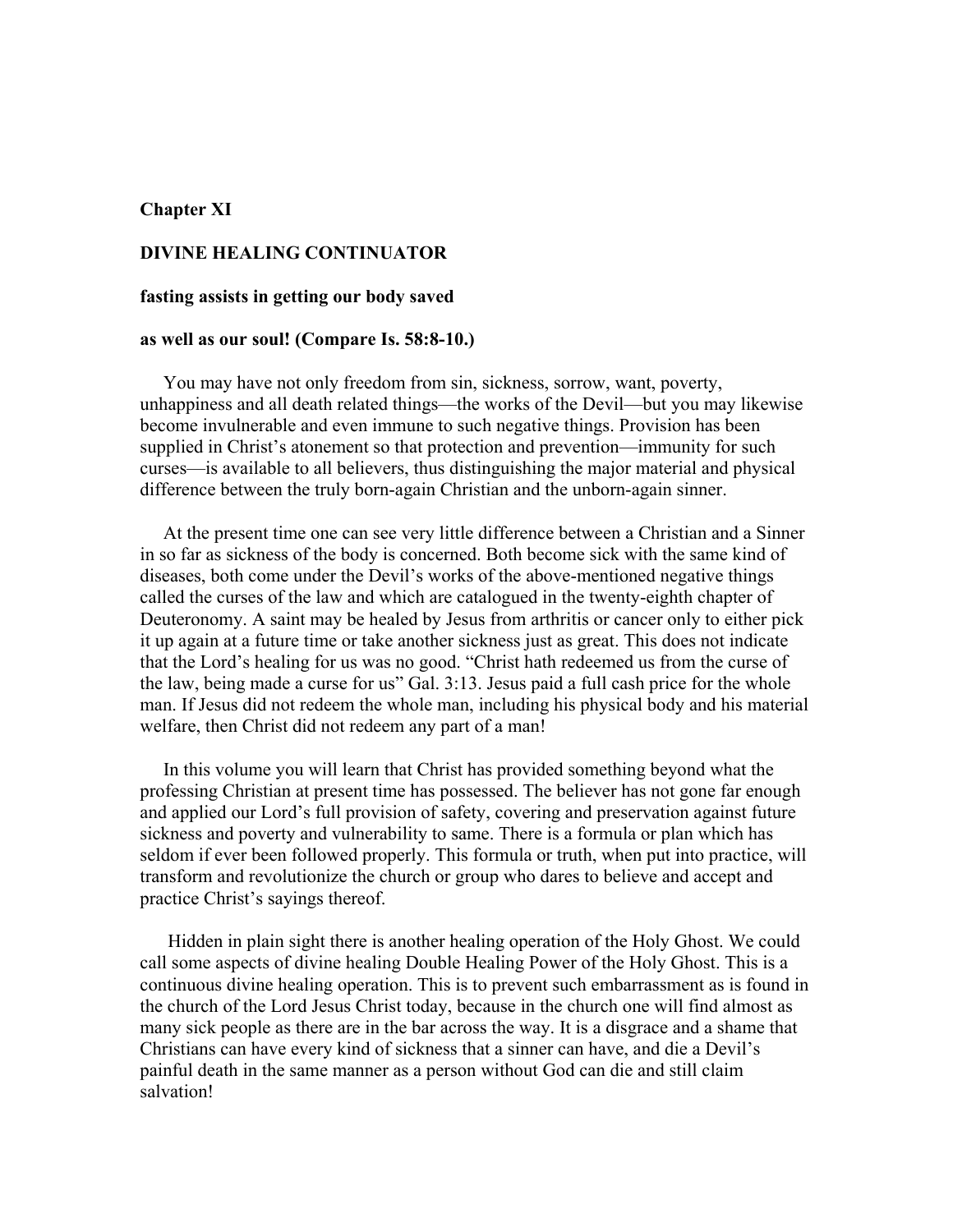We often become so elated and thrilled over certain specific wonderful blessings from the Lord that some even greater blessings are partially or altogether overlooked. Of course, the enemy of truth is also seeing to it that certain great subjects are ignored or altogether overlooked and left out. This absent truth leaves us incomplete.

 Certain operations and gifts of the Holy Ghost are ministered to the church only in part and without intensification. That is, they are functioning only in part or their ministry is lightly manifested. Most any deliverance minister realizes that at times even divine healing is not manifested as strongly as it should be. The experience of using these divine ministries increases with more use and practice.

 Terminology sometimes frightens some people but it should not do so. For instance, if a person operated the gift of discernment or discerning of spirits in an amplified manner, he may see names, places, diseases, lost articles, etc. in such detail that a weaker believer would perhaps become frightened or excited thus lose sight of the divine gift altogether, calling it an evil spirit which had taken over the person, instead of recognizing the operation of the Holy Ghost within the prophet of God. Many of the children of God are not as wise as the children of the world.

#### **DIVINE TANGIBLE SUBSTANCE**

Another operation of the Holy Ghost is that of bringing into visibility real tangible and material Holy Ghost thing~ that heretofore may not have been seen by the eyes of the ordinary believer. As we begin working the deeper works of the Lord and as we do the greater works, tremendous manifestations of tangibleness that will result in great and mighty signs and wonders—sometimes called phenomena—will be more and more apparent and in action on a scale of intensity never before seen.

For instance: When intensified, the operation of the Gifts of Healing by deliverance preachers makes a person become very warm or hot, wherever the healing power operates. The sick area has a hot feeling right on and over the disease. Sometimes the healing fire ignites, so to speak, the very area of deadness or illness, consuming it away. Should it be thought wrong for a God who is called a Consuming Fire to use His divine, consuming substance to eradicate diseases on His children? Of course not.

Many talk about the protection of the Lord, the safety, preservation and keeping power of His grace, etc. The Lord does protect and help us, but in spite of all this, multitudes of Holy Ghost people take on practically every known sickness that the bank robber, the drunkard, the liar, sorcerer and murderer have. They bury both classes of people in the same kind of a casket under the same depth of earth and cover the corpse with the same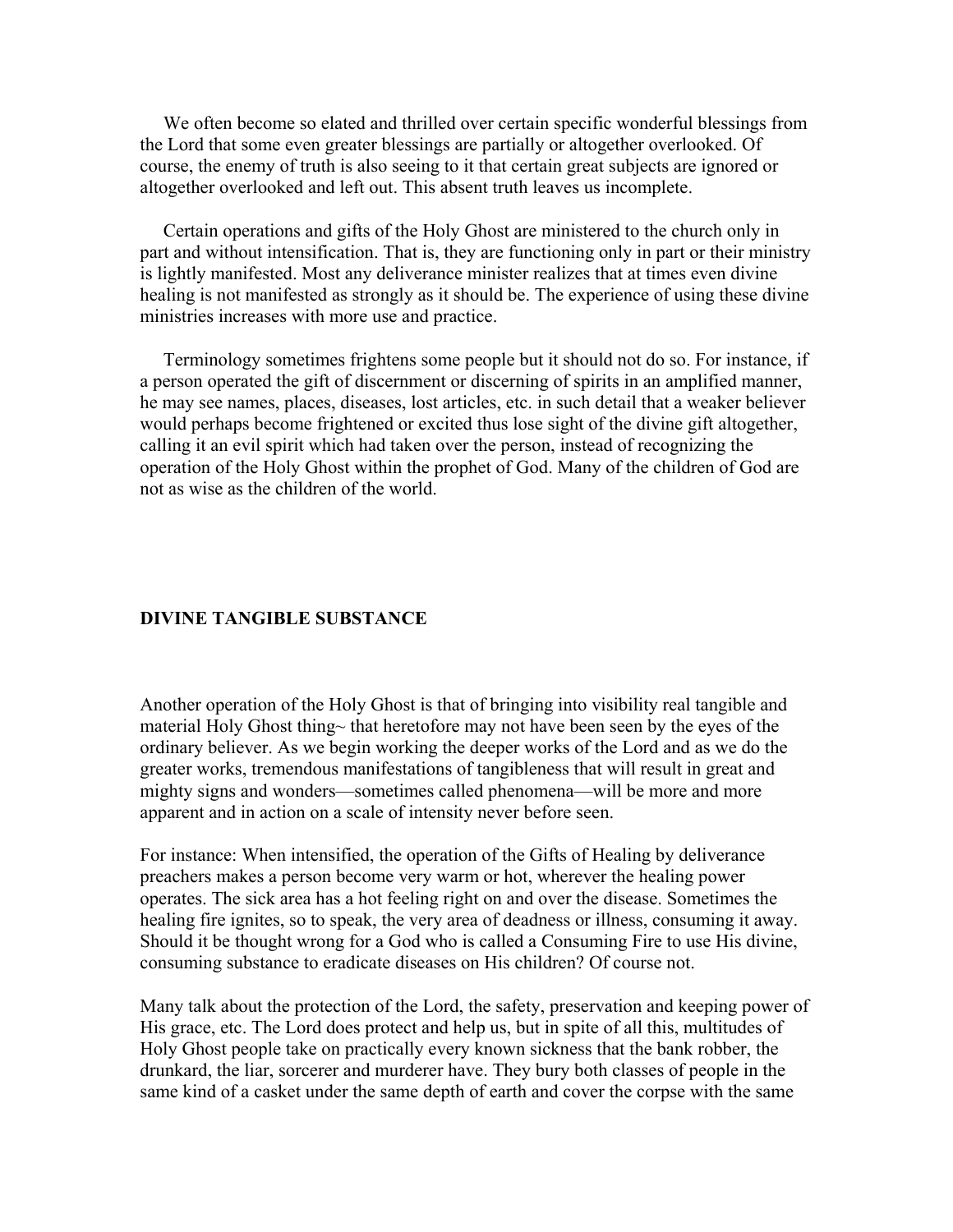kind of soil. This should not be done. Jesus gave complete salvation for the entire entity of man! We are teaching what Jesus taught.

Have you ever thought ot such wonderful good news? If an effective deliverance minister can get the sick healed in the name of Jesus Christ, then why, in Jesus name, cannot the minister with a deep deliverance ministry after the same manner put the same but deeper healing operation on well and healthy believers? They impart healing to the sick, so they could also impart the stronger healing power to well and healthy people, leaving the divine healing substance on, over and around each and every organ of their bodies. We have discovered what the healing substance is. Please do not be offended by what we call it and by the right name we call it. The author has discovered that this divine healing precious and priceless substance is the light of fire of life substance of the Holy Ghost from Jesus Christ.

#### **WILL THE READER ACCEPT A HOLY GHOST CHALLENGE?**

 THE AUTHOR HAS HUMBLY endeavored to bring forth evidence from the Word of God, from testimonies of man and from scientific investigations for the unpopular but important and effective doctrine of our Lord—FASTING. The consecration fast unto God. It is your and my burden or obligation to re-interest the church world in one of the major truths of the Bible. The task is overwhelming, especially for a few. The reader is kindly invited to join the efforts of many others who have likewise caught the spark of enlightenment. Those too who are willing to shoulder some of the responsibility in getting these wonderful, but yet neglected truths to others. To those who are in great need of these blessings that this subject affords. This full salvation is needed. The Body felt as well as Heartfelt experience.

The plan for developing new interest in this subject is simple:

 We must get the truth out. Order literature, Free tracts and magazines are available. Send in for the subscription free "MIRACLE WORD" publication. Regular articles and dates and places of these kind of revival meetings, conventions and seminars are given.

 More than twenty-four million pieces of literature have already been printed and distributed freely to many parts of the world. For every book that a price is sent in for, more than a hundred pieces of free literature have been given away—thus making the cost much more than what folk often give for a book compared to the actual tremendous cash outlay for same. However the world needs this material regardless of the cost.

 Funds are greatly needed to keep up the supply for the ever increasing demand. The reader is presented a challenge to also become burdened with us in prayer, fastings and with finances. Try to become a part and parcel of this ministry. Pray about it and we believe the Lord will bless and lead. Give and it shall be given. It is more blessed to give